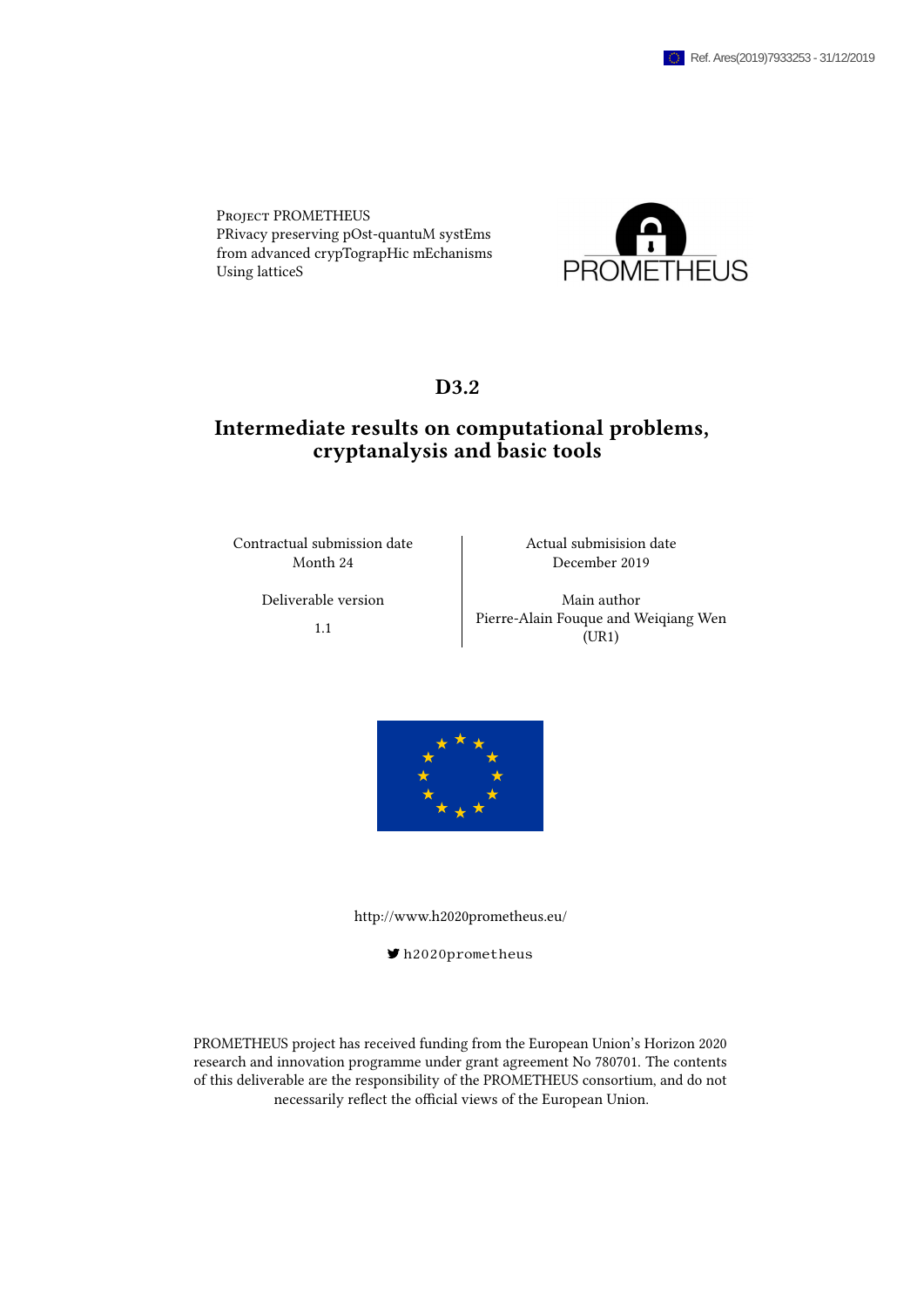## Document information

| Grant agreement no.       | 780701                                                                             |
|---------------------------|------------------------------------------------------------------------------------|
| Project acronym           | <b>PROMETHEUS</b>                                                                  |
| Project full title        | PRivacy preserving pOst-quantuM systEms from advanced                              |
|                           | crypTograpHic mEchanisms Using latticeS                                            |
| Type of action            | Research and Innovation Action (RIA)                                               |
| Topic                     | H2020-DS-06-2017-Cybersecurity PPP: Cryptography                                   |
| Project dates             | 1st January 2018 (Month 1) / 31st December 2021 (Month 48)                         |
| Duration                  | 48 months                                                                          |
| Project URL               | http://www.h2020prometheus.eu/                                                     |
| <b>EU Project Officer</b> | Carmen IFRIM                                                                       |
| Work package              | WP3 - Computational problems, cryptanalysis and basic<br>tools                     |
| Deliverable title         | Intermediate results on computational problems, cryptanal-<br>ysis and basic tools |
| Deliverable no.           | D3.2                                                                               |
| Deliverable version       | 1.1                                                                                |
| Deliverable filename      | PROMETHEUS-780701-WP3-D3.2.pdf                                                     |
| Nature of deliverable     | Report                                                                             |
| Dissemination level       | Public                                                                             |
| Number of pages           | 55                                                                                 |
| Responsible partner       | UR1 (participant number 11)                                                        |
| Author                    | Pierre-Alain Fouque and Weiqiang Wen (UR1)                                         |
|                           |                                                                                    |

Abstract. This document will include all intermediate results obtained so far on lattice hard computational problems, cryptanalysis, lattice trapdoors and secure implementations against side-channel adversaries.

Keywords: Lattices, Cryptanalysis, implementation.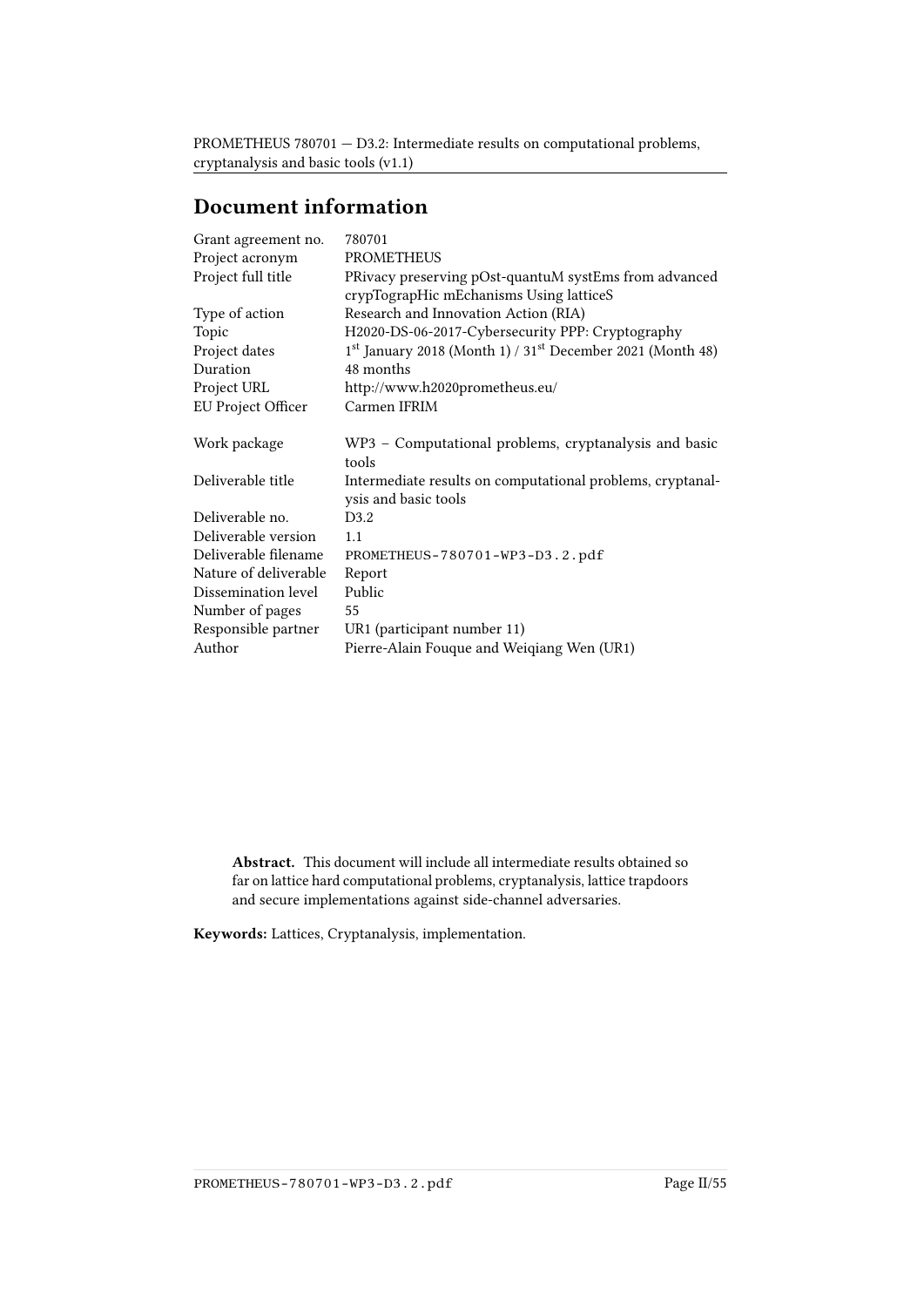# Signatures

| Written by                            | Pierre-Alain Fouque and Weiqiang Wen | UR1         | December 2019 |
|---------------------------------------|--------------------------------------|-------------|---------------|
| Reviewed by<br><b>Thomas Ricosset</b> |                                      | <b>THA</b>  | 15/12/2019    |
| Reviewed by                           | Tim Güneysu                          | <b>RUB</b>  | 18/12/2019    |
| Approved by                           | Benoît Libert                        | <b>ENSL</b> | 20/12/2019    |
|                                       | as Project coordinator               |             |               |
| Approved by                           | Sébastien Canard                     | <b>ORA</b>  | 20/12/2019    |
|                                       | as Technical leader                  |             |               |

## Partners

| <b>ENSL</b>     | ENS de Lyon                                                                  |  |
|-----------------|------------------------------------------------------------------------------|--|
| <b>ORA</b>      | Orange SA                                                                    |  |
| <b>CWI</b>      | Centrum voor Wiskunde en Informatica                                         |  |
| <b>IDC</b>      | <b>IDC</b> Herzliya                                                          |  |
| <b>RHUL</b>     | Royal Holloway, University of London                                         |  |
| <b>RUB</b>      | Ruhr-Universität Bochum                                                      |  |
| <b>SCYTL</b>    | Scytl Secure Electronic Voting, S.A.                                         |  |
| <b>THA</b>      | Thales Communications & Security S.A.S.                                      |  |
| <b>TNO</b>      | Nederlandse organisatie voor Toegepast-Natuurwetenschappelijk Onder-<br>zoek |  |
| <b>UPC</b>      | Universitat Politècnica de Catalunya · BarcelonaTech                         |  |
| UR <sub>1</sub> | Université de Rennes 1                                                       |  |
| WEI             | Weizmann Institute of Science                                                |  |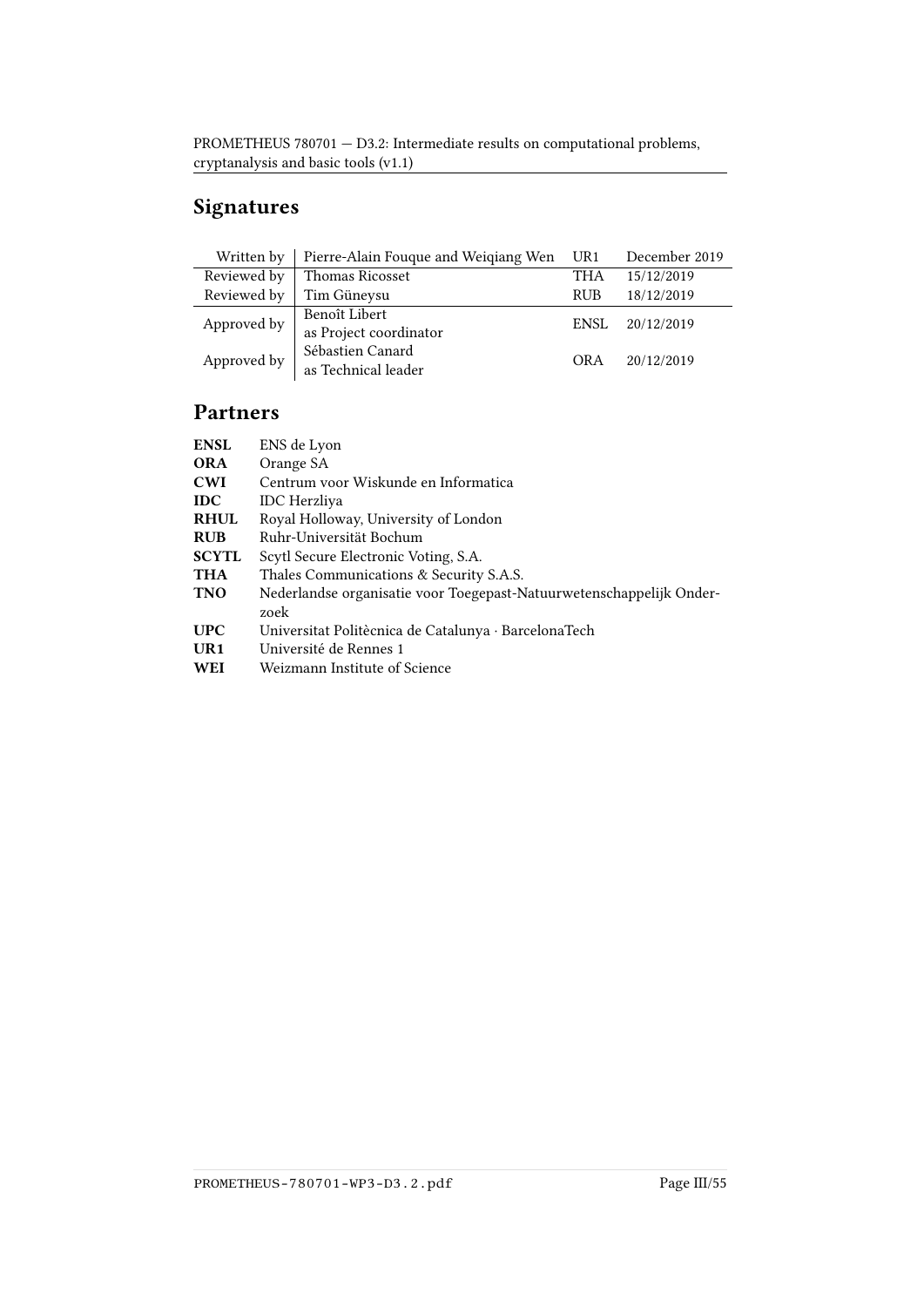## <span id="page-3-0"></span>**Contents**

|   | Contents                                                                         | IV               |
|---|----------------------------------------------------------------------------------|------------------|
| 1 | Introduction                                                                     | 1                |
|   | Tasks in this work package and their impact<br>1.1                               | $\mathbf{1}$     |
|   | 1.2                                                                              | $\boldsymbol{2}$ |
|   | 1.3                                                                              | $\boldsymbol{2}$ |
|   |                                                                                  |                  |
| 2 | Background                                                                       | 4                |
|   | 2.1                                                                              | $\overline{4}$   |
|   | 2.2                                                                              | 6                |
|   | 2.3                                                                              | 8                |
|   | Quantum computations and quantum random oracle model<br>2.4                      | 10               |
|   | 2.5                                                                              | 12               |
|   | 2.6                                                                              | 15               |
|   | Side-channel attacks and countermeasures $\dots\dots\dots\dots\dots\dots$<br>2.7 | 17               |
| 3 | TASK 3.1: Quantum assumptions and reductions                                     | 19               |
|   | 3.1                                                                              | 19               |
|   | 3.2                                                                              | 19               |
|   | 3.3<br>Current results on quantum assumptions                                    | 19               |
|   | 3.4                                                                              | 22               |
|   | 3.5                                                                              | 24               |
| 4 | TASK 3.2: Algorithm design and implementation of lattice trapdoors               | 25               |
|   | 4.1                                                                              | 25               |
|   | 4.2                                                                              | 25               |
|   | Current results on applying more efficient structures<br>4.3                     | 25               |
|   | 4.4                                                                              | 27               |
|   | 4.5                                                                              | 28               |
| 5 | TASK 3.3: Classical and quantum cryptanalysis                                    | 30               |
|   | 5.1                                                                              | 30               |
|   | 5.2                                                                              | 30               |
|   | 5.3<br>Current results on quantum cryptanalysis                                  | 31               |
|   | 5.4<br>Current results on classical cryptanalysis                                | 34               |
|   | Current results on cryptanalysis of NIST candidates<br>5.5                       | 37               |
|   | 5.6                                                                              | 38               |
|   |                                                                                  |                  |
|   | TASK 3.4: Side-channel attacks                                                   | 38               |
|   | 6.1                                                                              | 39               |
|   | 6.2                                                                              | 39               |
|   | Current results on side-channel attacks<br>6.3                                   | 39               |
|   | 6.4                                                                              | 43               |
|   | 6.5                                                                              | 44               |
| 7 | Conclusion                                                                       | 45               |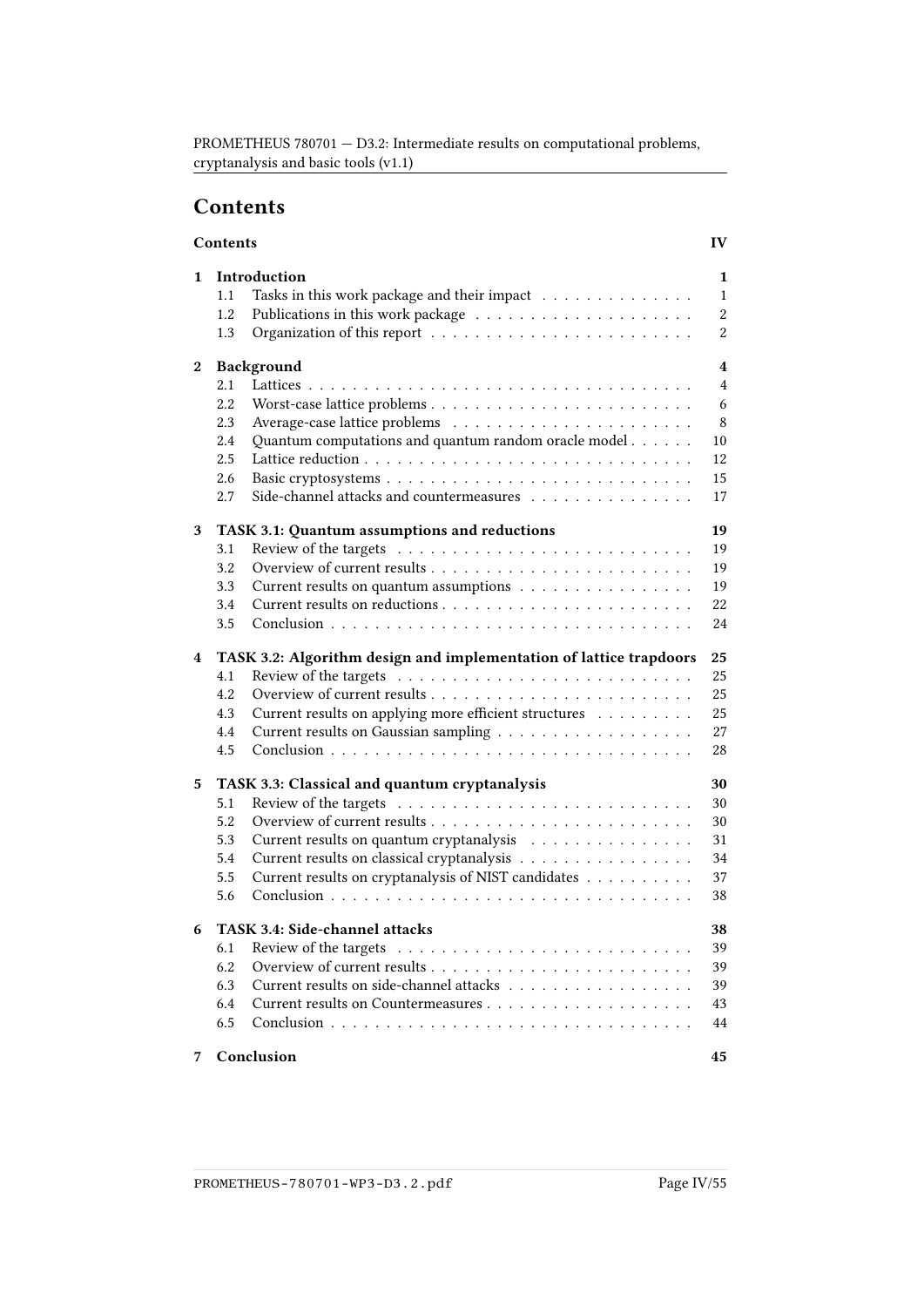# List of Symbols

| $N, Z, Q, R$    |                                | sets of natural, integer, rational, real numbers                             |  |
|-----------------|--------------------------------|------------------------------------------------------------------------------|--|
|                 | $\mathbb{Z}_q$                 | the ring of integers modulo $q$                                              |  |
|                 | $\mathbb{Z}^n$                 | the set of integer vectors of dimension $n$                                  |  |
|                 | $\mathbb{Z}_q^n$               | the set of integer vectors modulo $q$ of dimension $\boldsymbol{n}$          |  |
|                 |                                | $\mathbb{Q}^n, \mathbb{R}^n$ vector-spaces of dimension <i>n</i>             |  |
|                 |                                | [ <i>n</i> ] $\dots \dots$ the set $\{1, \dots, n\}$                         |  |
| $\mathbf x$     |                                | . column vector                                                              |  |
|                 | $x^t$ row vector               |                                                                              |  |
|                 |                                | $\ \mathbf{x}\ $ Euclidean norm of vector <b>x</b>                           |  |
|                 |                                | $\ \mathbf{x}\ _{\infty}$ $\ell_{\infty}$ -norm of <b>x</b> : $\max_i  x_i $ |  |
|                 |                                | A  matrix (composed from vectors, column-wise)                               |  |
|                 |                                | $a_i$ i <sup>th</sup> column of matrix <b>A</b>                              |  |
| $\bf{0}$        |                                | all-zeros vector                                                             |  |
|                 |                                | $\mathbf{I}_n$ $n \times n$ identity matrix                                  |  |
|                 |                                | $\log x$ $\ln x$ , the natural logarithm with base <i>e</i>                  |  |
|                 | $\mathcal{D}_{\mathbb{Z},r,c}$ | the Gaussian distribution over integers with center $c$ and parameter $r$    |  |
|                 | $x \leftrightarrow D$          | $\boldsymbol{x}$ is sampled from a probability distribution $D$              |  |
|                 | $x \leftrightarrow S$          | $x$ is uniformly sampled from set $S$ (assuming $S$ has finite measure)      |  |
|                 | $\omega_q$                     | $\exp(2\pi i/q)$                                                             |  |
|                 | $Span(\mathbf{W})$             | span of column vectors of W                                                  |  |
|                 | $\mathbf{W}^{\perp}$           | orthogonal complementation of $Span(\mathbf{W})$                             |  |
|                 | $\#S$                          | cardinality of set $S$                                                       |  |
|                 | $\mathrm{GL}_n(\mathbb{Z})$    | unimodular matrices of order $n$                                             |  |
| $ \cdot\rangle$ |                                | bra-ket notation for quantum register                                        |  |
|                 |                                |                                                                              |  |

We use the Landau notations  $\mathcal{O}(\cdot),\varTheta(\cdot),\varOmega(\cdot),\omega(\cdot),o(\cdot).$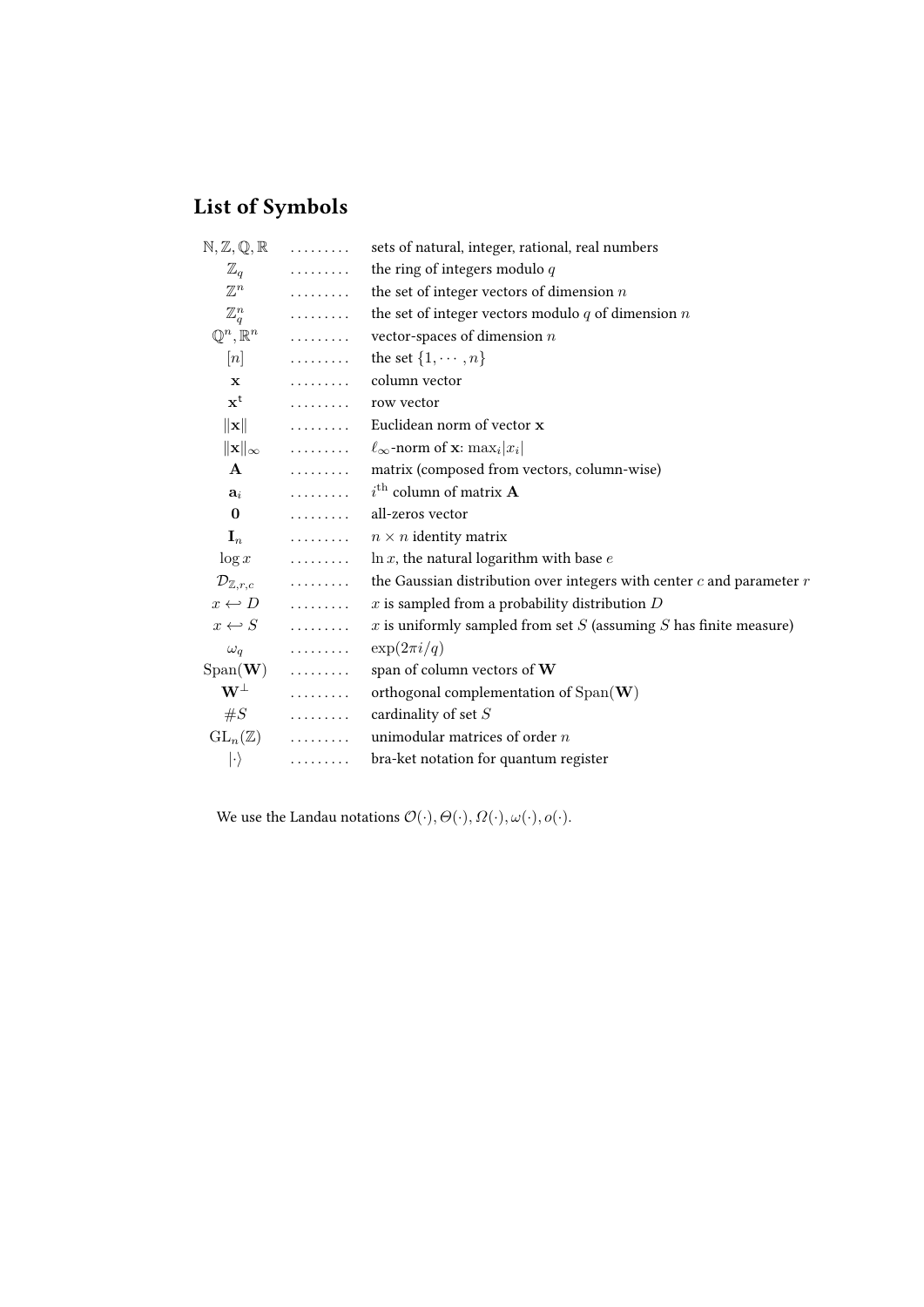## List of Tables

|   | Current status of publications within this work package. | 2  |
|---|----------------------------------------------------------|----|
|   |                                                          | 19 |
| 3 | Current (intermediate) results on TASK 3.1.              | 20 |
| 4 |                                                          | 25 |
| 5 | Current (intermediate) results on TASK 3.2.              | 26 |
| 6 |                                                          | 30 |
|   | Current (intermediate) results on TASK 3.3.              | 31 |
| 8 |                                                          | 39 |
| Q | Current (intermediate) results on TASK 3.4.              | 40 |
|   |                                                          |    |

# List of Figures

| $\mathbf{1}$   |                                                                               |      |
|----------------|-------------------------------------------------------------------------------|------|
| 2              | Ouantum circuit for accessing random oracle <i>H</i> with input $ x\rangle$ . | - 11 |
| 3              | Relationships between variants of RLWE and PLWE. 23                           |      |
| $\overline{4}$ | Prior (left) and new (right) trade-offs for ideal approx-SVP in the same      |      |
|                | fields (with a pre-processing of cost $exp(O(n))$ ). 34                       |      |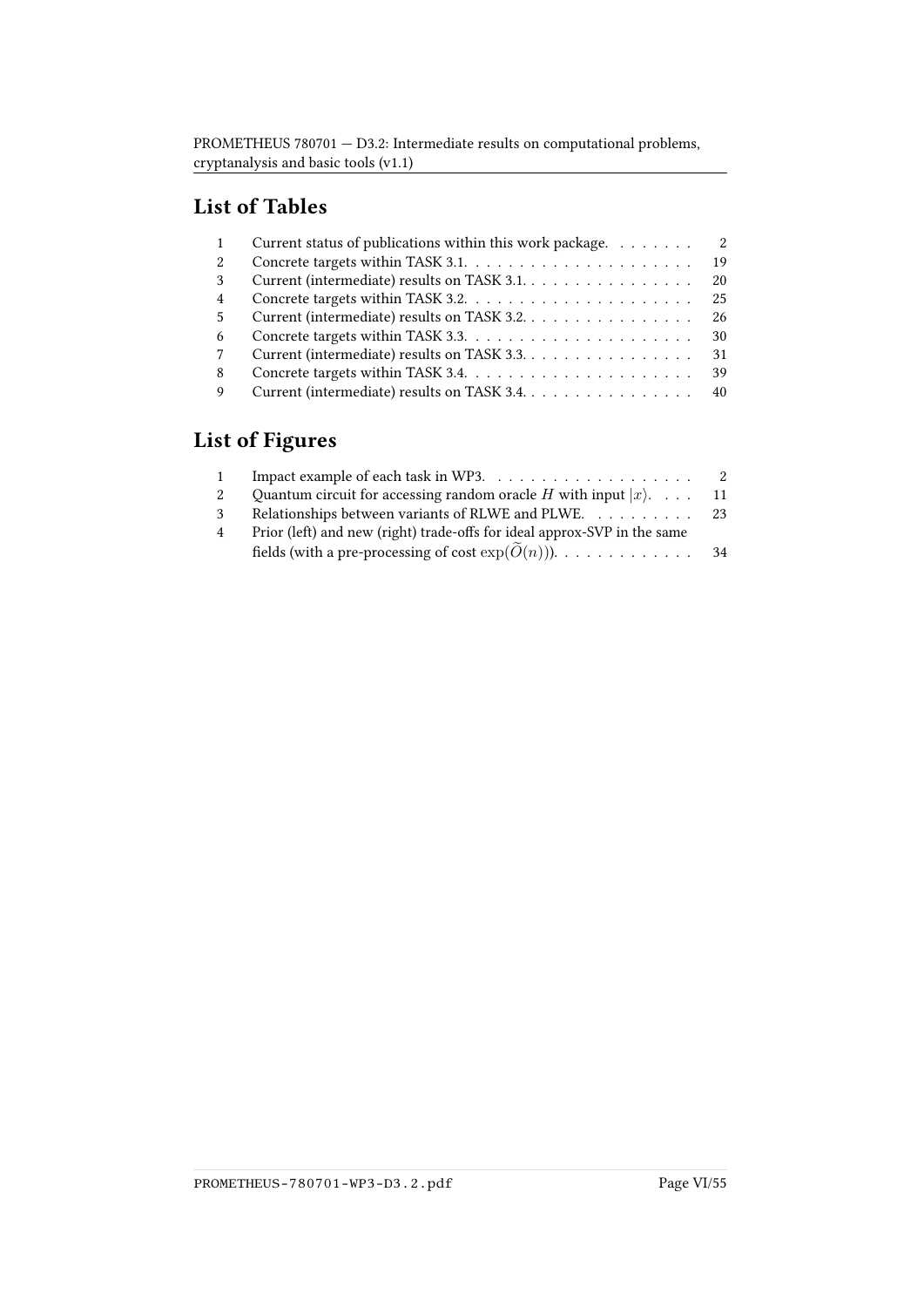## <span id="page-6-0"></span>1 Introduction

The objectives of work package 3 are to provide theoretical and practical foundations for work packages 4, 5 and 6. They are four-fold. At first, regarding lattice-based assumptions and reductions, it has to provide general techniques for proving security in quantum security models, to improve quantum reductions between lattice problems and to find better reductions between standard quantum problems. Secondly, on cryptanalysis, it aims at proposing quantum attacks for general and algebraic lattices, at widening the range of algorithms in FPLLL, exploring generalizations, combinations and optimisations of lattice attacks in practice and finally at obtaining precise prediction for levels of security and automatizing parameters selection. On lattice trapdoors, this work package is working on the way to lower numerical precision requirements to fit small architectures and to test practicality of the Fast-Fourier-Orthogonalisation approach, and explore generalizations. Finally, regarding side-channel attacks, it has to secure implementations with constant-time runtime, side-channel protection and fault-injection detection or prevention. In the following, we will present the tasks within this work package concretely in four parts and explain their impacts on other packages by giving an example. We will also summarize our results obtained so far.

## <span id="page-6-1"></span>1.1 Tasks in this work package and their impact

This deliverable will include all intermediate results we achieved so far within the four subtasks:

- TASK 3.1: Quantum assumptions and reductions;
- TASK 3.2: Algorithm design and implementation of lattice trapdoors;
- TASK 3.3: Classical and quantum cryptanalysis;
- TASK 3.4: Side-channel attacks and countermeasures.

As shown in Figure [1,](#page-7-3) the impacts of each subtask with other work packages can be summarized as follows.

- Impact of TASK 3.1: TASK 3.1 studies the relations between known hard problems and proposes new assumptions with better properties. It also investigates the quantum and classical security model. These results can be used to choose the appropriate underlying assumptions for designing schemes as well as security models for capturing the behavior of adversary in WP4 and 5.
- Impact of TASK 3.2: TASK 3.2 develops efficient algebraic structures for building cryptographic schemes. It also provides efficient solutions for implementing them. These results can be used to design efficient basic algorithms and building blocks in WP4 and privacy-preserving protocols in WP5.
- Impact of TASK 3.3: TASK 3.3 improves the state-of-the-art attacks on problems over Euclidean lattices and structured lattices under classical and quantum computation to provide more trustworthy parameters. In this subtask, we also cryptanalyze some NIST (National Institute of Standards and Technology) PQC (Post-Quantum Cryptography) candidates and eventually give valuable suggestions for deriving secure implementations, which is in particular related to WP2 about project's dissemination. These results can be used to build the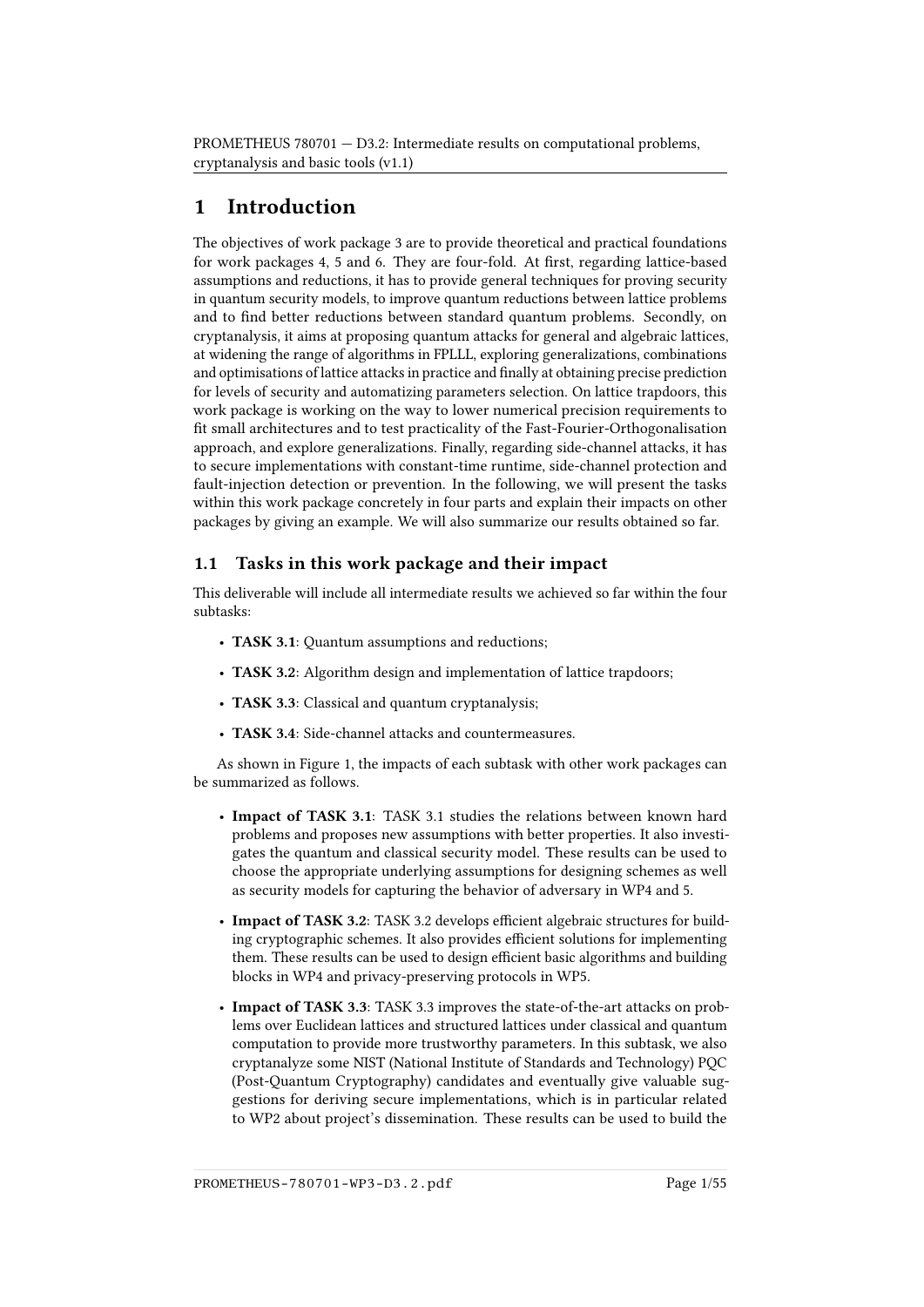

Figure 1: Impact of each task in WP3.

<span id="page-7-3"></span>automated tools provided by WP4 and 5 for generating parameters targeting a given security level.

• Impact of TASK 3.4: TASK 3.4 investigates the security of lattice-based implementations that are provably secure based on presumed hard lattice problems. In other words, it helps to make sure that there is no big security gap between the specification and the implementation. These results can be used, not only to help to avoid insecure implementation and provide countermeasures for WP4 and 5, but also to help to design the use cases and demonstrators in WP6.

## <span id="page-7-0"></span>1.2 Publications in this work package

Current status of publications within this work package is summarized in Table [1.](#page-7-2) We have 36 publications (7 in TASK 3.1, 7 in TASK 3.2, 14 in TASK 3.3 and 8 in TASK 3.4). Most of the publications appear in the top-tier conferences such as Crypto, Eurocrypt and Asiacrypt as well as journals such as IEEE Transactions on Computers.

| Category        | Status of publications                                             |  |
|-----------------|--------------------------------------------------------------------|--|
| <b>TASK 3.1</b> | 7 publications: 6 in conferences and 1 in preprint                 |  |
| <b>TASK 3.2</b> | 7 publications: 3 in conferences, 2 in journals and 2 in preprints |  |
| <b>TASK 3.3</b> | 14 publications: 11 in conferences and 3 in preprints              |  |
| <b>TASK 3.4</b> | 8 publications: 5 in conferences, 1 in journal and 2 in preprints  |  |

<span id="page-7-2"></span>Table 1: Current status of publications within this work package.

## <span id="page-7-1"></span>1.3 Organization of this report

This deliverable provides current results in computational problems, cryptanalysis and basic tools. It can be used to select the parameters, the underlying hard problems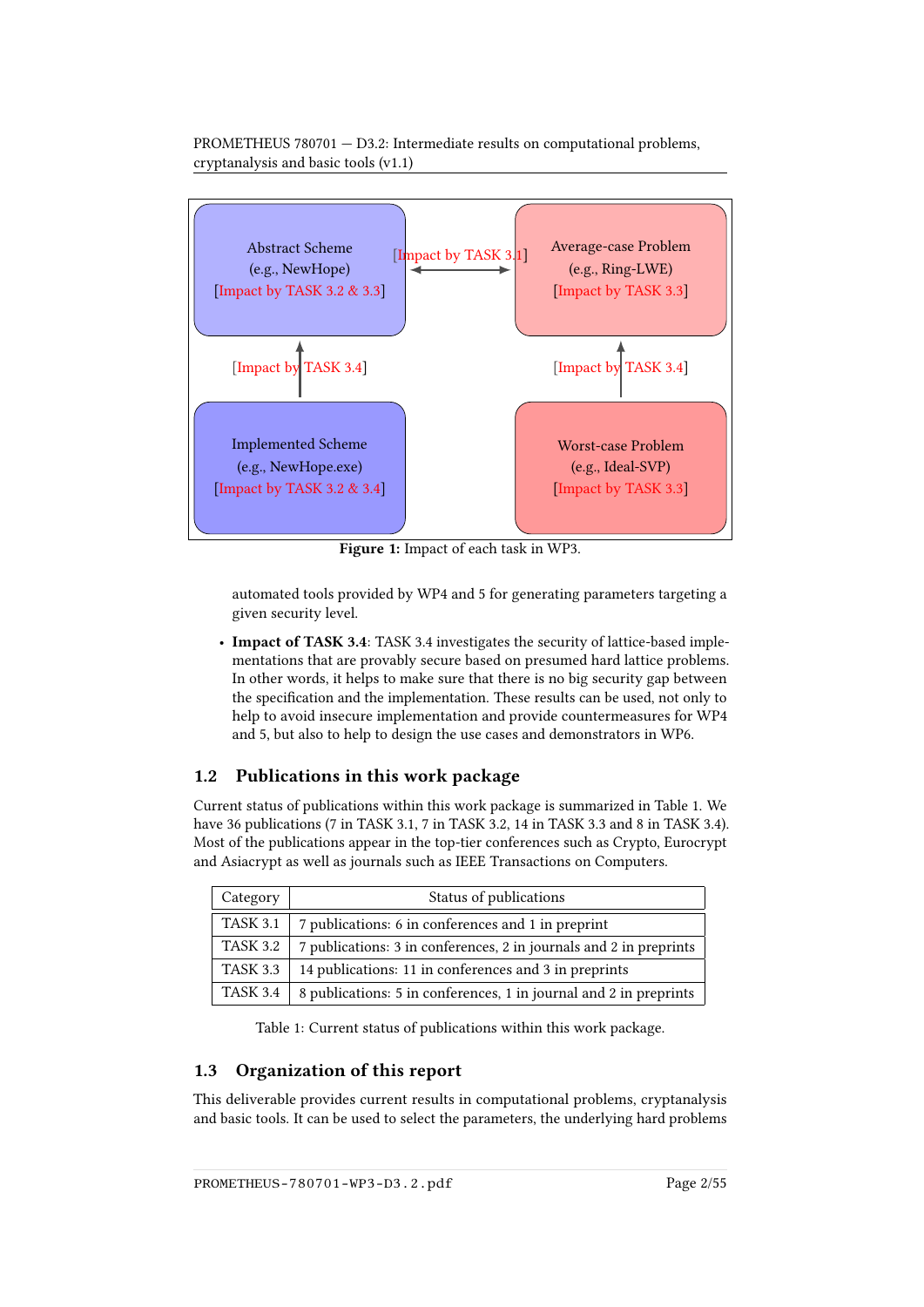and the secure implementations. Section [2](#page-9-0) recalls necessary preliminaries on lattices, lattice assumption as well as some basic tools and schemes. Then, in Sections 3–6, we detail the results in each subtask. Finally, we conclude our intermediate report in Section [7.](#page-50-0)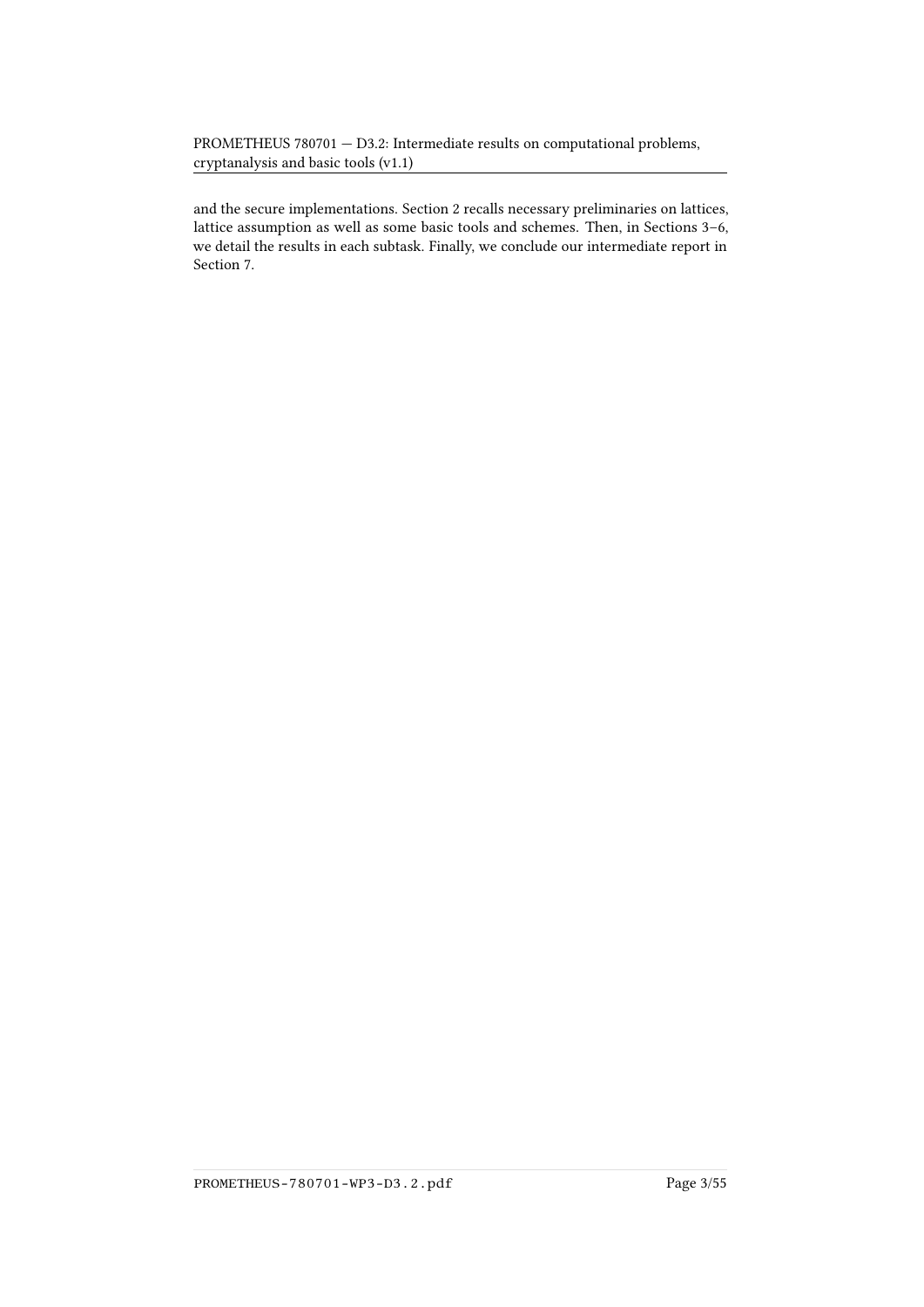## <span id="page-9-0"></span>2 Background

In this chapter, we recall the basic definitions for understanding this deliverable.

#### <span id="page-9-1"></span>2.1 Lattices

We first recall the definition of lattices and some important and classical quantities about lattices. Then we briefly define the discrete Gaussian distribution over lattices as well as some important properties of it.

#### 2.1.1 Definitions and properties

We first introduce the definition of lattices.

**Definition 1 (Lattice)** An n-dimensional lattice  $\Lambda \subseteq \mathbb{Q}^m$  ( $m \geq n$ ) is a discrete additive subgroup of  $\mathbb{Q}^m$ . The lattice  $\Lambda$  is the set of all integral linear combinations of n linearly independent basis vectors  $\mathbf{B} = \{\mathbf{b}_1, \cdots, \mathbf{b}_n\} \subseteq \mathbb{Q}^m$ . In other words, we have

$$
\Lambda(\mathbf{B}) = \left\{ \sum_{i \in [n]} u_i \mathbf{b}_i : \ \mathbf{u} \in \mathbb{Z}^n \right\}.
$$

We call the matrix  $\bf{B}$  a basis of the lattice  $\Lambda$ . We can have infinitely many different bases for a lattice. They can be transferred from one to another by multiplying a basis by a unimodular matrix  $U \in GL_n(\mathbb{Z})$ , where *n* is the dimension of the lattice. For example, suppose both  $B_1$  and  $B_2$  are bases of a same lattice  $\Lambda$ , then we can always find a unimodular matrix U such that  $B_2 = B_1 U$ .

For any lattice, we have a unique basis in Hermite normal form, defined as follows.

**Definition 2 (Hermite normal form)** A matrix  $A \in \mathbb{Z}^{n \times k}$  of full row rank for some integers n, k such that  $n \leq k$ , is in Hermite normal form if it has the form HNF( $A$ ) =  $(\mathbf{H}|\mathbf{0}\cdots\mathbf{0}),$  where  $\mathbf{H}\in\mathbb{Z}^{n\times n}$  is a square matrix such that

- 1.  $h_{i,j} = 0$  for  $i < j$ ;
- 2.  $0 \le h_{i,j} < h_{i,j}$  for  $i > j$ .

Here, we recall the uniqueness of the basis of a lattice in Hermite normal form.

**Lemma 2.1 ([\[Sch86,](#page-60-0) Theorem 4.2])** Let A and  $\widehat{A}$  for some integers n, k such that  $n \leq k$ , with Hermite normal forms  $(B|0 \cdots 0)$  and  $(\widehat{B}|0 \cdots 0)$ , respectively. Then  $\Lambda(\mathbf{A}) = \Lambda(\widehat{\mathbf{A}})$  if and only if  $\mathbf{B} = \widehat{\mathbf{B}}$ .

<span id="page-9-2"></span>Further, we also recall the result that any generating set of a lattice can be transformed to a (full-rank) basis of the basis by computing the Hermite normal form.

**Lemma 2.2 ([\[Sch86,](#page-60-0) Corollary 4.3b])** For any matrix  $A \in \mathbb{Z}^{n \times k}$  of full row rank for some integers n, k such that  $n \leq k$ , there is a unimodular matrix U such that  $HNF(A) = AU$  is the Hermite normal form of A.

PROMETHEUS-780701-WP3-D3.2.pdf Page 4/55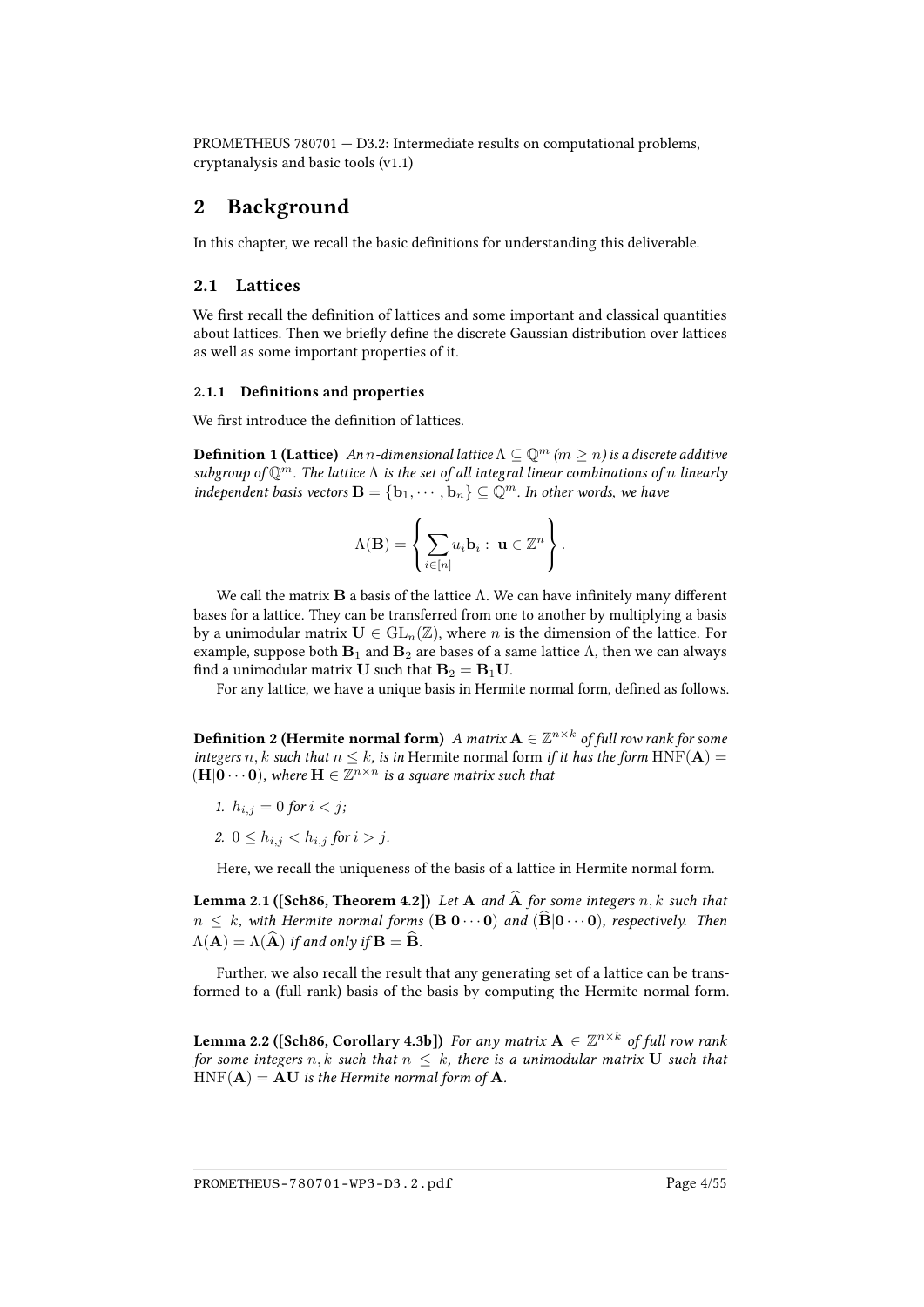According to Lemma [2.2,](#page-9-2) for any full row rank matrix  $\mathbf{A} \in \mathbb{Z}^{n \times k}$  for some integers n, k such that  $n \leq k$ , we can compute its Hermite normal form  $HNF(A) =$  $(\mathbf{B}|\mathbf{0}\cdots\mathbf{0})$  with square matrix  $\mathbf{B} \in \mathbb{Z}^{n \times n}$ , such that  $\Lambda(\mathbf{A}) = \Lambda(\mathbf{B})$ . Thus, from any generating set  $\{a_i\}_{i\leq k}$ , we can obtain a basis **B** of the lattice  $\Lambda(A)$  by computing its Hermite normal form.

For  $i \leq n$ , we denote by  $\pi_i$  the orthogonal projection onto the linear subspace  $(\mathbf{b}_1, \cdots, \mathbf{b}_{i-1})^{\perp}$ . For  $i < j \leq n$ ,  $\mathbf{B}_{[i,j]}$  denote the local block  $(\pi_i(\mathbf{b}_i), \cdots, \pi_i(\mathbf{b}_j))$ and  $\Lambda_{[i,j]}$  the lattice generated by  ${\bf B}_{[i,j]}.$  It is helpful to consider these projected sublattices for reducing a problem in high dimension to another one in small dimension. Now we are ready to define the Gram–Schmidt orthogonalization.

**Definition 3 (Gram–Schmidt orthogonalization, GSO)** Given  $B = (b_1, \dots, b_n)$ a matrix with linearly independent column vectors in  $\mathbb{R}^m$ , the corresponding GSO is the matrix  $\mathbf{B}^* = (\mathbf{b}_1^*, \cdots, \mathbf{b}_n^*)$  where  $\mathbf{b}_i^*$  is defined as  $\pi_i(\mathbf{b}_i)$ .

To compute the GSO basis vectors, we can first set  $\mathbf{b}_1^* = \mathbf{b}_1$ , and then compute  $\mathbf{b}_i^*$ from  $i = 2$  to n as follows:

$$
\mathbf{b}_{i}^{*} = \mathbf{b}_{i} - \sum_{j=1}^{i-1} \mu_{i,j} \mathbf{b}_{j}^{*}, \text{ where } \mu_{i,j} = \frac{\langle \mathbf{b}_{i}, \mathbf{b}_{j}^{*} \rangle}{\langle \mathbf{b}_{j}^{*}, \mathbf{b}_{j}^{*} \rangle}.
$$

**Definition 4 (Successive minima)** For any lattice  $\Lambda$ , the i-th minimum  $\lambda_i(\Lambda)$  is the radius of the smallest ball with center the origin,  $\mathcal{B}(0,r)$ , and containing *i* linearly independent lattice vectors:

$$
\lambda_i(\Lambda) = \inf\{r : \dim(\text{Span}(\Lambda \cap \mathcal{B}(\mathbf{0}, r))) \geq i\}.
$$

In particular, we let  $\lambda_1(\Lambda)$  (respectively,  $\lambda_1^{\infty}(\Lambda)$ ) denote the  $\ell_2$ -norm (respectively,  $\ell_{\infty}$ -norm) of a shortest non-zero vector of Λ.

If the first minimum of the primal lattice becomes smaller, the last minimum of its dual lattice is likely to become larger. This relation can be quantified as follows.

**Lemma 2.3 ([\[Ban93,](#page-51-0) Theorem 2.1])** For any *n*-dimensional lattice  $\Lambda$ , we have  $1 \leq$  $\lambda_1(\Lambda) \cdot \lambda_n(\Lambda^*) \leq n.$ 

Next, we present two important results on the first minimum of lattices, one is rigorous, another one is heuristic.

**Gaussian heuristic.** Given an *n*-dimensional lattice  $\Lambda$  with volume vol $(\Lambda)$ , the Gaussian heuristic predicts that the number of lattice points in a measurable subset S of  $\mathbb{R}^n$  of volume  $\text{vol}(\mathcal{S})$  is approximately equal to  $\text{vol}(\mathcal{S})/\text{vol}(\Lambda)$ . Assume that Gaussian heuristic is true when  $vol(S) \approx vol(\Lambda)$ . Then we can select S as an *n*-ball with volume equal to  $vol(\Lambda)$ . In this case, the radius of S can be expected to be an approximation of  $\lambda_1(\Lambda)$ , which is denoted by

$$
GH(\Lambda) = \sqrt{n/2\pi e} \cdot \text{vol}(\Lambda)^{1/n}.
$$

Futher, Minkowski's first theorem states that  $\lambda_1(\Lambda)$  is larger than  $GH(\Lambda)$  by a factor of 2.

Lemma 2.4 (Minkowski's first theorem) For any full-rank lattice  $\Lambda$  of dimension n, we have

$$
\lambda_1(\Lambda) \le \sqrt{\gamma_n} (\text{det}\Lambda)^{1/n},
$$

where  $\gamma_n$  is the *n*-dimensional Hermite constant.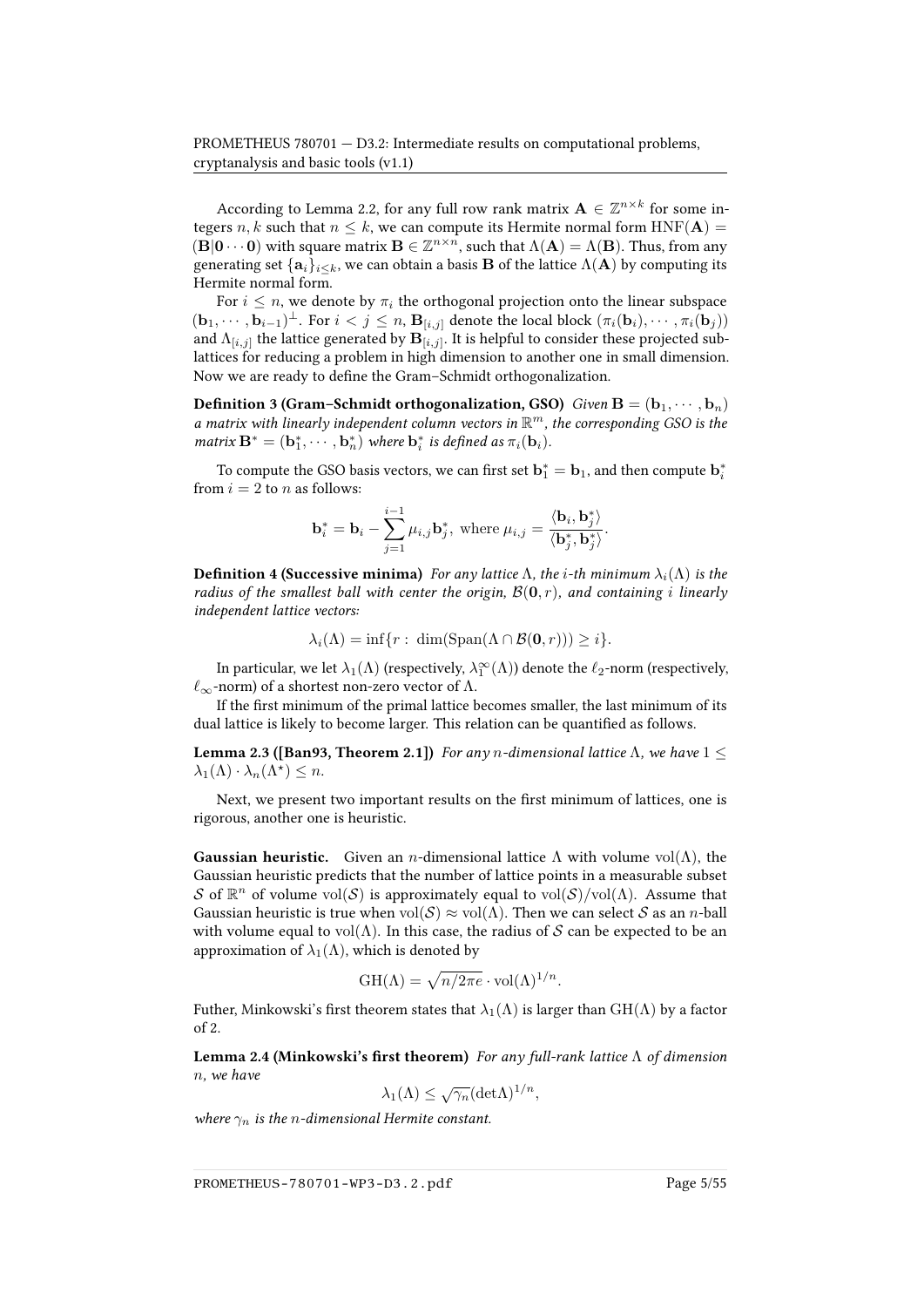#### 2.1.2 Gaussian distributions over lattices

In the following, we recall the discrete Gaussian distributions over lattices as well as the well-known GPV algorithm for sampling lattice points with this distribution. This will be mainly referred in Section [4](#page-30-0) and Section [6.](#page-43-1)

**Definition 5 (Discrete Gaussian over lattices)**  $\text{For } \mathbf{c} \in \mathbb{R}^n, r > 0$  and lattice  $\Lambda$ , the discrete Gaussian distribution over  $\Lambda$ , with center c and standard deviation r is defined  $a$ 

$$
\mathcal{D}_{\Lambda,r,\mathbf{c}}(\mathbf{x}) = \frac{\rho_{r,\mathbf{c}}(\mathbf{x})}{\rho_{r,\mathbf{c}}(\Lambda)}, \forall \mathbf{x} \in \Lambda,
$$

where  $\rho_r(\mathbf{x}) = \exp(-\pi ||\mathbf{x}||^2/r^2)$ .

It is well-known that one can efficiently sample from a Gaussian distribution with lattice support given a sufficiently short basis of the lattice.

**Lemma 2.5 ([\[BLP](#page-53-0)+13, Le. 2.3])** There exists a PPT algorithm GPVSample that takes as inputs a basis **B** of a lattice  $\Lambda \subseteq \mathbb{Z}^n$  and a rational  $\sigma \ge ||\widetilde{\mathbf{B}}|| \cdot \Omega(\sqrt{\log n})$ , and outputs vectors  $\mathbf{b} \in \Lambda$  with distribution  $D_{\Lambda,\sigma}$ .

We also recall the trapdoor generation algorithm of Alwen and Peikert [\[AP09\]](#page-51-1), which refines the technique of Gentry et al. [\[GPV08\]](#page-56-0). This trapdoor will be used to efficiently solve a hard problem such as SIS (Short Integer Solution).

<span id="page-11-1"></span>Lemma 2.6 ([\[AP09,](#page-51-1) Th. 3.2]) There is a PPT algorithm TrapGen that takes as inputs  $1^n, 1^m$  and an integer  $q \ge 2$  with  $m \ge \Omega(n \log q)$ , and outputs a matrix  $\mathbf{A} \in \mathbb{Z}_q^{n \times m}$ and a basis  ${\bf T_A}$  of  $\Lambda^{\perp}_q({\bf A})$  such that  ${\bf A}$  is within statistical distance  $2^{-\Omega(n)}$  to  $U(\Z_q^{n\times m}),$ and  $\|\widetilde{\mathbf{T_A}}\| \leq \mathcal{O}(\sqrt{n \log q}).$ 

#### <span id="page-11-0"></span>2.2 Worst-case lattice problems

In this subsection, we introduce some well-known worst-case lattice problems. They serve as the hardness foundations of lattice-based cryptography. In particular, the two central problems SVP and CVP, as well as some of their variants will be recalled. Finally, we also give some results in approximating the first minimum and distance from any target vector to the lattice. They are sufficient for presenting our results in Section [5.](#page-35-0)

#### 2.2.1 Definitions and relations

Now we introduce the two most well-known problems in lattices: SVP and CVP, as well as their well-known variants.

Definition 6 (Shortest Vector Problem, SVP) Given as input a lattice basis B, the goal is to find a vector  $\mathbf{s} \in \Lambda(\mathbf{B})$  of norm  $\lambda_1(\Lambda(\mathbf{B})).$ 

We also introduce its approximation version, which is closely related to the security foundation of lattice-based cryptography.

**Definition** 7 (SVP<sub> $\gamma$ </sub>) Given as input a lattice basis **B** and a factor  $\gamma$ , the goal is to find a non-zero vector  $\mathbf{s} \in \Lambda(\mathbf{B})$  such that  $\mathbf{s} \leq \gamma \cdot \lambda_1(\Lambda(\mathbf{B})).$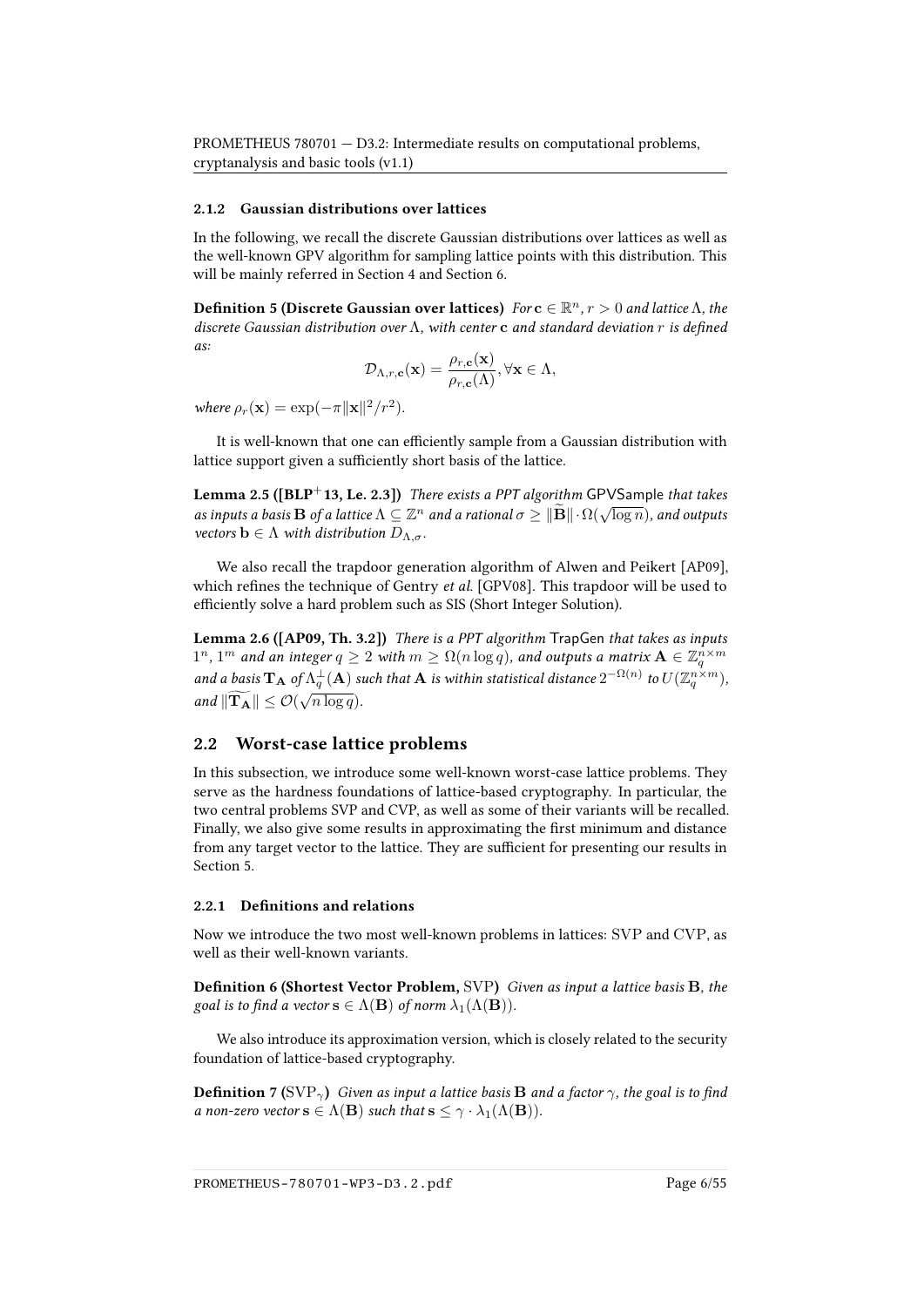We also have a decision (gap) version of  $SVP_{\gamma}$ .

**Definition 8** (GapSVP<sub>n, $\gamma$ </sub>) Given as input an n-dimensional lattice associated with basis **B** and a factor  $\gamma$ , for  $d > 0$ , the goal is to distinguish the following two cases:

- 1. Yes instance:  $\lambda_1(\Lambda(\mathbf{B})) < d$ ;
- 2. No instance:  $\lambda_1(\Lambda(\mathbf{B})) > \gamma \cdot d$ .

Here we briefly review the two main practical algorithms for solving SVP (or  $SVP_{\gamma}$ ): the sieve algorithm and the enumeration algorithm. Note that there are algorithms with better cost bounds [\[MV10b,](#page-58-0) [MV10a,](#page-58-1) [ADRS15\]](#page-51-2), but they are less practical compared to the two algorithms below.

Sieve algorithm. The sieve algorithm was first introduced by Ajtai *et al.* [\[AKS01\]](#page-51-3). The idea is to first sample a lot of lattice vectors in  $\Lambda \cap \mathcal{B}_n(r)$  for some initial radius r, where  $\mathcal{B}_n(r)$  denotes the ball of radius r centered at the origin in dimension n. Once we have exponentially many such vectors, we can prove that there is at least a pair of vectors with their addition falling into  $\Lambda \cap \mathcal{B}_n(r/c)$  for some constant c. Then by repeating this process polynomially many times, we can successfully find some short vectors with norm close to the first minimum. The polynomial number of iterations contribute to the total solving time by a factor  $poly(n)$ . In total, the algorithm runs in time exponential in  $n$ .

Enumeration algorithm. First appeared in the 1980s [\[Kan83,](#page-57-0) [FP83\]](#page-55-0), the enumeration algorithm is the most practical algorithm for solving SVP. The main idea is to search for the optimal solution within a given range. Suppose we aim to find a shortest vector with norm bounded by r in an n-dimensional lattice  $\Lambda$ , the strategy of the enumeration is to find all short vectors with norm  $\leq r$  (as potential projections of some shortest vectors) in projected lattice  $\pi_i(\Lambda)$  for i from n down to 1. This process can be viewed as a search on a tree: the *i*-th level is all short vectors in  $\Lambda_{[i,n]}$ ; by going to the  $(i-1)$ -th level, we add multiples of  $\mathbf{b}^*_{i-1}$  to short vectors found in th  $i$ -th level, and we keep only short resulting vector within given norm. We continue to search until we reach the first level, where we find a shortest non-zero vector. In practice, we use the depth first strategy when we search through the tree. Thus the enumeration algorithm is space efficient. It was noticed by Hanrot and Stehlé [\[HS07\]](#page-56-1) that the number of nodes in level  $i$  under the Gaussian heuristic, is

$$
N_i = \frac{1}{2} \cdot \frac{V_{n-i+1}(r)}{\text{vol}(\Lambda_{[i,n]})},
$$

where  $V_{n-i+1}(r)$  is the volume of the sphere of radius r in dimension  $(n-i+1)$ . When the searching radius  $r$  is estimated by Gaussian heuristic, and Geometry Series Assumption (refer to Subsection [2.5\)](#page-17-0) is assumed, the number of nodes in level  $\lfloor n/2 \rfloor$  is super-exponential in  $n$ . In fact, it was shown by Gama et al [\[GNR10\]](#page-56-2) that the number of nodes in level  $\lfloor n/2 \rfloor$  is significantly larger than in other levels.

Overall, the sieve algorithm is asymptotically faster than the enumeration algorithm. However, because of the constants hidden in the exponents, there is a crossover point between the complexity curves of solving these two algorithms. For example, the enumeration algorithm seems better than the sieve algorithm for solving SVP with practical dimensions, e.g., less than 200. Furthermore, Alkim et al [\[ADPS16\]](#page-51-4) state that sieve algorithm will become more efficient than enumeration when the dimension is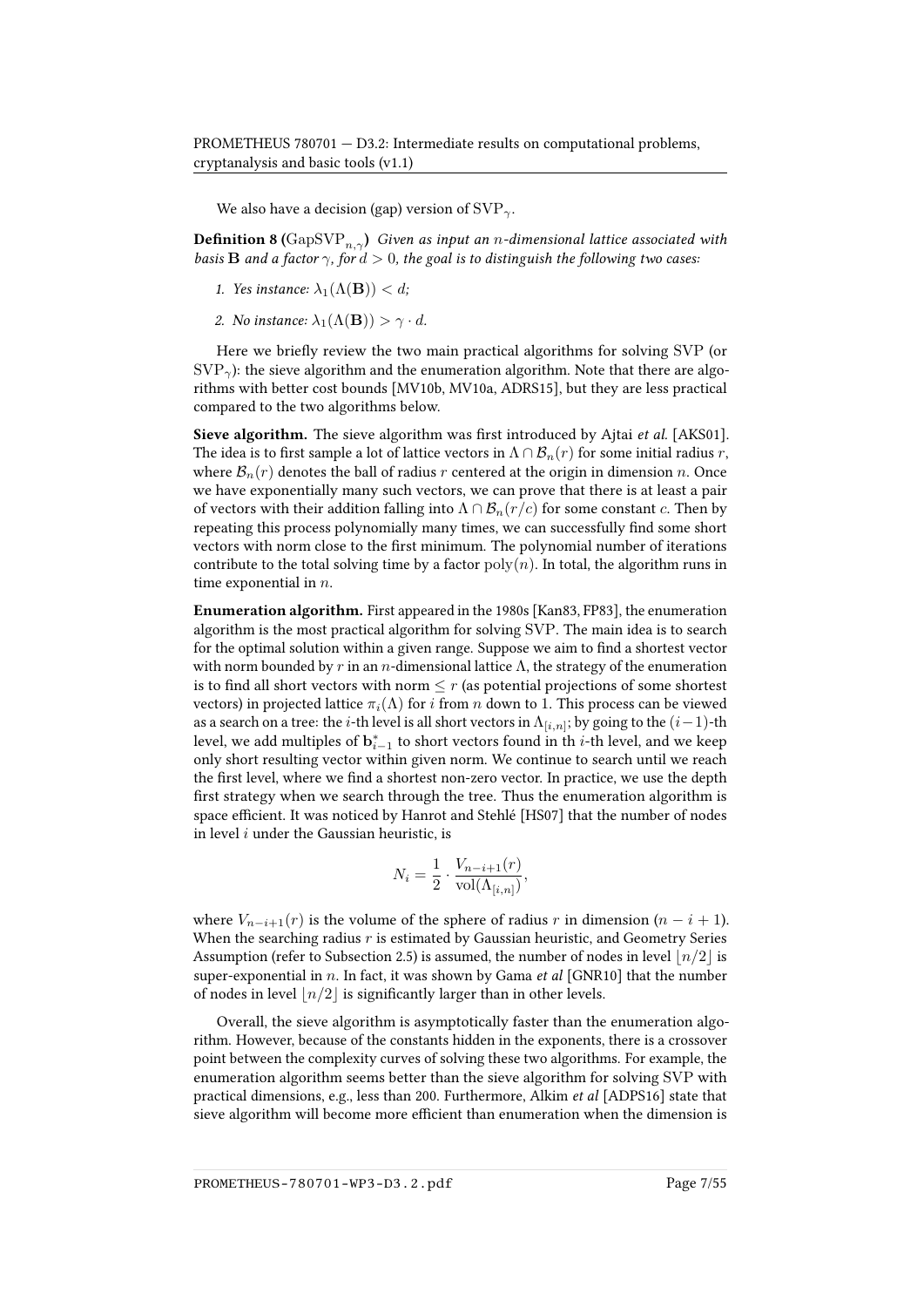$\geq$  250. More recently, Ducas [\[Duc18\]](#page-55-1) shows that we can save  $\Theta(n/\log n)$  dimensions with the sieve algorithm for solving SVP on  $n$ -dimensional lattices.

For completeness, we also recall the k-list problem [\[BLS16,](#page-53-1) [KMPM19\]](#page-57-1) here.

**Definition 9 (Approximate** k-list problem) Assume we are given k lists  $L_1, \dots, L_k$ of equal exponential (in  $d>1$ ) size $\,t$  and whose elements are independently and uniformly random vectors from  $S^{d-1}$ . The approximate k-list problem is to find  $t$  solutions, where a solution is a k-tuple  $(x_1, \dots, x_k) \in L_1 \times \dots \times L_k$  satisfying  $||x_1 + \dots + x_k|| \leq 1$ .

For integer  $d \geq 1$ , let  $S^d \subset \mathbb{R}^{d+1}$  denote the  $d$ -dimensional unit sphere.

Definition 10 (Closest Vector Problem, CVP) Given as input a lattice basis B and a vector **t**, the goal is to find a vector  $\mathbf{v} \in \Lambda(\mathbf{B})$  closest to **t**.

Correspondingly, we also have a decision (gap) version of  $CVP_{\gamma}$ .

**Definition 11** (GapCVP<sub>n, $\gamma$ </sub>) Given as input an n-dimensional lattice associated with basis **B**, a target vector **t** and a factor  $\gamma$ , for  $d > 0$ , the goal is to distinguish the following two cases:

- 1. Yes instance: dist( $\mathbf{t}, \Lambda(\mathbf{B})$ )  $< d$ ;
- 2. No instance: dist $(\mathbf{t}, \Lambda(\mathbf{B})) > \gamma \cdot d$ .

There is an efficient reduction from SVP to CVP [\[GMSS99\]](#page-56-3). However, in the converse reduction from CVP to SVP from [\[Mic00\]](#page-58-2), the dimension increases from  $n$ to  $n^c$  for some constant  $c > 1$  and the reduction is probabilistic.

Now, we introduce two promise variants, whose instances are a specific subset of instances of SVP and CVP. They are closely related to the underlying security of lattice-based cryptographic primitives [\[Reg09,](#page-59-0) [LM09\]](#page-57-2).

**Definition 12 (unique**  $SVP_{\gamma}$ ,  $USVP_{\gamma}$ ) Let  $\gamma \geq 1$ . Given as input a lattice basis **B** such that  $\lambda_2(\mathbf{B}) \geq \gamma \cdot \lambda_1(\mathbf{B})$ , the goal is to find a vector  $\mathbf{s} \in \Lambda(\mathbf{B})$  of norm  $\lambda_1(\Lambda(\mathbf{B}))$ . SVP corresponds to  $\gamma = 1$ .

uSVP is a promise variant of SVP in the sense that the second minimum is guaranteed to be much larger than the first minimum. Said differently, any vector that is not parallel to the two shortest vectors of norms  $\lambda_1$ , has norm much larger than  $\lambda_1$ . Thus any approximate shortest vector within this gap should be the shortest vector itself or multiple of it.

**Definition 13 (Bounded Distance Decoding,** BDD<sub> $\alpha$ </sub>) Let  $\alpha > 0$ . Given as inputs a lattice basis **B** and a vector **t** such that  $dist(t, \Lambda(B)) \leq \alpha \cdot \lambda_1(B)$ , the goal is to find a *lattice vector*  $\mathbf{v} \in \Lambda(\mathbf{B})$  *closest to t.* 

As opposed to CVP (in which case the target vector can be as far away from the lattice as possible), the BDD problem promises that the target vector is within a bounded distance from the lattice. Note that in some works, the range of  $\alpha$  is restricted to  $(0, 1/2)$ . This is to guarantee that there is exactly one element of Λ in the ball of radius  $\alpha \cdot \lambda_1(\Lambda)$  centered on t. The problem is well-defined even for large  $\alpha$ .

#### <span id="page-13-0"></span>2.3 Average-case lattice problems

In this subsection, we first give the definition of the LWE problem, as well as its algebraic variants over polynomial, ring and module. This part of preliminary will be mainly referred in Section [3.](#page-24-0)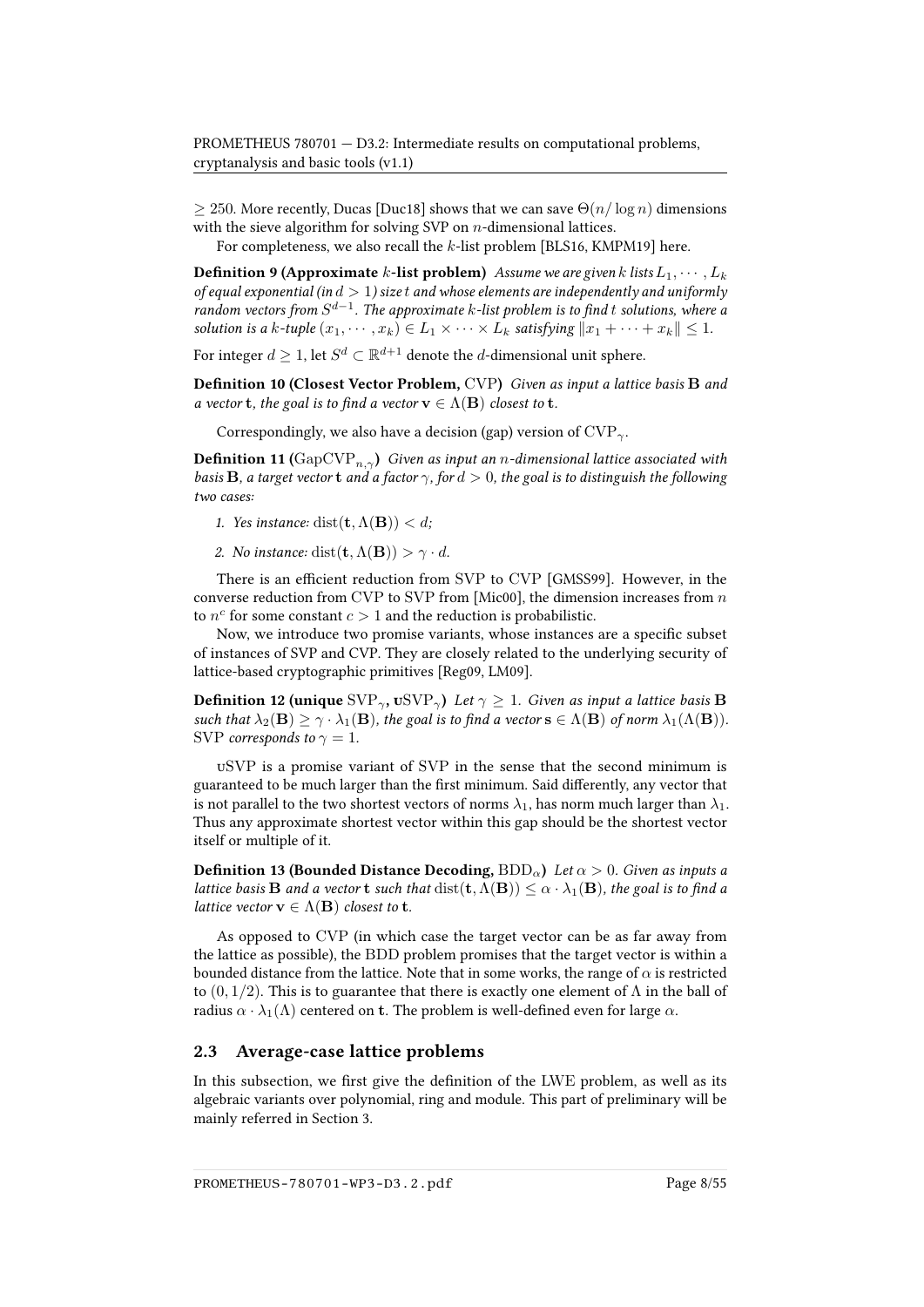#### 2.3.1 Definitions and properties

Now we introduce the LWE problem in two versions: search and decision.

**Definition 14 (LWE distribution)** Let  $n, m \geq 1, q \geq 2$ , and let  $\chi$  be a probability distribution on  $\mathbb{Z}$ . For  $s \in \mathbb{Z}_q^n$ , we define the LWE distribution as the distribution over  $\mathbb{Z}_q \times \mathbb{Z}_q$  obtained by sampling  $\mathbf{a} \leftrightarrow U(\mathbb{Z}_q^n)$ ,  $e \leftrightarrow \chi$ , and returning the pair  $(\mathbf{a}, \mathbf{a}^T \cdot \mathbf{s} + e).$ 

**Definition 15 (search-LWE)** The search-LWE problem consists in finding s from a sampler of LWE distribution, with the secret  $\mathbf{s}\in\mathbb{Z}_q^n$ .

Definition 16 (decision-LWE) The search-LWE problem consists in distinguishing between a sampler of LWE distribution and a uniform sampler over  $\mathbb{Z}^n\times\mathbb{Z}_q$ , with the secret  $\mathbf{s} \in \mathbb{Z}_q^n$ .

As a counterpart for the LWE problem, the short integer solution (SIS) [\[Ajt96,](#page-51-5) [GPV08\]](#page-56-0) and its inhomogeneous variant (Inhomogeneous-SIS (ISIS)) is also known to have many important applications such as signature, in lattice-based cryptography.

**Definition 17 (SIS)** Let  $n, m \geq 1, q \geq 2$ . Given a matrix  $\mathbf{A} \in \mathbb{Z}_q^{m \times n}$ , the SIS problem consists in finding vector  $\mathbf{x} = (x_1, \dots, x_m)^{\mathrm{T}} \in \mathbb{Z}^m$  with small norm, such that  $\mathbf{x}^{\mathrm{T}} \mathbf{A} =$  $\mathbf{0} \bmod q$ .

**Definition 18 (ISIS)** Let  $n, m \geq 1, q \geq 2$ . Given a matrix  $\mathbf{A} \in \mathbb{Z}_q^{m \times n}$  and a vector  $\mathbf{u} \in \mathbb{Z}^n$ , the SIS problem consists in finding a vector  $\mathbf{x} = (x_1, \dots, x_m)^\mathrm{T} \in \mathbb{Z}^m$  with small norm, such that  $\mathbf{x}^{\mathrm{T}}\mathbf{A} = \mathbf{u} \bmod q$ .

The  $q$ -ary lattices is a specific family of lattices, which is of particular importance in lattice-based cryptography. They are defined as follows.

**Definition 19** (q-ary lattices) An n-dimensional q-ary lattice is a lattice  $\Lambda \subseteq \mathbb{Z}^n$  such that  $q\mathbb{Z}^n\subseteq \Lambda\subseteq \mathbb{Z}^m$ .

Thus, in a q-ary lattice, it is sufficient to look at  $\Lambda$  mod q. Because all the shifts of Λ mod q by  $q\mathbb{Z}^n$  form a complete partition of Λ. For  $\mathbf{A}\in\mathbb{Z}_q^{m\times n}$ , we define the q-ary lattice  $\Lambda_q(\mathbf{A}) = \{ \mathbf{A} \mathbf{x} \bmod q : \mathbf{x} \in \mathbb{Z}_q^n \}$ . This specific q-ary lattice is closely related to the LWE problem. In particular, the LWE problem can be viewed as a BDD instance in this q-ary lattice  $\Lambda_q(A)$ , where A is the first component of LWE sample, and the second component serves as the target vector of the BDD instance. Once we find the closest vector  $c = As$  to target vector b, the secret vector s can be simply recovered by Gaussian elimination assuming the matrix  $A$  is full rank. For completeness, we recall that for a matrix **A** randomly chosen from  $\mathbb{Z}_q^{m \times n}$ , the matrix **A** is full rank for a sufficiently large m with overwhelming probability [\[BLP](#page-53-0)+13, Claim 2.13].

#### 2.3.2 Algebraic variants

The protocols relying on the hardness of LWE are inherently inefficient due to the size of the public keys which usually contain  $m$  elements of  $\mathbb{Z}_q^n$ , where  $m$  is the number of samples which is usually larger than  $n \log(n)$ . To improve the efficiency, structured variants of LWE have been proposed [\[SSTX09,](#page-60-1) [LPR10,](#page-58-3) [LS15\]](#page-58-4). One promising variant is the Polynomial Learning With Errors (P-LWE) problem, introduced by Stehlé et al. [\[SSTX09\]](#page-60-1).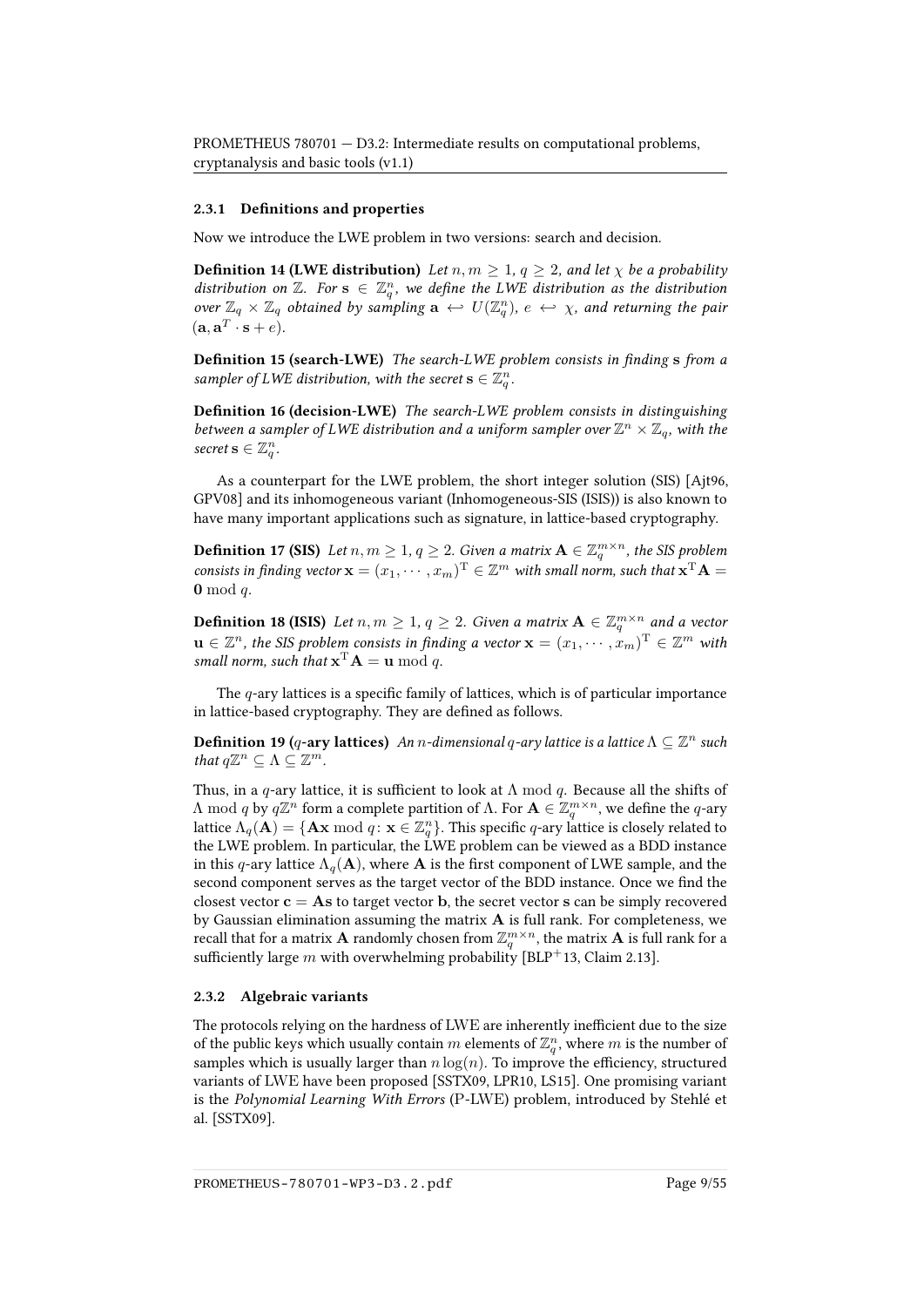**Definition 20 (PLWE distribution)** Let K be a degree n number field defined by f,  $\mathcal{O}_K$  its ring of integers,  $\chi$  a distribution over  $\mathbb{R}[x]/f$  and  $q \geq 2$ . For  $s \in \mathbb{Z}_q[x]/f$ , we define the PLWE distribution as the distribution over  $\mathbb{Z}[x]/f \times \mathbb{R}[x]/f$  obtained by sampling  $a \leftrightarrow U(\mathbb{Z}_q[x]/f)$ ,  $e \leftrightarrow \chi$  and returning the pair  $(a, a \cdot s + e)$  (with  $\mathbb{R}_q =$  $\mathbb{R}/q\mathbb{Z}$ ).

**Definition 21 (search-PLWE)** The search-PLWE consists in finding s from a sampler of PLWE distribution, with the secret  $s \in \mathbb{Z}_q[x]/f$  and  $\chi$  arbitrary.

Definition 22 (decision-PLWE) The decision-PLWE consists in distinguishing between a sampler of PLWE distribution and a uniform sampler over  $\mathbb{Z}[x]/f \times \mathbb{R}[x]/f$ , with the secret  $s \in \mathbb{Z}_q[x]/f$  and  $\chi$  arbitrary.

The P-LWE problem also admits worst-case to average-case connections from well-studied lattice problems. Whereas the hardness reductions for LWE start from the lattice problem in the class of general Euclidean lattices, the class has to be restricted to ideal lattices in the case of P-LWE. These ideal lattices correspond to the ideals in the polynomial ring  $\mathbb{Z}[x]/f$ . Lyubashevsky et al. [\[LPR10\]](#page-58-3) propose another promising variant, namely the Ring Learning With Errors (R-LWE) problem, where polynomial rings are replaced by the ring of integers of some number fields.

Definition 23 (RLWE and RLWE<sup> $\lor$ </sup> distributions) Let K be a degree n number field defined by f,  $R = \mathcal{O}_K$  its ring of integers,  $\chi$  a distribution over  $K_{\mathbb{R}}$  and  $q \geq 2$ . For  $s \in$  $R/qR$  (resp.  $R^\vee/qR^\vee$ ), we define the RLWE (resp. RLWE<sup> $\vee$ </sup>) distribution as the distribution over  $R_q \times K_\mathbb{R}/qR$  (resp.  $R_q \times K_\mathbb{R}/qR^\vee$ ) obtained by sampling  $a \leftrightarrow U(R_q), e \leftrightarrow \chi$ and returning the pair  $(a, a \cdot s + e)$ .

In the definition above, we identified the support of  $\chi$  with  $K_{\mathbb{R}}$ .

Definition 24 (search-RLWE and search-RLWE<sup>√</sup>) The search-RLWE (resp. search- $RLWE^{\vee}$ ) consists in finding s from a sampler of RLWE (resp. RLWE $\vee$ ) distribution, with the secret  $s \in R_q$  (resp.  $R_q^{\vee}$ ) and  $\chi$  arbitrary.

Definition 25 (decision-RLWE and decision-RLWE $\vee$ ) The decision-RLWE (resp. decision-RLWE<sup> $\vee$ </sup>) consists in distinguishing between a sampler of RLWE (resp. RLWE<sup> $\vee$ </sup>) distribution and a uniform sampler over  $R_q \times K_{\mathbb{R}}/qR$  (resp.  $R_q \times K_{\mathbb{R}}/qR^{\vee}$ ), with the secret  $s \in R_q$  (resp.  $R_q^{\vee}$ ) and  $\chi$  arbitrary.

In the case of cyclotomic fields, the P-LWE and R-LWE problems coincide up to some parameter losses. As a recent result, Roşca et al. [\[RSW18\]](#page-60-2) show that P-LWE and R-LWE are equivalent for a larger class of polynomials. In addition, they also investigate other relations between these structured variants.

In [\[LS15\]](#page-58-4), Langlois and Stehlé generalize RLWE problem to the module setting and propose the Module-LWE problem, which helps for a more reflexible parameter selection as well as a trade-off between hardness and efficiency.

#### <span id="page-15-0"></span>2.4 Quantum computations and quantum random oracle model

In this subsection, we present some necessary notations and concepts of quantum computations as well as the quantum random oracle model, for the description of our results in Section [3](#page-24-0) and Section [5.](#page-35-0)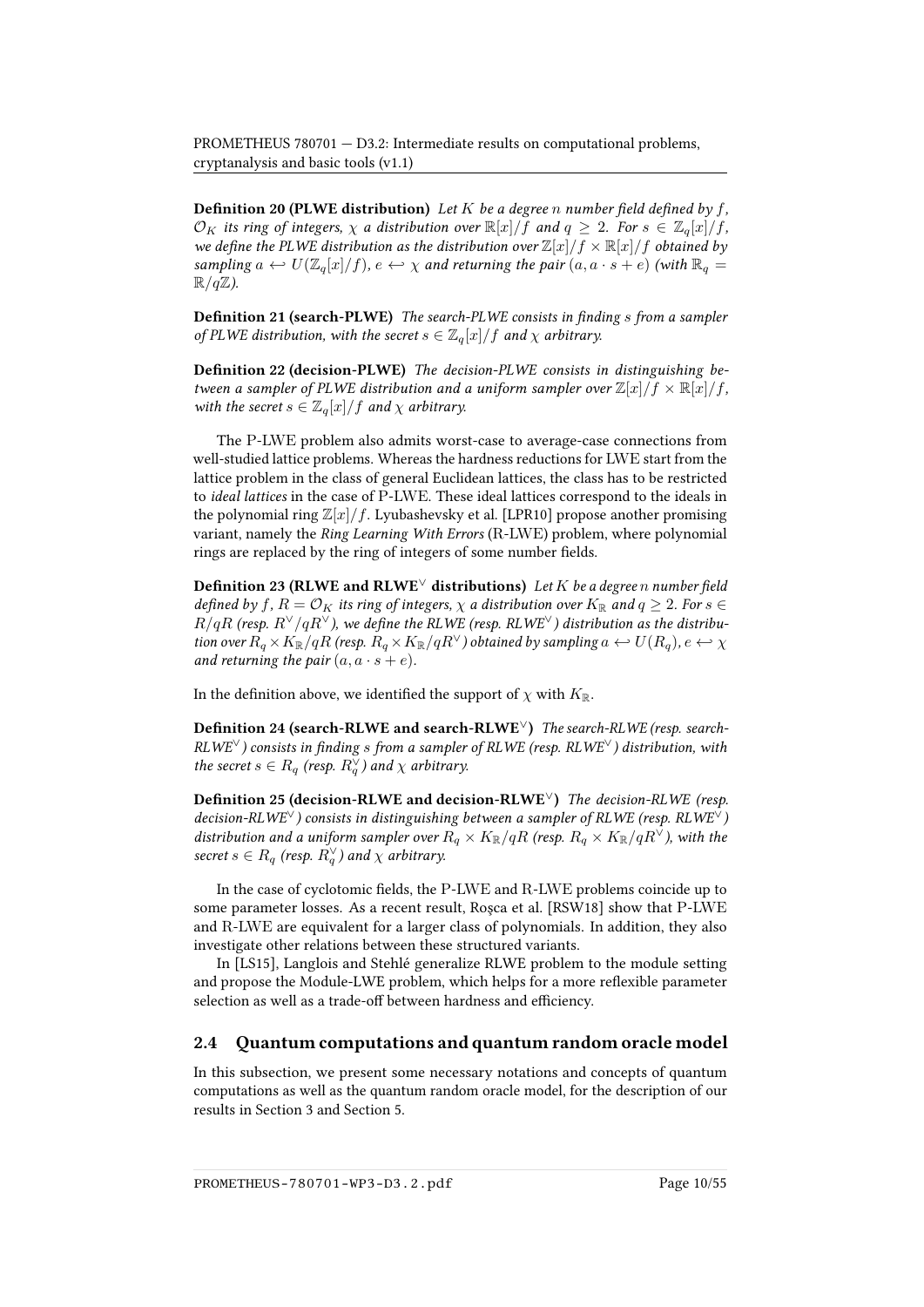In quantum computations, data is stored as quantum bits (called qubits) in quantum registers. In general, a state of  $n$  qubits is written as

$$
|\phi\rangle = \sum_{\mathbf{x} \in \{0,1\}^n} a_{\mathbf{x}} |\mathbf{x}\rangle
$$
 (1)

where  $a_{\mathbf{x}} \in \mathbb{C}$  such that  $\sum_{\mathbf{x} \in \{0,1\}^n} |a_{\mathbf{x}}|^2 = 1$ . The same state  $|\phi\rangle$  can be represented differently, e.g., as follows:

$$
|\phi\rangle = \sum_{\mathbf{x}' \in \mathcal{S}} a'_{\mathbf{x}'} | \mathbf{x}' \rangle ,
$$

for any finite set S that can be mapped (by some function  $g$ ) to a set of independent vectors in the Hermitian space  $\mathbb{C}^{\#S}$ . We call the set  $\{|g(\mathbf{x}')\rangle\}_{\mathbf{x}'\in\mathcal{S}}$  a basis of the state. For example, the basis of the state  $\phi_1 = (1/\sqrt{2})(|0\rangle + |1\rangle)$  can be  $(b_1, b_2)$ , where  $\mathbf{b}_1 = (1, 0)^T$  and  $\mathbf{b}_1 = (0, 1)^T$ . Typically, we let  $|x\rangle |y\rangle$  (or  $|x, y\rangle$ ) denote the tensor product  $|x\rangle \otimes |y\rangle$  of the two states  $|x\rangle$  and  $|y\rangle$ . To measure the difference between two quantum states, we use the trace distance.

In classical computations, we are allowed to apply an irreversible gates to data:  $x \mapsto f(x)$  for a possibly non-injective function f. It is also well-known that all the classical circuits can be transformed into corresponding quantum circuits with similar functionalities with the following map [\[Ben73\]](#page-52-0):

<span id="page-16-0"></span>
$$
\sum_{x \in S} a_x |x, y\rangle \mapsto \sum_{x \in S} a_x |x, y \oplus f(x)\rangle.
$$



**Figure 2:** Quantum circuit for accessing random oracle H with input  $|x\rangle$ .

Quantum random-oracle model. As considered in [BDF+11], the quantum randomoracle model (QROM) is similar to their counterparts in the classical random-oracle model [BR93], with the difference that we consider quantum adversaries that are given quantum access to the random oracles involved. Also refer to Figure [2](#page-16-0) as an illustration of quantum access to random oracle  $H$ .

For completeness, we also recall the continuous hidden subgroup problem (HSP) [\[EHKS14\]](#page-55-2) as follows.

**Definition 26 (Continuous HSP)** Let  $m \geq 1$ ,  $H \subset \mathbb{R}^m$  a hidden discrete subgroup. Given quantum access to a function  $f: \mathbb{R}^m \to \mathcal{S}$  as a H-periodic function for some set S (i.e.,  $|x\rangle \mapsto |f(x)\rangle$ ), the continuous hidden subgroup problem is to find the hidden subgroup H.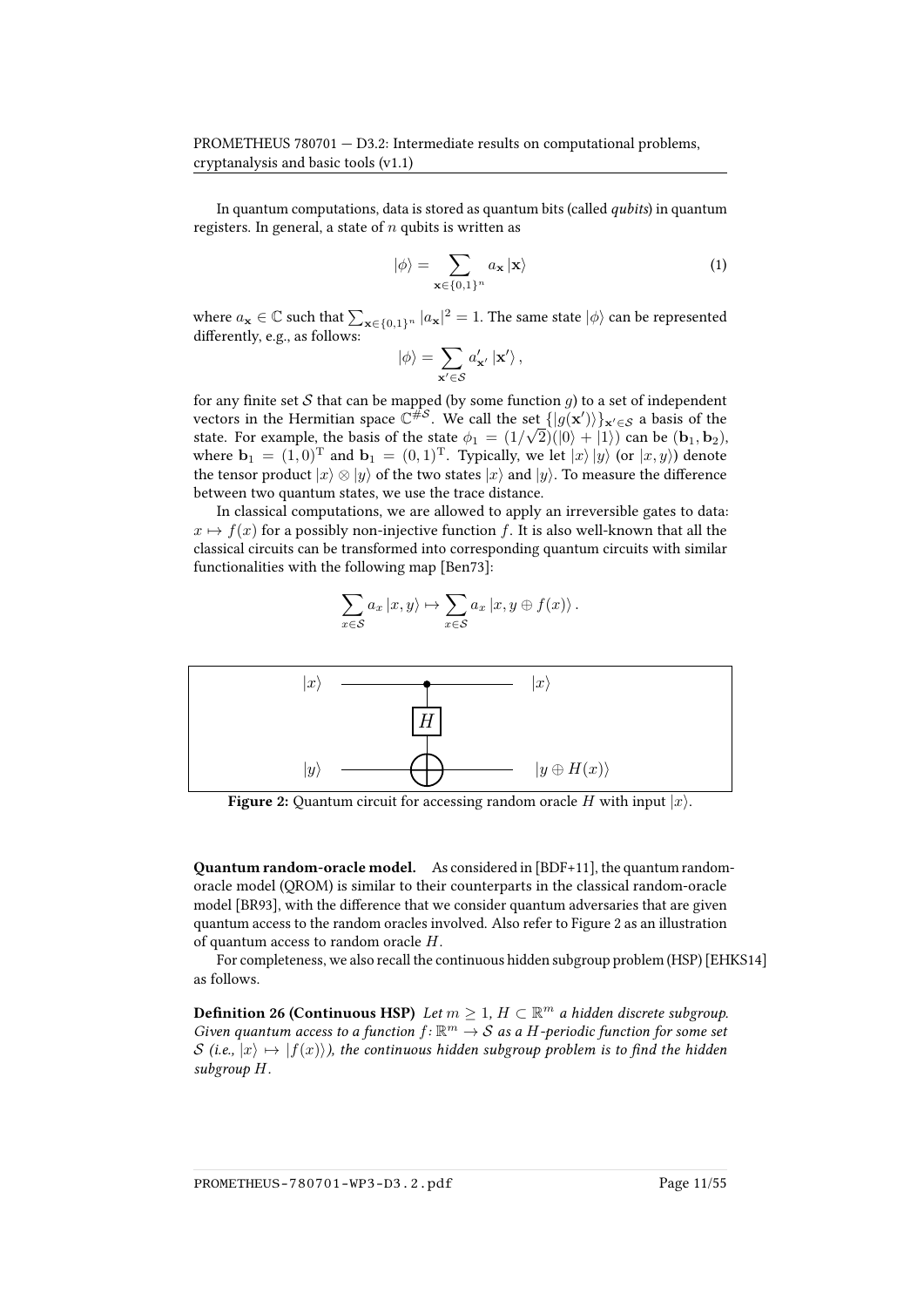#### <span id="page-17-0"></span>2.5 Lattice reduction

In this section, we recall some well-known definitions of lattice reductions. Among them, the BKZ reduction is one of the most important tools for assessing the security of lattice-based cryptographic scheme.

#### 2.5.1 Size reduction

First, we define the size-reduction conditions. If we view the GSO procedure as a QR decomposition, then the size-reduction conditions can be seen as a requirement on the upper triangular matrix.

**Definition 27 (Size-reduction)** A matrix  $\mathbf{B} \in \mathbb{R}^{m \times n}$  is called size-reduced, if it satisfies:

$$
|\mu_{i,j}| \le \frac{1}{2}, 1 \le j < i \le n,
$$

where  $\mu_{i,j} = \langle \mathbf{b}_i, \mathbf{b}_j^* \rangle / \langle \mathbf{b}_j^*, \mathbf{b}_j^* \rangle$ .

If  $\mathbf{b}_j^* = \mathbf{0}$ , we let  $\mu_{i,j} = 0$  for any  $i \geq j$ . Algorithm [1](#page-17-1) for achieving the size reduction condition.

Algorithm 1 Size-reduction algorithm

<span id="page-17-1"></span>**Require:** A basis  $\mathbf{B} = \{\mathbf{b}_1, \cdots, \mathbf{b}_n\}.$ **Ensure:** A size-reduced basis of  $\Lambda$ (**B**). 1: Compute the GSO basis  $\mathbf{b}_1^*, \cdots, \mathbf{b}_n^*$ 2: for  $i = 2$  to  $n$  do 3: **for**  $j = i - 1$  down to 1 **do**<br>4: **b**<sub>i</sub> ← **b**<sub>i</sub> –  $\lceil \mu_{i,i} \rceil$ **b**<sub>i</sub> 4:  $\mathbf{b}_i \leftarrow \mathbf{b}_i - \left[\mu_{i,j}\right] \mathbf{b}_j$ <br>5.  $\mathbf{for} k = 1$ ,  $\mathbf{to} i$ ,  $\mathbf{do}$ for  $k = 1$  to j do 6:  $\mu_{i,k} \leftarrow \mu_{i,k} - \left[\mu_{i,j}\right]\mu_{j,k}$ <br>7. **end for** end for 8: end for 9: end for

The size-reduction condition should be understood more clearly if we consider the GSO (or QR-decomposition). Suppose that we start from any basis  $B = QR$  with an orthogonal matrix Q and an upper triangular matrix

$$
\mathbf{R} = \begin{pmatrix} \ddots & \vdots & \dots & \vdots & \dots \\ & \|\mathbf{b}_{i}^{*}\| & \dots & \mu_{ij}\|\mathbf{b}_{i}^{*}\| & \dots \\ & & \ddots & \vdots & \dots \\ & & & \|\mathbf{b}_{j}^{*}\| & \dots \\ & & & & \ddots \end{pmatrix}.
$$

In particular, to achieve the size-reduction condition for a specific  $\mu_{ji}$  with  $i < j$ ,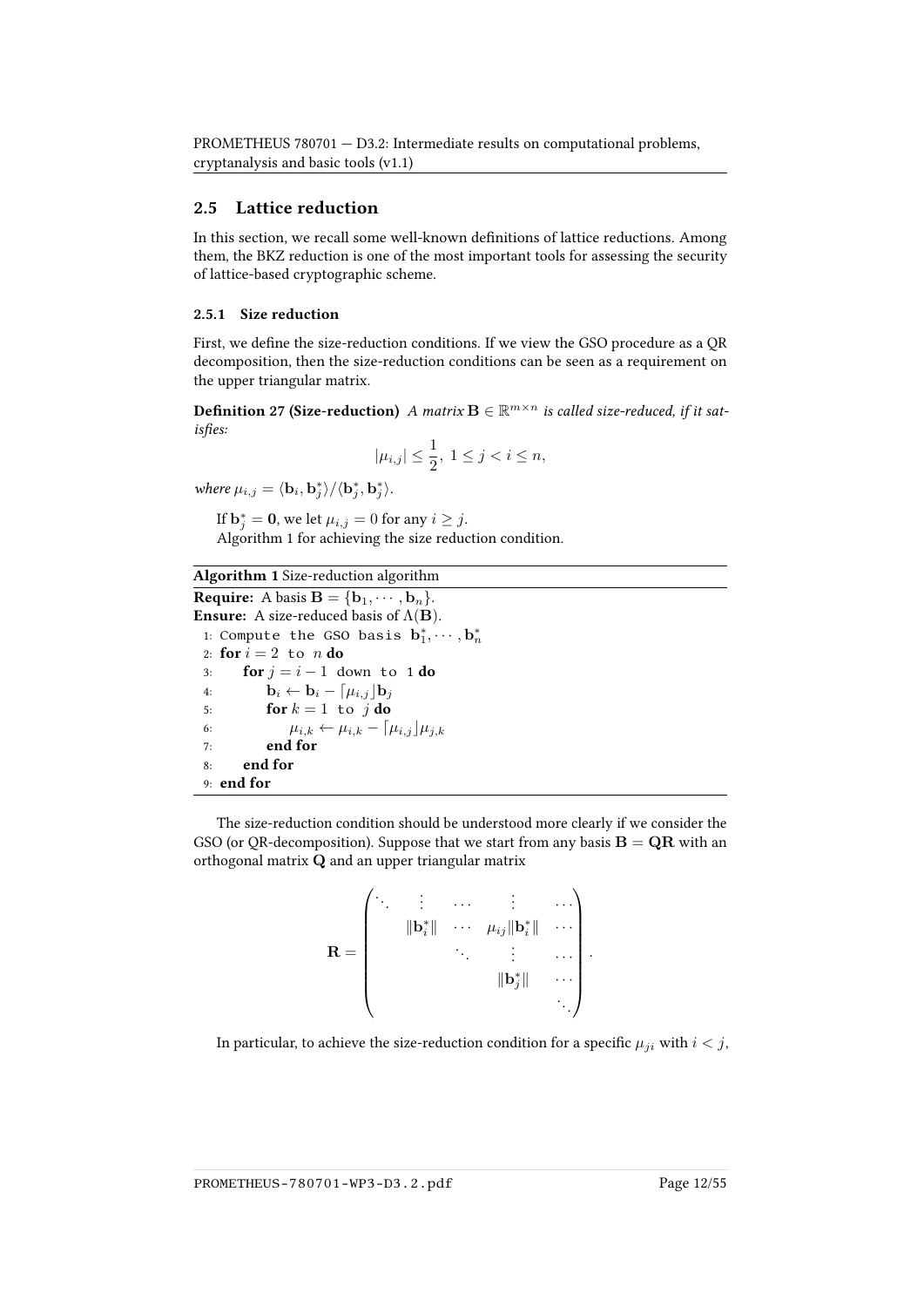it suffices to construct a unimodular matrix  $\mathbf{U}_{ij}$  and apply it on  $\mathbf{R}$  as follows

$$
\mathbf{R} \cdot \mathbf{U}_{ij} = \begin{pmatrix} \ddots & \vdots & \dots & \vdots & \dots \\ & \|\mathbf{b}_{i}^{*}\| & \cdots & \mu_{ji}\|\mathbf{b}_{i}^{*}\| & \cdots \\ & & \vdots & \dots & \vdots \\ & & & \|\mathbf{b}_{j}^{*}\| & \cdots \\ & & & & \ddots \end{pmatrix} \begin{pmatrix} \ddots & & & & & \dots & \vdots & \dots \\ & 1 & & & & & \mathbf{b}_{ij} \\ & & \ddots & & & & \mathbf{b}_{ij} \\ & & & & 1 & \\ & & & & & \ddots \end{pmatrix} = \begin{pmatrix} \ddots & \vdots & \dots & \vdots & \dots \\ & \|\mathbf{b}_{i}^{*}\| & \cdots & \widehat{\mu}_{ji}\|\mathbf{b}_{i}^{*}\| & \cdots \\ & & & & \vdots & \dots \\ & & & & \mathbf{b}_{i}^{*}\| & \cdots \\ & & & & & \ddots \end{pmatrix},
$$

where we have  $|\hat{\mu}_{ii}| \leq 1/2$ . This step is exactly corresponding to Line 4 of Algorithm [1.](#page-17-1) Notice that such an operation  $\mathbf{R} \cdot \mathbf{U}_{ij}$  for some  $i < j$  may also change the values  $\mu_{ik}$ for  $k < i$ . Thus we can proceed to apply these specific unimodular matrices  $U_{ij}$  to R from bottom  $(i = j)$  to up  $(i = 1)$  $(i = 1)$  $(i = 1)$  (see Algorithm 1 for a full procedure).

Given a basis  $\mathbf{B} = \mathbf{Q}\mathbf{R}$ , the product  $\prod_i \|\mathbf{b}_i^*\|$  of the diagonal components of  $\mathbf{R}$  is fixed and equal to the determinant of the lattice associated with the basis **B**. Intuitively, to obtain a good basis, we aim to make the  $\|\mathbf{b}_i^*\|$ 's have limited decrease.

#### 2.5.2 LLL reduction

The LLL-reduction can be computed in polynomial-time (see [\[LLL82\]](#page-57-3)).

**Definition 28 (LLL-reduction)** For  $\delta \in (1/4, 1)$ , a matrix  $\mathbf{B} \in \mathbb{R}^{m \times n}$  is called LLL $_{\delta}$ reduced, if it is size-reduced and satisfies the Lovász condition:

$$
\delta \|\mathbf{b}_{i}^{*}\|^{2} \leq \|\mu_{i+1,i}\mathbf{b}_{i}^{*} + \mathbf{b}_{i+1}^{*}\|^{2}
$$

for  $1 \leq i < n$ .

Furthermore, the LLL-reduction condition can be achieved efficiently in polynomial-time by the LLL-reduction algorithm proposed by Lenstra et al [\[LLL82\]](#page-57-3).

```
Algorithm 2 LLL-reduction algorithm
Require: A basis \mathbf{B} = {\mathbf{b}_1, \cdots, \mathbf{b}_n} and parameter \delta.
Ensure: A \delta-LLL-reduced basis of \Lambda(B).
 1: Size-reduce(B).
 2: Swap:
  3: if \exists i such that ||\mu_{i+1,i} \mathbf{b}_i^* + \mathbf{b}_{i+1}^*||^2 < \delta ||\mathbf{b}_i^*||^2 then
  4: swap(b_i, b_{i+1})5: goto Step 1
 6: end if
```
#### 2.5.3 HKZ reduction

The Hermite-Korkine-Zolotarev (HKZ) reduction is more promising for approaching the successive minima, even though an HKZ-reduced basis does not necessarily reach them.

**Definition 29 (HKZ-reduction)** A matrix  $\mathbf{B} \in \mathbb{R}^{m \times n}$  is called HKZ-reduced, if it is size-reduced and satisfies:

$$
\|\mathbf{b}_i^*\| = \lambda_1(\Lambda_{[i,n]})
$$

for all  $i \in \{1, \cdots, n\}$ .

PROMETHEUS-780701-WP3-D3.2.pdf Page 13/55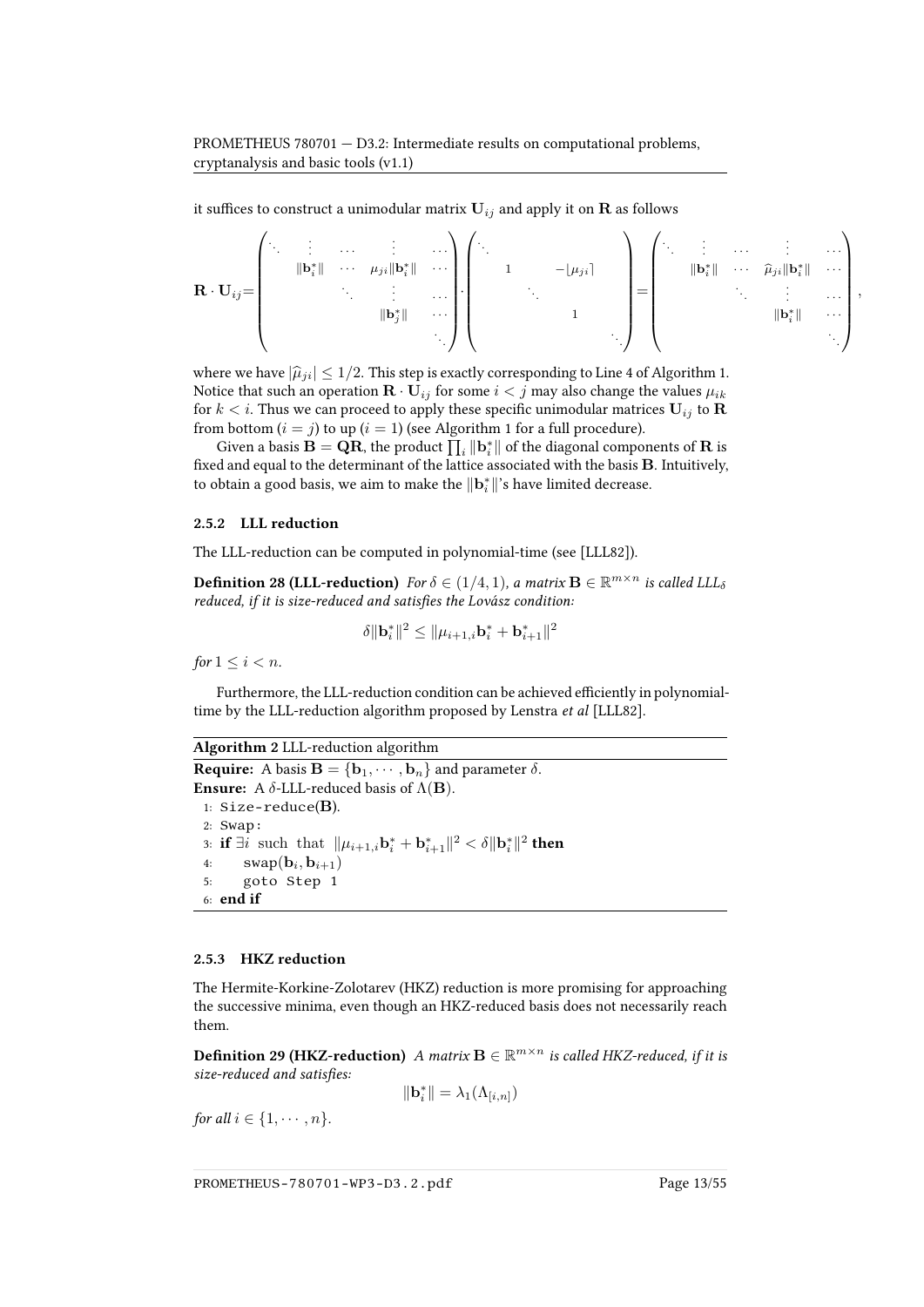Here, we recall a result on the relation between the norms of HKZ-reduced basis vectors and the successive minima of the lattice.

**Lemma 2.7 ([\[LLS90,](#page-57-4) Theorem 2.1])** Let  $B = (b_1, \dots, b_n)$  be an HKZ-reduced basis of a lattice Λ. We have

$$
\frac{4}{i+3}\lambda_i(\Lambda)^2 \le ||\mathbf{b}_i||^2 \le \frac{i+3}{4}\lambda_i(\Lambda)^2
$$

for all  $i \in [n]$ .

For an  $n$ -dimensional HKZ-reduced basis, we can also quantify the relations among its Gram–Schmidt norms  $\|\mathbf{b}_i^*\|$ 's in the worst case as follows.

**Lemma 2.8** For any HKZ-reduced basis  $B = QR$  of an n-dimensional lattice, we have, for all  $i < n$ ,

<span id="page-19-0"></span>
$$
\|\mathbf{b}_{i}^{*}\| \leq \sqrt{\gamma_{n-i+1}} \cdot \left(\prod_{j=i}^{n} \|\mathbf{b}_{j}^{*}\|\right)^{\frac{1}{n-i+1}}.
$$
 (2)

This worst-case result is obtained by considering the Minkowski's first theorem. If we take equalities in the inequalities above, when we fix  $\|\mathbf{b}_n^*\|$ , all the remaining  $\|\mathbf{b}_i^*\|$  's are also fixed. Equation [\(2\)](#page-19-0) can be rewritten as

$$
x_i = \frac{1}{2} \log \gamma_{n-i+1} + \frac{1}{n-i+1} \sum_{j=i}^{n} x_j
$$

for all  $i < n$ , where  $x_i = \log \|\mathbf{b}_i^*\|$ . The  $x_i$ 's are also known as the worst-case HKZ profile.

To obtain an HKZ-reduced basis, one is needed to find a shortest vector in each projected lattice, with dimension from  $n$  to 1. As we have already discussed in Sec-tion [2.2,](#page-11-0) the currently best known SVP solvers take time exponential in dimension  $n$ , which becomes very costly when  $n$  grows.

```
Algorithm 3 HKZ-reduction algorithm
Require: A basis \mathbf{B} = \{\mathbf{b}_1, \cdots, \mathbf{b}_n\}.Ensure: A HKZ-reduced basis of \Lambda(B).
  1: for k = 1 to n - 1 do<br>2: Find any b such
  2: Find any b such that \|\pi_k(\mathbf{b})\| = \lambda_1(\Lambda_{[k,n]})<br>
\mathbf{B} \leftarrow \text{LLL-reduce}(\mathbf{b}_1, \dots, \mathbf{b}_{k-1}, \mathbf{b}_k, \dots, \mathbf{b}_n)3: \mathbf{B} \leftarrow \text{LLL-reduce}(\mathbf{b}_1, \cdots, \mathbf{b}_{k-1}, \mathbf{b}, \mathbf{b}_k, \cdots, \mathbf{b}_n)<br>4: Size-reduce(B)
              size-reduce(B)5: end for
```
Note that in Step 3 of Algorithm [3,](#page-19-1) the LLL-reduction is used to remove the linear dependency between **b** and  ${\bf \{b_k, \cdots, b_n\}}$  (in this case, the input is a generating set instead of a basis). Further, the inserted vector b will not be exchanged with any of  ${b_1, \dots, b_{k-1}}$  because the Lovász condition is always satisfied.

#### 2.5.4 BKZ reduction

Later, Schnorr [\[Sch87\]](#page-60-3) gave a block-wise lattice reduction for trade-off between the LLL-reduction and HKZ-reduction. It was also made more practical by Schnorr and Euchner [\[SE91,](#page-60-4) [SE94\]](#page-60-5), whose variant is known as the Block Korkine-Zolotarev (BKZ) reduction algorithm.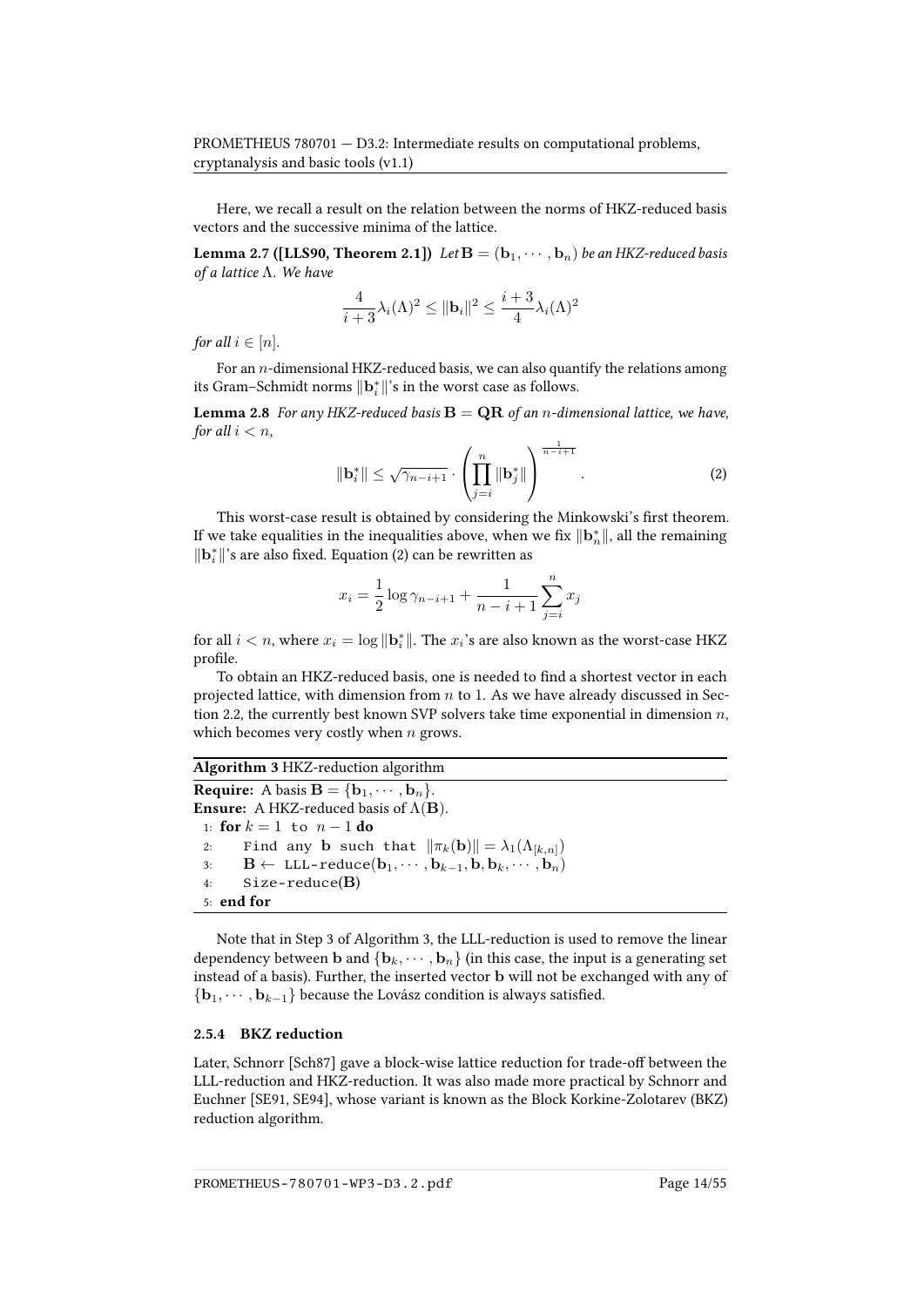**Definition 30 (BKZ-reduction)** A matrix  $\mathbf{B} \in \mathbb{R}^{m \times n}$  is said to be  $BKZ_{\beta}$  reduced for block size  $\beta \geq 2$ , if it is size-reduced and satisfies:

$$
\|\mathbf{b}_{i}^{*}\| \leq \lambda_{1}(\Lambda_{[i,\min(i+\beta-1,n)]})
$$

for all  $i \in \{1, \cdots, n-1\}$ .

The BKZ reduction condition can be seen as a run-time/quality trade-off between LLL-reduction and HKZ-reduction. Next, we will first review the (practical) BKZ reduction algorithm [\[SE91,](#page-60-4) [SE94\]](#page-60-5) for (almost) achieving BKZ-reduction.

The BKZ algorithm. The Schnorr-Euchner BKZ algorithm [\[SE94\]](#page-60-5) takes as inputs a block-size  $\beta$  and a basis  $\mathbf{B} = \{\mathbf{b}_1, \cdots, \mathbf{b}_n\}$  of a lattice  $\Lambda$ , and outputs a basis which is 'close' to being  $BKZ_\beta$ -reduced (up to numerical inaccuracies, as the underlying Gram-Schmidt orthogonalization is computed in floating-point arithmetic, and up to the progress parameter  $\delta$  < 1). BKZ starts by LLL-reducing the input basis, then calls an SVP-solver on consecutive local blocks  ${\bf B}_{[k,\min(k+\beta-1,n)]}$  for  $k=1,\cdots,n-1$ 1. This is called a BKZ tour. After each execution of the SVP-solver, if we have  $\lambda_1(\Lambda_{[k,\min(k+\beta-1,n)]})<\delta\cdot\|\mathbf{b}_k^*\|,$  then BKZ updates the block  $\mathbf{B}_{[k,\min(k+\beta-1,n)]}$  by inserting the vector found by the SVP-solver between indices  $k - 1$  and k, and LLL reduce the block from the first index to the last index of current block (in this case, the input is a generating set instead of a basis). Otherwise, we LLL-reduce the block from first index to the last index of current block directly, without any insertion. The procedure terminates when no change occurs at all during a tour. We refer to Algorithm [4](#page-20-1) for a complete description of the BKZ algorithm.

Algorithm 4 The Schnorr and Euchner BKZ algorithm

<span id="page-20-1"></span>**Require:** A basis  $\mathbf{B} = \{\mathbf{b}_1, \dots, \mathbf{b}_n\}$ , a block size  $\beta \geq 2$  and a constant  $\delta < 1$ . **Ensure:** A BKZ<sub>β</sub>-reduced basis of  $\Lambda$ (**B**). 1: repeat 2: **for**  $k = 1$  to  $n - 1$  **do**<br>3: **Find any b** such 3: Find any **b** such that  $\|\pi_k(\mathbf{b})\| = \lambda_1 \left( \Lambda_{[k,\min(k+\beta-1,n)]} \right)$ 4: if  $\delta \cdot ||\mathbf{b}_k^*|| > ||\mathbf{b}||$  then 5:  $\mathbf{B} \leftarrow \text{LLL-reduce}\big(\mathbf{b}_1, \cdots, \mathbf{b}_{k-1}, \mathbf{b}, \mathbf{b}_k, \cdots, \mathbf{b}_{\min(k+\beta,n)}\big).$ 6: else 7:  $\mathbf{B} \leftarrow \text{LLL-reduce}(\mathbf{b}_1, \cdots, \mathbf{b}_{\min(k+\beta,n)}).$ 8: end if 9: end for 10: until no change occurs.

#### <span id="page-20-0"></span>2.6 Basic cryptosystems

In this subsection, we will remind some necessary basic cryptosystems for the need of presenting our results in Section [5](#page-35-0) and Section [6.](#page-43-1)

#### 2.6.1 The AJPS Mersenne-based cryptosystem

First, we recall the AJPS cryptosystem (See Construction 1), which was known to be a candidate for first-round NIST PQC standardization.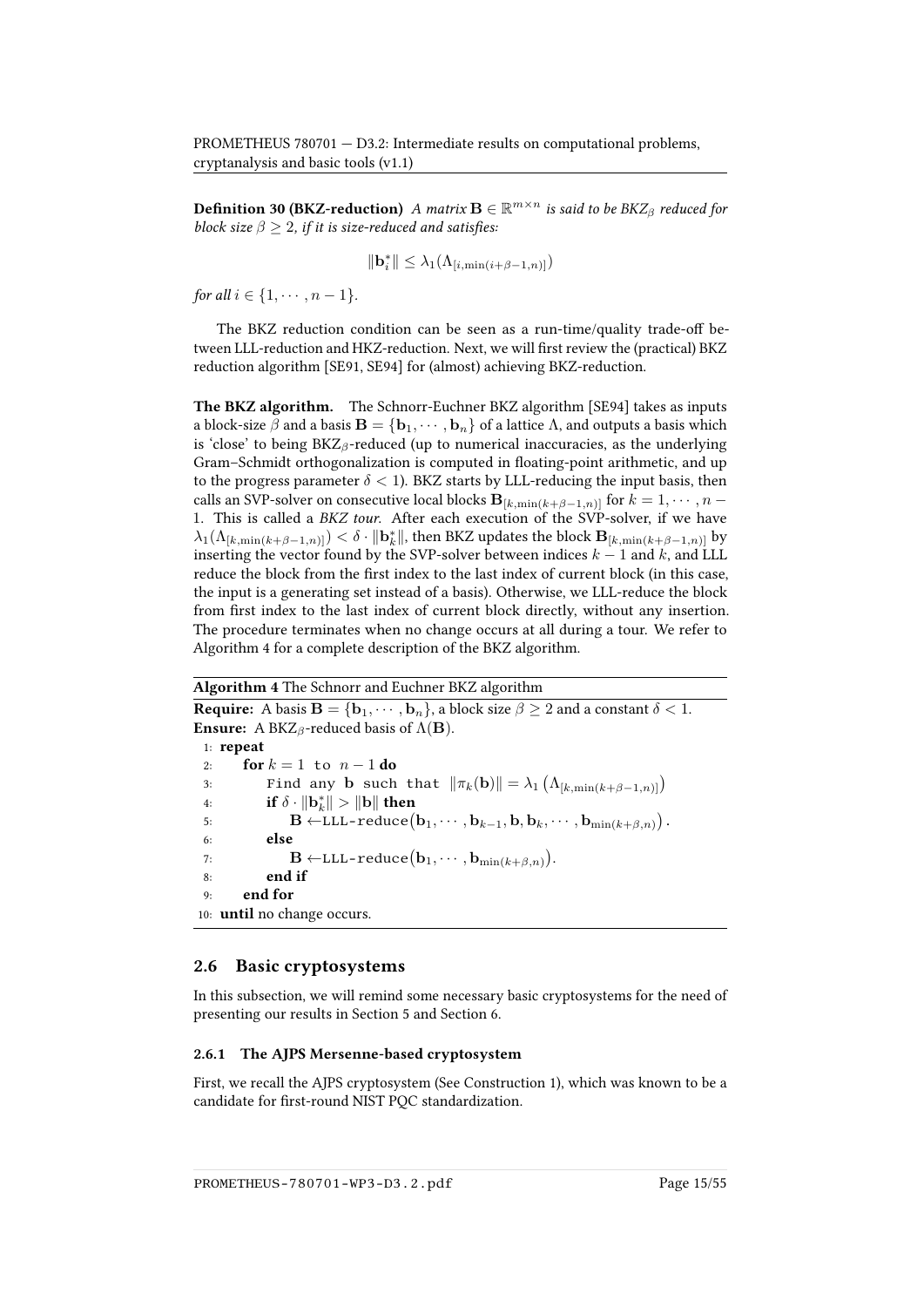Construction 1. AJPS cryptosystem.

| <b>Key Generation:</b> Let <i>n</i> be a prime number. Randomly choose two elements $f, q \in$  |  |
|-------------------------------------------------------------------------------------------------|--|
| $R = \mathbb{Z}/N\mathbb{Z}$ of Hamming weight w, where g is invertible in R and $N = 2n - 1$ . |  |
| Set $h = f/g$ . The public key is h, and the secret key is g.                                   |  |
| <b>Encryption:</b> To encrypt a bit s, pick random $p, q \in R$ of Hamming weight at            |  |
| most w. Output the ciphertext $c = (-1)^s (ph + q) \in R$ .                                     |  |
| <b>Decryption:</b> To decrypt c, compute $cg = (-1)^s (phg + qg) = (-1)^s (pf + qg)$ .          |  |
| Since p, q, f and g all have Hamming weight $\leq w$ , the n-bit string pf + qg has             |  |
| Hamming weight $\leq 2w^2 < n/2$ . Thus if $s = 0$ , then $ cg  < n/2$ . On the other           |  |
| hand, if $s = 1$ , then $ -cg  < n/2$ , as a result, $ cg  > n - n/2 = n/2$ . Thus,             |  |
| to decrypt c, output 0 if $ cg  < n/2$ , and 1 otherwise.                                       |  |

#### 2.6.2 The GGH signature scheme

Next, we recall the GGH signature in a high level (see Contruction 2). The first-round NIST PQC candidate: DRS signature can be seen as a variant following the same design paradigm of GGH signature. We refer the reader to [\[PSDS\]](#page-59-1) for a detailed description for DRS signature.

Construction 2. GGH signature.

| <b>Key Generation:</b> Let <i>n</i> be a prime number, $H : \mathbb{Z}^n \to \mathbb{Z}^n$ be a hash function.                                |
|-----------------------------------------------------------------------------------------------------------------------------------------------|
| Choose a short basis <b>B</b> for a full rank lattice $\Lambda \subset \mathbb{Z}^n$ and compute a public                                     |
| basis $\mathbf{B}' = \mathbf{U}\mathbf{B}$ with U a randomly chosen unimodular matrix. The signing                                            |
| key is: $\bf{B}$ , and the verification key is $\bf{B}'$ .                                                                                    |
| <b>Sign:</b> To sign a message $\mathbf{m} \in \mathbb{Z}^n$ , first use H to hash it to $\mathbf{u} = H(\mathbf{m}) \in \mathbb{Z}^n$ , then |
| use the short basis <b>B</b> to compute a lattice vector <b>s</b> close to $H(\mathbf{m})$ . Output the                                       |
| signature $(m, s)$ .                                                                                                                          |

Verify: To verify a siganture  $(m, s)$ , first check s is indeed in the lattice  $\Lambda(\mathbf{B}') =$  $\Lambda$ (**B**), then verify if  $\|\mathbf{s} - H(\mathbf{m})\|$  is small, return 0 if either of the test fails, return 1 otherwise.

#### 2.6.3 The GPV and Lyubashevsky's signature schemes

Other than the GGH-style signature, there are mainly two types of lattice-based signatures: GPV signature [\[GPV08\]](#page-56-0) with trapdoor (see Construction 3) and Schnorrlike signature without trapdoor [\[Lyu12\]](#page-58-5) (see Construction 4). The NIST PQC second-round candidate Falcon [\[PFH](#page-59-2)<sup>+</sup>19] and its simpler predecessor DLP [\[DLP14\]](#page-54-0) can be seen as efficient variants of GPV signature scheme over NTRU lattices, thus achieving great speed-ups compared to the original one over general lattice setting. On the other hand, there are also numerous follow-up works of Lyubashevsky's signature without trapdoor, which include an efficient variant with bimodel Gaussians called BLISS [\[DDLL13\]](#page-54-1) and its adaptation for embedded system called GLP [\[GLP12\]](#page-56-4), as well as the second-round NIST candidate Dilithium [\[DKL](#page-54-2)<sup>+</sup>18].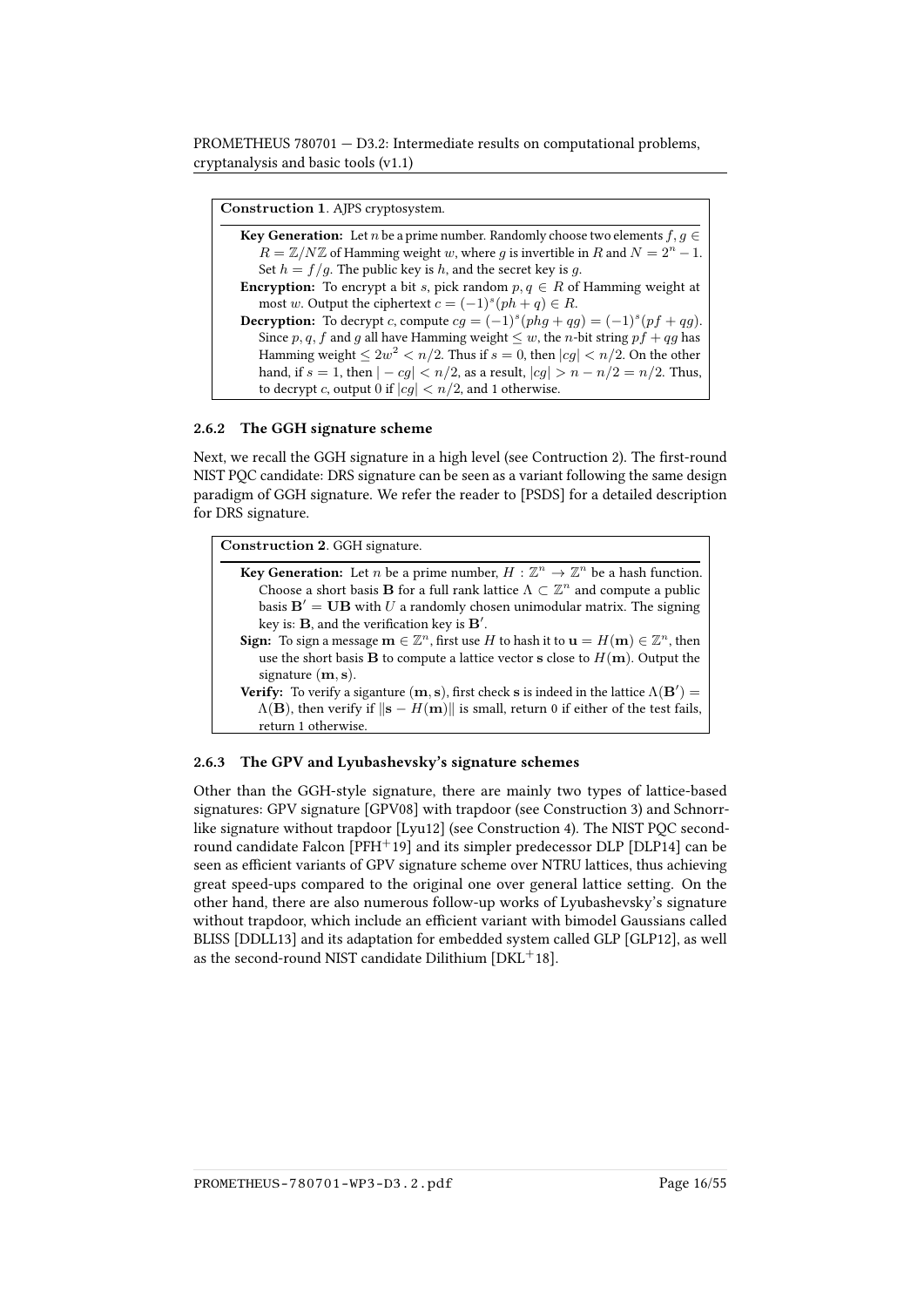Construction 3. GPV signature.

| <b>Key Generation:</b> Let $n, m \geq 1, q \geq 2, H : \mathbb{Z}^n \to \mathbb{Z}^n$ be a hash function. Apply         |
|-------------------------------------------------------------------------------------------------------------------------|
| the Alwen and Peikert trapdoor generation algorithm (refer to Lemma 2.6)                                                |
| to generate a pair $(A, T) \in \mathbb{Z}_q^{mn} \times \mathbb{Z}^{m \times m}$ . The signing key is: <b>T</b> and the |
| verification key is: $A$ .                                                                                              |

- **Sign:** To sign a message  $\mathbf{m} \in \mathcal{M}$ , first use H to hash it to  $\mathbf{u} = H(\mathbf{m}) \in \mathbb{Z}^n$ , then use the trapdoor  $T$  to compute a short solution x to the ISIS instance  $(A, u)$ . Output the signature  $(m, x)$ .
- **Verify:** To verify a signature  $(\mathbf{m}, \mathbf{x})$ , check if  $\mathbf{x}^{\mathrm{T}} \mathbf{A} = H(\mathbf{m}) \bmod q$  and  $\mathbf{x}$  has small norm, return 0 if either of the test fails, return 1 otherwise.

Construction 4. Lyubashevsky's signature.

Key Generation: Let  $d, k, n, m, M \geq 1, q \geq 2, H : \{0,1\}^* \to \{v : v \in$ {−1, 0, 1}<sup>k</sup>, **v** has small norm} be a hash function. The signing key is: **S**  $\leftrightarrow$  $\{-d,\cdots,0,\cdots,d\}^{m\times k}$  and the verification key is:  $\mathbf{A}\leftarrow \mathbb{Z}_q^{n\times m}$ ,  $\mathbf{T} = \mathbf{A}\mathbf{S}$ . **Sign:** To sign a message  $\mathbf{m} \in \mathcal{M}$ , first select  $\mathbf{y} \leftrightarrow \mathcal{D}_{\mathbb{Z}^m, \sigma, 0}$  with large enough  $\sigma >$ 0, then compute  $\mathbf{c} = H(\mathbf{A}\mathbf{y}, m)$  and  $\mathbf{z} = \mathbf{S}\mathbf{c} + \mathbf{y}$ . Output the signature  $\mathbf{m}, \mathbf{z}, \mathbf{c}$ ) with probability min  $\left(\frac{\mathcal{D}_{\mathbb{Z}^m,\sigma,0}^m(\mathbf{z})}{MD_{\mathbb{Z}^m,\sigma,0}}\right)$  $\frac{\mathcal{D}^m_{\mathbb{Z}^m,\sigma,0}(\mathbf{z})}{M\mathcal{D}_{\mathbb{Z}^m,\sigma,\mathbf{Sc}}(\mathbf{z})},1 \bigg).$ **Verify:** To verify a signature  $(m, z, c)$ , check if  $c = H(Az - Tc, m)$  and z has small norm, return 0 if either of the test fails, return 1 otherwise.

### <span id="page-22-0"></span>2.7 Side-channel attacks and countermeasures

In this subsection, we will recall some necessary preliminaries about side-channel attacks and countermeasures for presenting our results mainly in Section [6.](#page-43-1)

#### 2.7.1 Implementation attacks

We note that an extensive introduction on side-channel attacks is well given in deliverable D.3.1. For the sake of completeness, we recall the same content from there as a necessary preliminaries for current results, which include fault attack and timing attack.

Fault attacks. The idea of fault attacks is to induce a fault into a circuit and use the faulty output to get information about the secret key. This can be achieved by high temperature, unsupported supply voltage or current, excessively high overclocking, strong electric or magnetic fields, or even ionizing radiation. Fault attacks are usually non-invasive as the induced fault is only temporary and the device is not permanently damaged.

Timing attacks. When implementing cryptographic algorithms, the developer has to make sure that the execution time is independent of the secret data that is processed. Otherwise an attacker might be able to exploit the information about the execution time. Such attacks should not only be considered for embedded devices for which the attacker has physical access to, but also remote timing attacks are a threat that must be considered as shown by Brumley and Boneh [\[BB03\]](#page-52-1). Timing information can be leaked by conditional branches, instructions with non-constant execution time, and memory accesses that trigger cache hits or misses [\[Ber05\]](#page-52-2).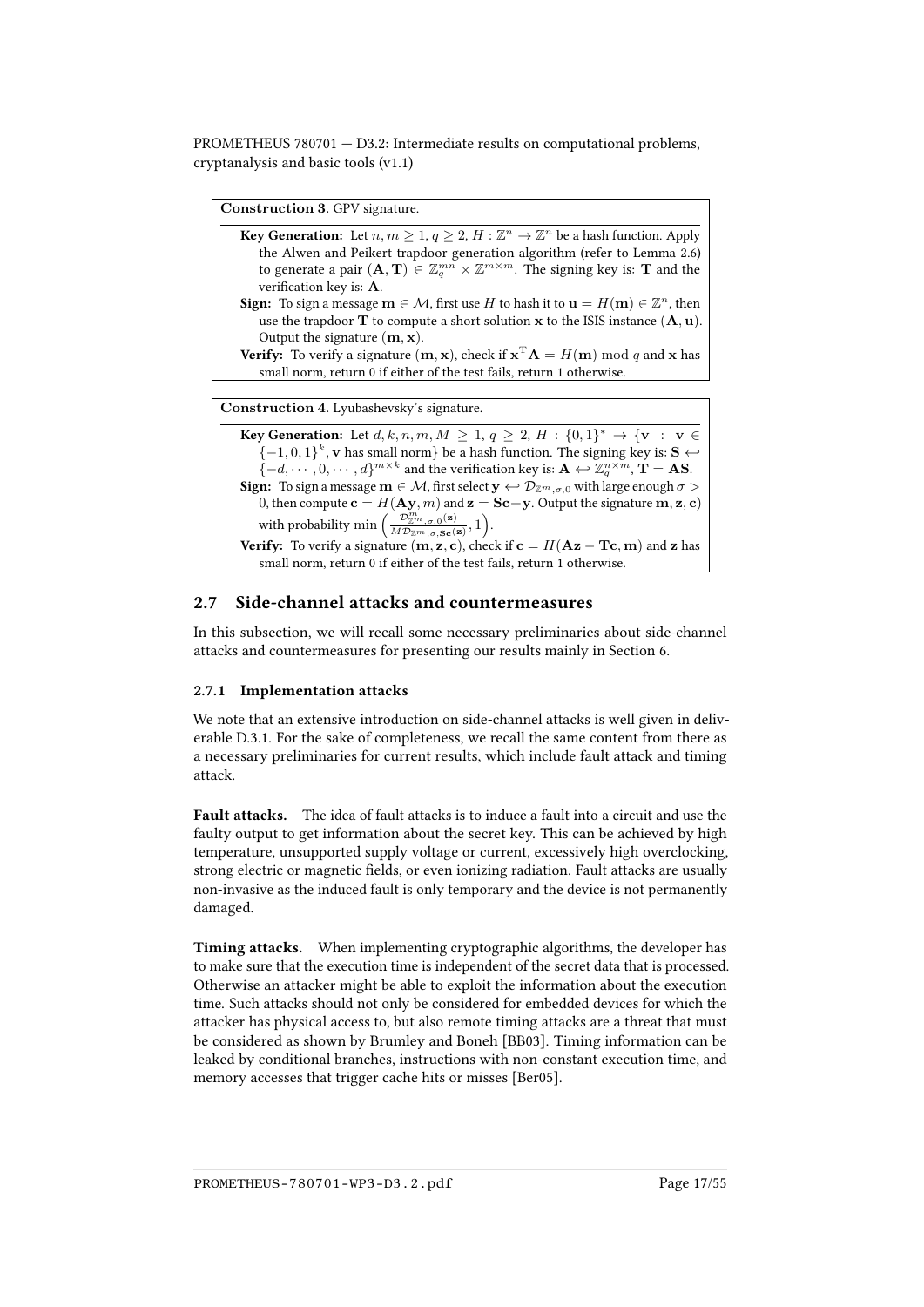#### 2.7.2 Countermeasures

Again, we note that a fairly detailed overview of countermeasure for side-channel attacks is described in the deliverable D.3.1. For the sake of completeness, we recall two countermeasures: masking and constant-time implementation.

Masking The idea behind masking is to split a secret value into several shares. The secret value can only be reconstructed with the knowledge of all shares. The splitting of the secret value can be performed in a Boolean way or in an arithmetic way. Boolean masking means that the XOR-sum of all shares results in the secret value and arithmetic masking means that the arithmetic sum or difference of the shares results in the secret value. There are conversion approaches to switch between arithmetic and Boolean masking [\[CGTV15\]](#page-54-3). The major advantage of masking schemes is that they allow to prove the side-channel security of an algorithm. Nevertheless, there are still implementation challenges that have to be taken care of. Otherwise, a provably secure algorithm might still have a side-channel leakage. To achieve higher-order security, it is necessary to split the secret value into more shares.

Constant-time implementation. To prevent timing attacks and simple power analysis it is crucial to develop an implementation that has an execution time independent from the secrets. Some pitfalls that should be avoided are:

- Comparison of secret strings: Such a comparison must not stop at the first unequal character.
- Branches: Branches must not be dependent on secret data. Ideally the same branches are taken for every run of the implementation.
- Table look-ups: On platforms with a cache, table look-ups can have varying access times. Thus the index must not depend on secret data for such platforms. In same cases it might be necessary to completely disable caches.
- Compiler optimization: A developer must take care that the compiler does not remove instructions that are critical for the security of the implementation but irrelevant for its functionality.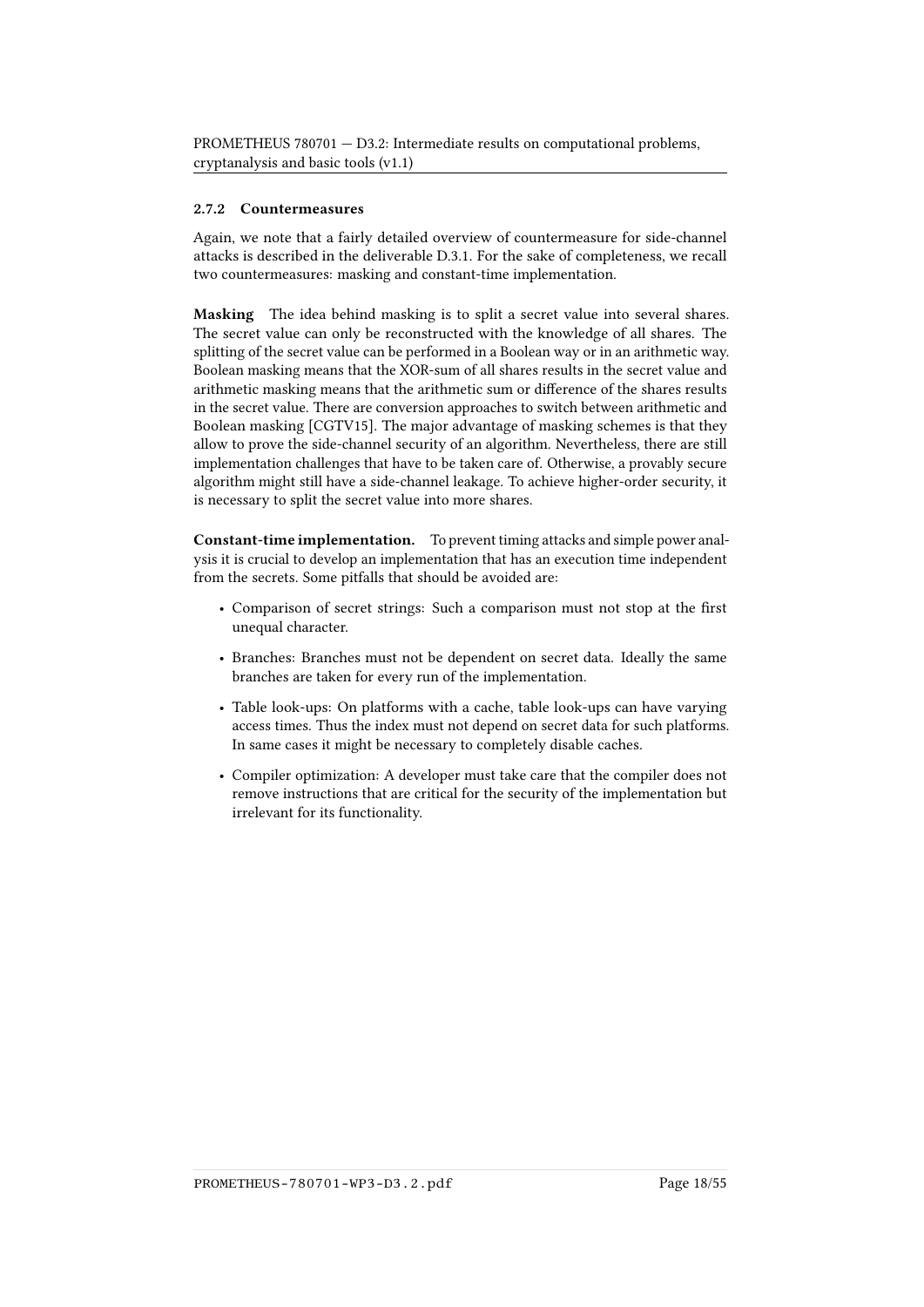## <span id="page-24-0"></span>3 TASK 3.1: Quantum assumptions and reductions

Here, we will review the targets of TASK 3.1 and summarize the results obtained so far.

### <span id="page-24-1"></span>3.1 Review of the targets

Table [2](#page-24-4) describes the targets of TASK 3.1. The main objective is to provide good candidates for the underlying assumptions and security models for the building blocks in WP4 and the privacy-preserving schemes in WP5. We first aim at investigating how the security model should be, assuming the existence of quantum computer. There are mainly three directions to work for this. At the beginning, we need to adapt our current proof technique with respect to the QROM. Next, we need to further make sure the QROM-secure protocol can be efficiently implemented. Finally, we need to search for possible relaxations of QROM to propose more efficient solutions. Second, we want to have a better understanding of the hardness of lattice problems as well as their related computational problems. To start, we need to try to improve current reduction, which will hopefully give us more efficient parameters for lattice-based cryptography. To continue, we would like to search for new reductions for existing hard problems, which will bring us new relations and hopefully new hardness results on known lattice problems or related computational problems.

| Targets                                    | Concrete contents                                              |
|--------------------------------------------|----------------------------------------------------------------|
| Investigate secure models                  | Develop new proof techniques needed for<br><b>OROM</b>         |
| for post-quantum crypto-<br>graphic scheme | Assess/improve practicality of QROM-<br>secure schemes         |
|                                            | Understand relevance of the QROM, find<br>possible relaxations |
|                                            | Improve tightness of known reductions                          |
| Study the hardness of lattice<br>problems  | Find new reductions between lattice prob-<br>lems              |

<span id="page-24-4"></span>Table 2: Concrete targets within TASK 3.1.

### <span id="page-24-2"></span>3.2 Overview of current results

An overview of the results obtained in TASK 3.1 can be found in Table [3.](#page-25-0) We give more details in the following subsections.

### <span id="page-24-3"></span>3.3 Current results on quantum assumptions

Within the scope of quantum assumptions, we have 3 publications: 2 in conferences and 1 in preprint. The question of the quantum security of the Fiat-Shamir transform (which allows the construction of signature schemes) has been greatly elucidated with two results [\[KLS18,](#page-57-5) [DFMS19\]](#page-54-4). The first result [\[KLS18\]](#page-57-5) gives a tight security proof, and comes at small cost on schemes such as Dilithium [\[DKL](#page-54-2)<sup>+</sup>18]. The second [\[DFMS19\]](#page-54-4) gives a non-tight proof, but requires no extra properties from the scheme, and therefore comes with no impact on efficiency. Recently the result [\[HKSU18\]](#page-56-5) also gives an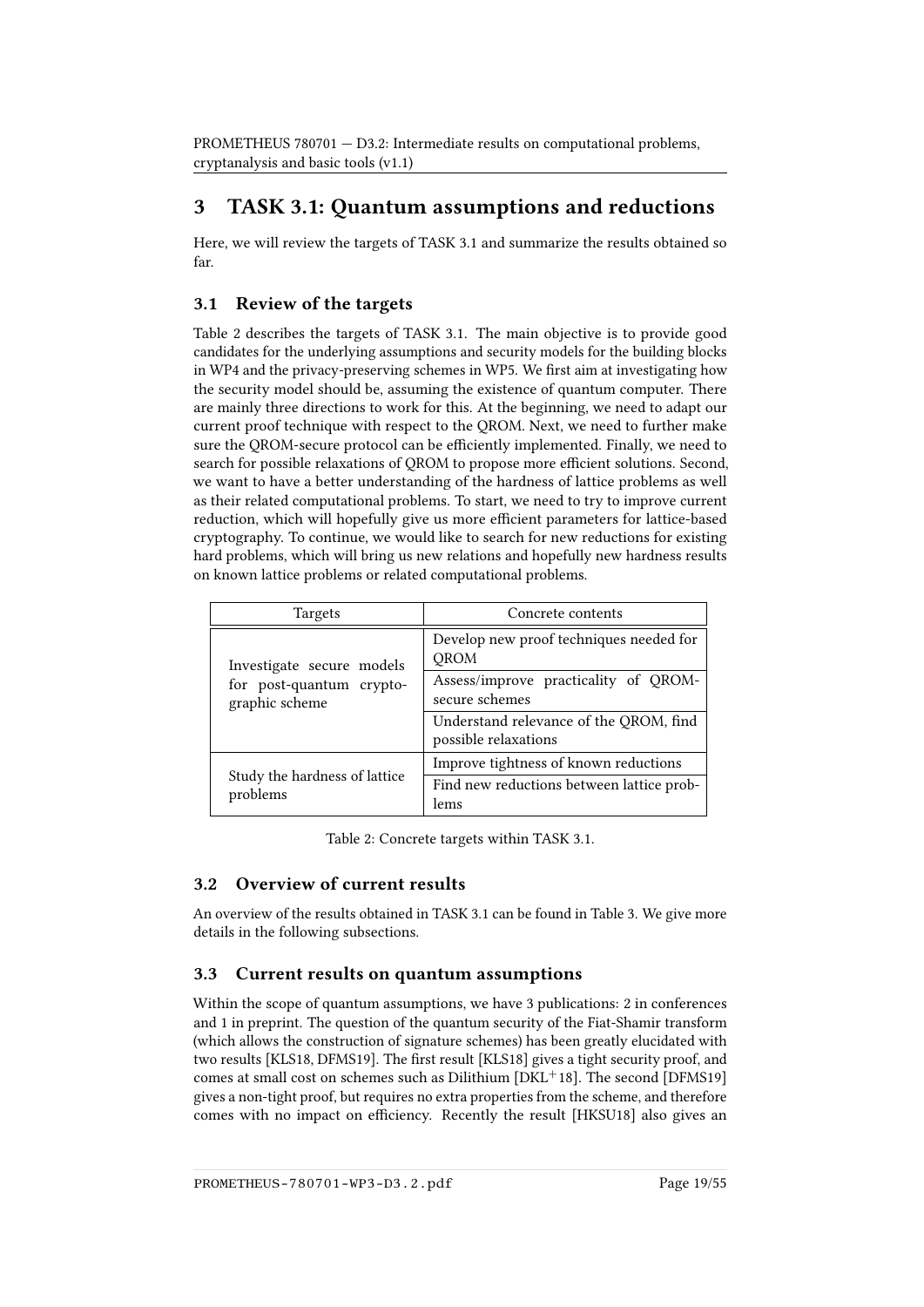| Category            | Work                                                                                             | Status         |
|---------------------|--------------------------------------------------------------------------------------------------|----------------|
|                     | A Concrete Treatment of Fiat-<br>Shamir Signatures in the Quantum<br>Random-Oracle Model [KLS18] | Eurocrypt 2018 |
| Quantum assumptions | Security of the Fiat-Shamir Trans-<br>formation in the Quantum Random-<br>Oracle Model [DFMS19]  | Crypto 2019    |
|                     | Generic Authenticated Key<br>Exchange in the Quantum Random<br>Oracle Model [HKSU18]             | Preprint       |
|                     | On the Ring-LWE and Polynomial-<br>LWE Problems [RSW18]                                          | Eurocrypt 2018 |
| Reductions          | Order-LWE and the Hardness<br>Ring-LWE with Entropic<br>of<br>Secrets [BP18]                     | Asiacrypt 2019 |
|                     | Middle-Product Learning<br>with<br>Rounding Problem and its Applica-<br>tions $[BBD+19]$         | Asiacrypt 2019 |
|                     | Worst-Case Hardness for LPN and<br>Cryptographic Hashing via Code<br>Smoothing [BLVW19]          | Eurocrypt 2019 |

<span id="page-25-0"></span>Table 3: Current (intermediate) results on TASK 3.1.

investigation on a simpler generic transformation for authenticated key exchange in QROM.

A Concrete Treatment of Fiat-Shamir Signatures in the Quantum Random-Oracle Model. The Fiat-Shamir transform is a technique for combining a hash function and an identification scheme to produce a digital signature scheme. The resulting scheme is known to be secure in the random oracle model, which does not, however, imply security in the scenario where the adversary has also quantum access to the oracle.

In this work, a generic framework is proposed for constructing tight reductions in the QROM from underlying hard problems to Fiat-Shamir signatures. The proposed generic reduction is composed of two results whose proofs are believed to be simple and natural. First, a security notion (UF-NMA) is considered in which the adversary obtains the public key and attempts to create a valid signature without accessing a signing oracle. Second, a tight reduction is given to show that deterministic signatures (i.e., ones in which the randomness is derived from the message and the secret key) that are UF-NMA secure are also secure under the standard chosen message attack (UF-CMA) security definition. The second result is showing that if the identification scheme is "lossy", as defined in [\[AFLT12\]](#page-51-6) by Abdalla et al, then the security of the UF-NMA scheme is tightly based on the hardness of distinguishing regular and lossy public keys of the identification scheme. The latter distinguishing problem is normally exactly the definition of some presumably-hard mathematical problem. The combination of these components gives the main result.

As a concrete instantiation of this framework, the recent lattice-based Dilithium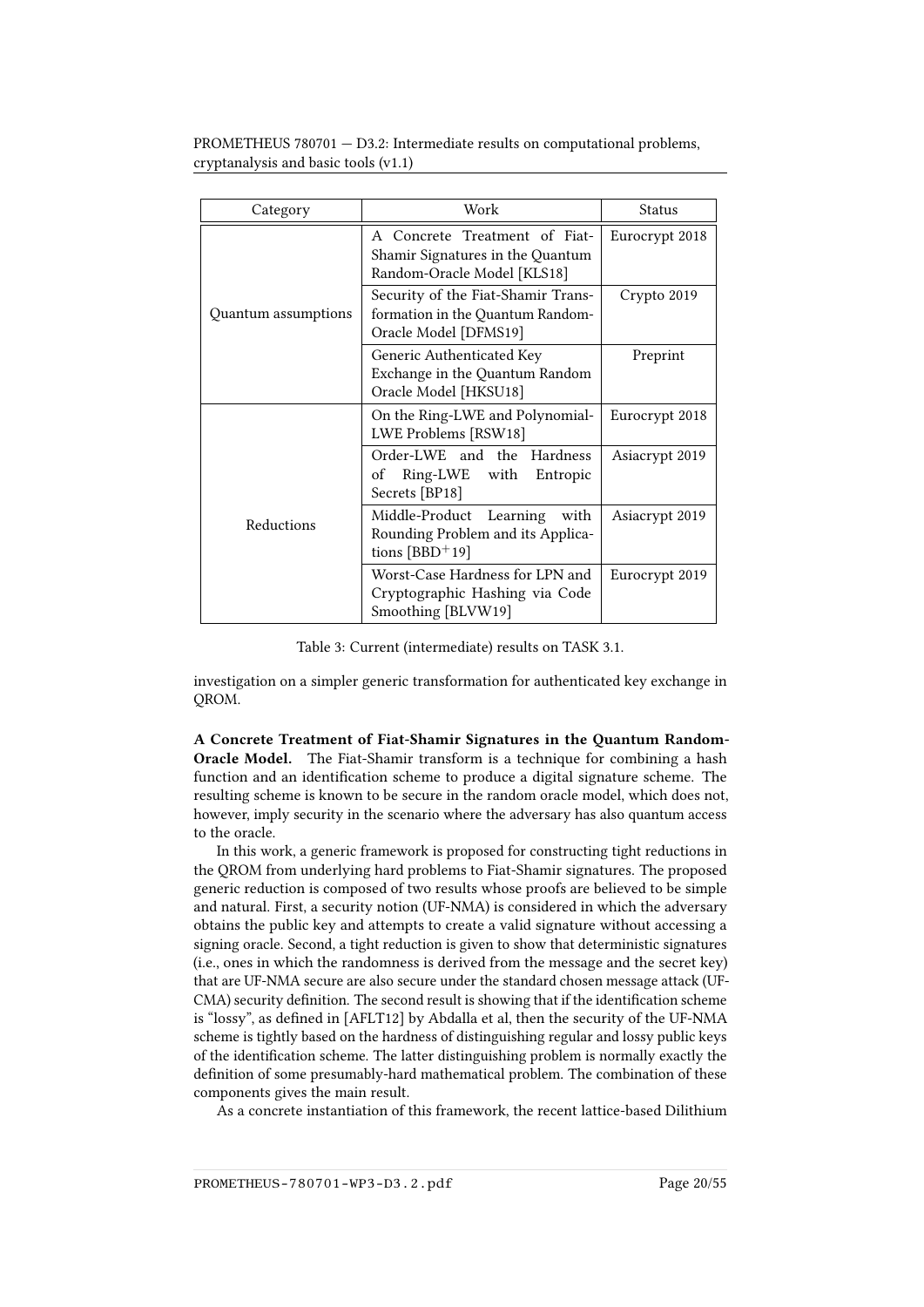digital signature scheme  $[DKL<sup>+</sup>18]$  $[DKL<sup>+</sup>18]$  by Ducas et al., is modified, so that its underlying identification scheme admits lossy public keys. The original Dilithium scheme, which is proven secure in the classical ROM based on standard lattice assumptions, has 1.5KB public keys and 2.7KB signatures. The new scheme, which is tightly based on the hardness of the Module-LWE problem in the QROM using the generic reductions, has 7.7KB public keys and 5.7KB signatures for the same security level. Furthermore, due to the proof of equivalence shown in this work between the UF-NMA and UF-CMA security notions of deterministic signature schemes, one can formulate a new noninteractive assumption under which the original Dilithium signature scheme is also tightly secure in the QROM.

Security of the Fiat-Shamir Transformation in the Quantum Random-Oracle Model. The famous Fiat-Shamir transformation turns any public-coin three-round interactive proof, i.e., any so-called sigma-protocol, into a non-interactive proof in the random-oracle model.

In this work, this transformation is studied in the setting of a quantum adversary that in particular may query the random oracle with quantum superpositions. The main result is a generic reduction that transforms any quantum dishonest prover attacking the Fiat-Shamir transformation in the quantum random-oracle model into a similarly successful quantum dishonest prover attacking the underlying sigmaprotocol (in the standard model). Applied to the standard soundness and proof-ofknowledge definitions, this reduction implies that both these security properties, in both the computational and the statistical variant, are preserved under the Fiat-Shamir transformation even when allowing quantum attacks. This result improves and completes the partial results that have been known so far, but it also proves wrong certain claims made in the literature.

In the context of post-quantum secure signature schemes, this results imply that for any sigma-protocol that is a proof-of-knowledge against quantum dishonest provers (and that satisfies some additional natural properties), the corresponding Fiat-Shamir signature scheme is secure in the quantum random-oracle model.

Generic Authenticated Key Exchange in the Quantum Random Oracle Model. In this work,  $FO_{AKE}$ , as a generic construction of two-message authenticated key exchange (AKE) from any passively secure public key encryption (PKE) in the QROM, is proposed. Whereas previous AKE constructions relied on a Diffie-Hellman key exchange or required the underlying PKE scheme to be perfectly correct, this transformation allows arbitrary PKE schemes with non-perfect correctness. Dealing with imperfect schemes is one of the major difficulties in a setting involving active attacks. This direct construction, when applied to schemes such as the submissions to the recent NIST post-quantum competition, is more natural than previous AKE transformations. Furthermore, this work avoids the use of (quantum-secure) digital signature schemes which are considerably less efficient than their PKE counterparts. As a consequence, one can instantiate this AKE transformation with any of the submissions to the recent NIST competition, e.g., ones based on codes and lattices.  $FO_{AKE}$  can be seen as a generalization of the Fujisaki-Okamoto transformation [\[FO99\]](#page-55-3) (for building actively secure PKE from passively secure PKE) to the AKE setting. As a helper result, a security proof is also provided for the Fujisaki-Okamoto transformation in the QROM for PKE with non-perfect correctness. This work fixes several gaps in a previous proof in  $[JZC^+18]$  $[JZC^+18]$  by Jiang et al, is tighter, and tolerates a larger correctness error.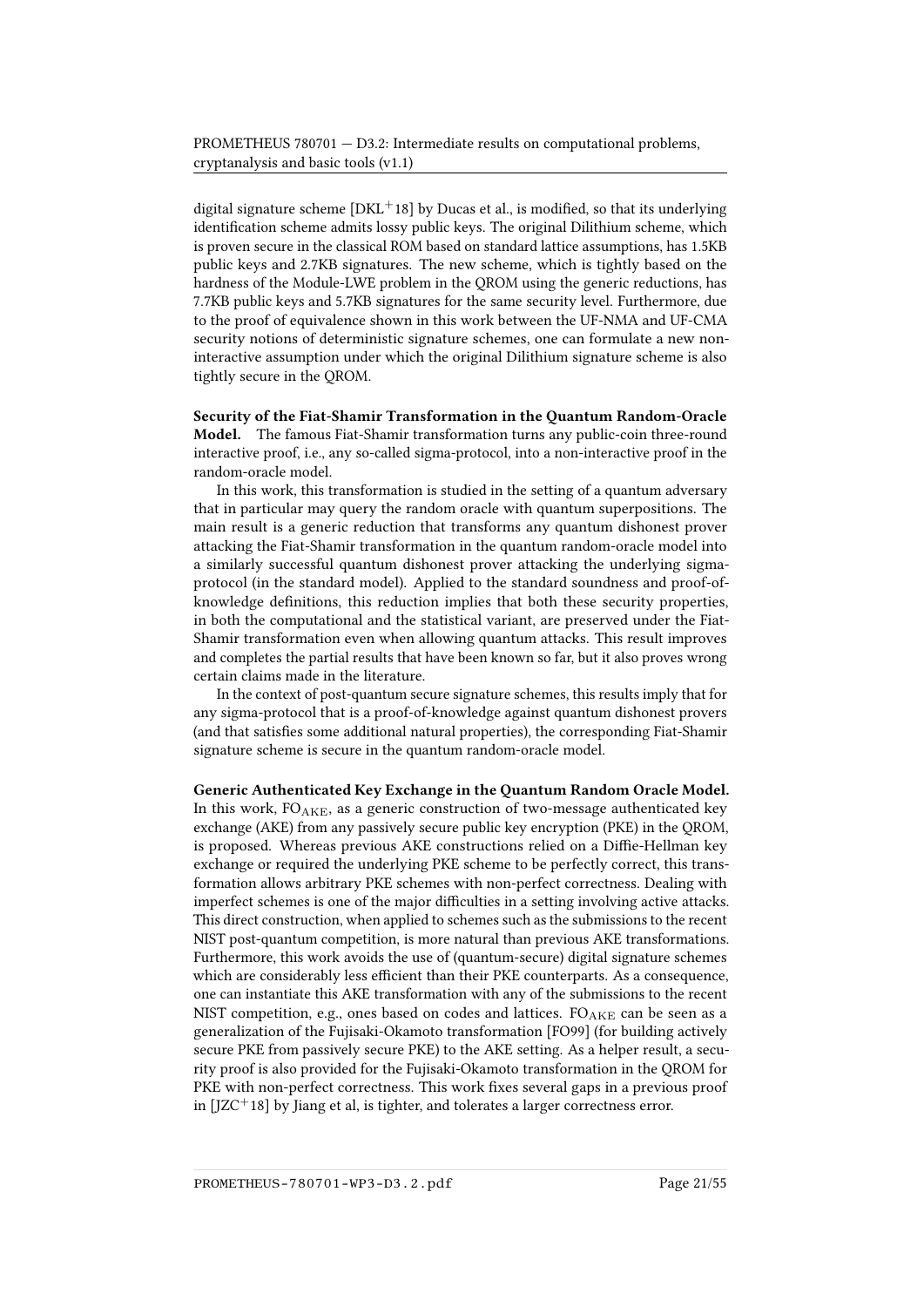### <span id="page-27-0"></span>3.4 Current results on reductions

In the aspect of reduction among lattice problems and related computational problems, we have 4 publications in top-tier conferences. The work [\[RSW18\]](#page-60-2) studies variants of the ring and polynomial LWE problems, and exhibits reductions to show equivalence between them for many cases. Later the result [\[BP18\]](#page-53-2) further generalizes RLWE problem and propose the Order-LWE problem, to study the hardness of RLWE with secret from different distributions. Motivated by gaining security as well as efficiency, the work  $[BBD<sup>+</sup>19]$  $[BBD<sup>+</sup>19]$  proposes a variant of LWE without Gaussian noise but with potential more hardness (called MPCLWR, short for middle-product computational learning with rounding), and prove its usability by constructing a public key encryption based on it. Last the work [\[BLVW19\]](#page-53-3) successfully provides a worst-case to averagecase reduction for LPN with some specific parameters.

On the Ring-LWE and Polynomial-LWE Problems. The RLWE problem comes in various forms. Vanilla RLWE is the decision dual-RLWE variant, consisting in distinguishing from uniform a distribution depending on a secret belonging to the dual  ${\mathcal O}_K^v$  of the ring of integers  ${\mathcal O}_K$  of a specified number field  $K.$  In primal-RLWE, the secret instead belongs to  $\mathcal{O}_K$ . Both decision dual-RLWE and primal-RLWE enjoy search counterparts. Also widely used is (search/decision) PLWE, which is not defined using a ring of integers  $\mathcal{O}_K$  of a number field K but a polynomial ring  $\mathbb{Z}[x]/f$  for a monic irreducible  $f \in \mathbb{Z}[x]$ .

In this work, it is shown that there exist reductions between all of these six problems that incur limited parameter losses (also refer to Figure 3 for an in illustration of their relations as well as the connections between these six problems with other computational problems such as MP-LWE and lattice problems such as ApproxSVP in ideal lattices). More precisely, this work: first shows that the (decision/search) dual to primal reduction from Lyubashevsky et al [\[LPR10\]](#page-58-3) and Peikert [\[Pei16\]](#page-58-6) can be implemented with a small error rate growth for all rings (the resulting reduction is non-uniform polynomial time); then extends it to polynomial-time reductions between (decision/search) primal RLWE and PLWE that work for a family of polynomials f that is exponentially large as a function of deg f (the resulting reduction is also non-uniform polynomial time); lastly exploits the recent technique from Peikert et al [\[PRS17a\]](#page-59-3) to obtain a search to decision reduction for RLWE for arbitrary number fields. The reductions incur error rate increases that depend on intrinsic quantities related to  $K$  and  $f$ .

Order-LWE and the Hardness of Ring-LWE with Entropic Secrets. In this work, a generalization of the celebrated RLWE problem [\[LPR10\]](#page-58-3) is proposed, wherein the ambient ring is not the ring of integers of a number field, but rather an order (a full rank subring). This work shows that Order-LWE problem enjoys worst-case hardness with respect to short vector problems in invertible ideal lattices of the order. The definition allows us to provide a new analysis for the hardness of the abundantly used PLWE problem [\[SSTX09\]](#page-60-1), different from the one recently proposed by Rosca, Stehlé and Wallet [\[RSW18\]](#page-60-2). This result suggests that Order-LWE may be used to analyze and possibly design useful relaxations of RLWE. This work shows that Order-LWE can naturally be harnessed to prove security for RLWE instances where the "RLWE secret" (which often corresponds to the secret-key of a cryptosystem) is not sampled uniformly as required for RLWE hardness. Concretely, in this work, the worst-case hardness is shown even if the secret is sampled from a subring of the sample space.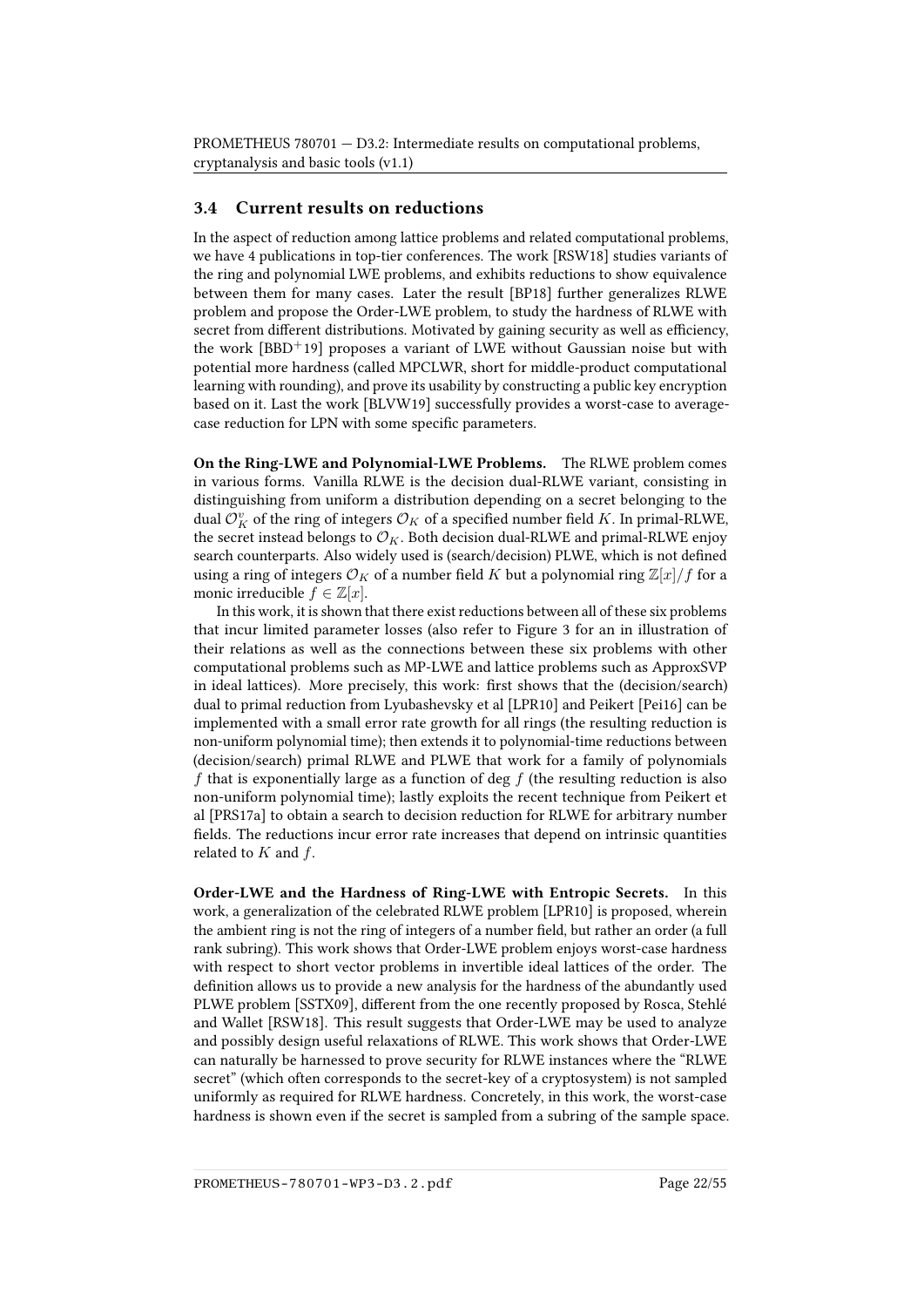

<span id="page-28-0"></span>Figure 3: Relationships between variants of RLWE and PLWE. The dotted box contains the problems studied in this work. Each arrow may hide a noise rate degradation (and module rank - modulus magnitude transfer in the case of [\[AD17\]](#page-50-1)). The top to bottom arrows in the dotted box correspond to non-uniform reductions. The reductions involving PLWE are analyzed for limited family of defining polynomials. The arrows without references correspond to trivial reductions.

Then, the case where the secret is sampled from an ideal of the sample space or a coset thereof (equivalently, some of its CRT coordinates are fixed or leaked), is well studied. for the latter, an interesting threshold phenomenon is presented, where the amount of RLWE noise determines whether the problem is tractable. Lastly, the long standing question of whether high-entropy secret is sufficient for RLWE to be intractable, is addressed. This result on sampling from ideals shows that simply requiring high entropy is insufficient. Finally, a broad class of distributions is proposed where we conjecture that hardness should hold, and provides evidence via reduction to a concrete lattice problem.

Middle-Product Learning with Rounding Problem and its Applications. At CRYPTO 2017, Rosca et al. introduce a new variant of the LWE problem, called the MP-LWE. The hardness of this new assumption is based on the hardness of the PLWE problem parameterized by a set of polynomials, making it more secure against the possible weakness of a single dening polynomial. As a cryptographic application, they also provide an encryption scheme based on the MP-LWE problem.

In this work, a deterministic variant of their encryption scheme is proposed, which does not need Gaussian sampling and is thus simpler than the original one. Still, it has

PROMETHEUS-780701-WP3-D3.2.pdf Page 23/55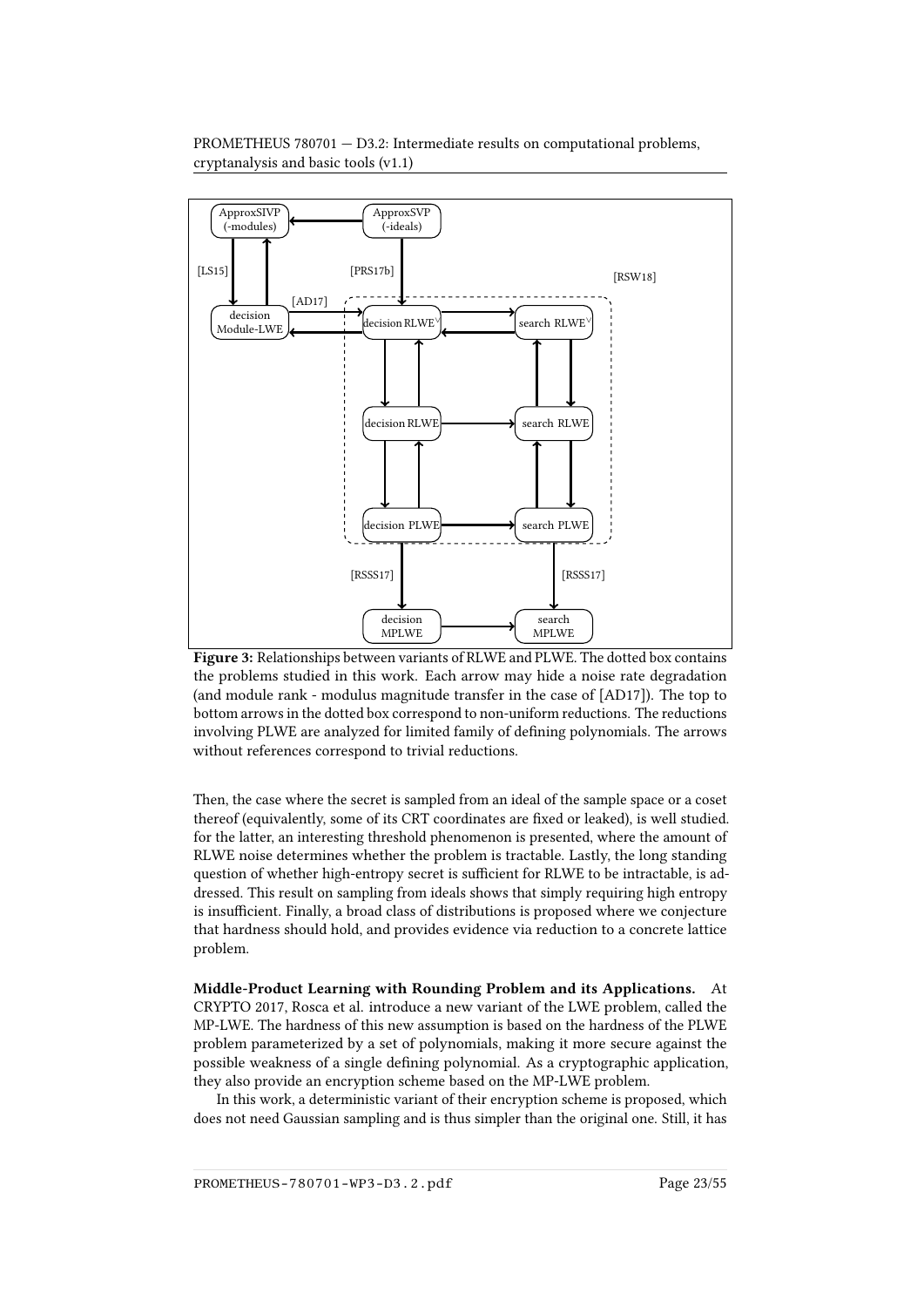the same quasi-optimal asymptotic key and ciphertext sizes. The main ingredient for this purpose is the LWR problem which has already been used to derandomize LWE type encryption. The hardness of this new scheme is based on a new assumption called MPCLWR, an adaptation of the computational LWR problem over rings, introduced by Chen et al [\[CZZ18\]](#page-54-5). Finally, this new assumption is proved to be as hard as the decisional version of MP-LWE and thus benefits from worst-case to average-case hardness guarantees.

Worst-Case Hardness for LPN and Cryptographic Hashing via Code Smoothing. In this work, a worst-case decoding problem is proposed, whose hardness reduces to that of solving the LPN problem, in some parameter regime. Prior to this work, no worst case hardness result was known for LPN (as opposed to syntactically similar problems such as LWE). The caveat is that this worst case problem is only mildly hard and in particular admits a quasi-polynomial time algorithm, whereas the LPN variant used in the reduction requires extremely high noise rate of  $1/2 - 1/poly(n)$ . Thus this work can only show that "very hard" LPN is harder than some "very mildly hard" worst case problem. Specifically, this work considers the  $(n, m, w)$ -nearest codeword problem  $((n, m, w)$ -NCP) which takes as input a generating matrix for a binary linear code in  $m$  dimensions and rank  $n$ , and a target vector which is very close to the code (Hamming distance at most  $w$ ), and asks to find the codeword nearest to the target vector. This work shows that for balanced (unbiased) codes and for relative error  $w/m \approx log^2 n/n$ ,  $(n, m, w)$ -NCP can be solved given oracle access to an LPN distinguisher with noise ratio  $1/2 - 1/poly(n)$ . The proof in this work relies on a smoothing lemma for codes which has further implications:  $(n, m, w)$ -NCP with the aforementioned parameters lies in the complexity class Search-BPPSZK (i.e. reducible to a problem that has a statistical zero knowledge protocol) implying that it is unlikely to be NP-hard. Eventually, this work shows that LPN with very low noise rate  $\log^2(n)/n$  implies the existence of collision resistant hash functions (in this parameter regime LPN is also in BPPSZK).

### <span id="page-29-0"></span>3.5 Conclusion

With respect to the concrete targets within TASK 3.1, we have a fairly good progress and numerous results. Within this subtask, we already have an extensive study on the underlying hardness assumptions as well as the security model under both classical and quantum computation. First, with respect to the security model, we have efficiently transformed prior schemes with security under classical model to the ones with almost the same security level, but now under the quantum setting. These transformations will eventually be used for our design of either building blocks in WP4 or privacypreserving protocols in WP5. Second for the underlying hardness assumptions, we have established and improved the relations between known presumed hard problems and proposed new ones with better properties.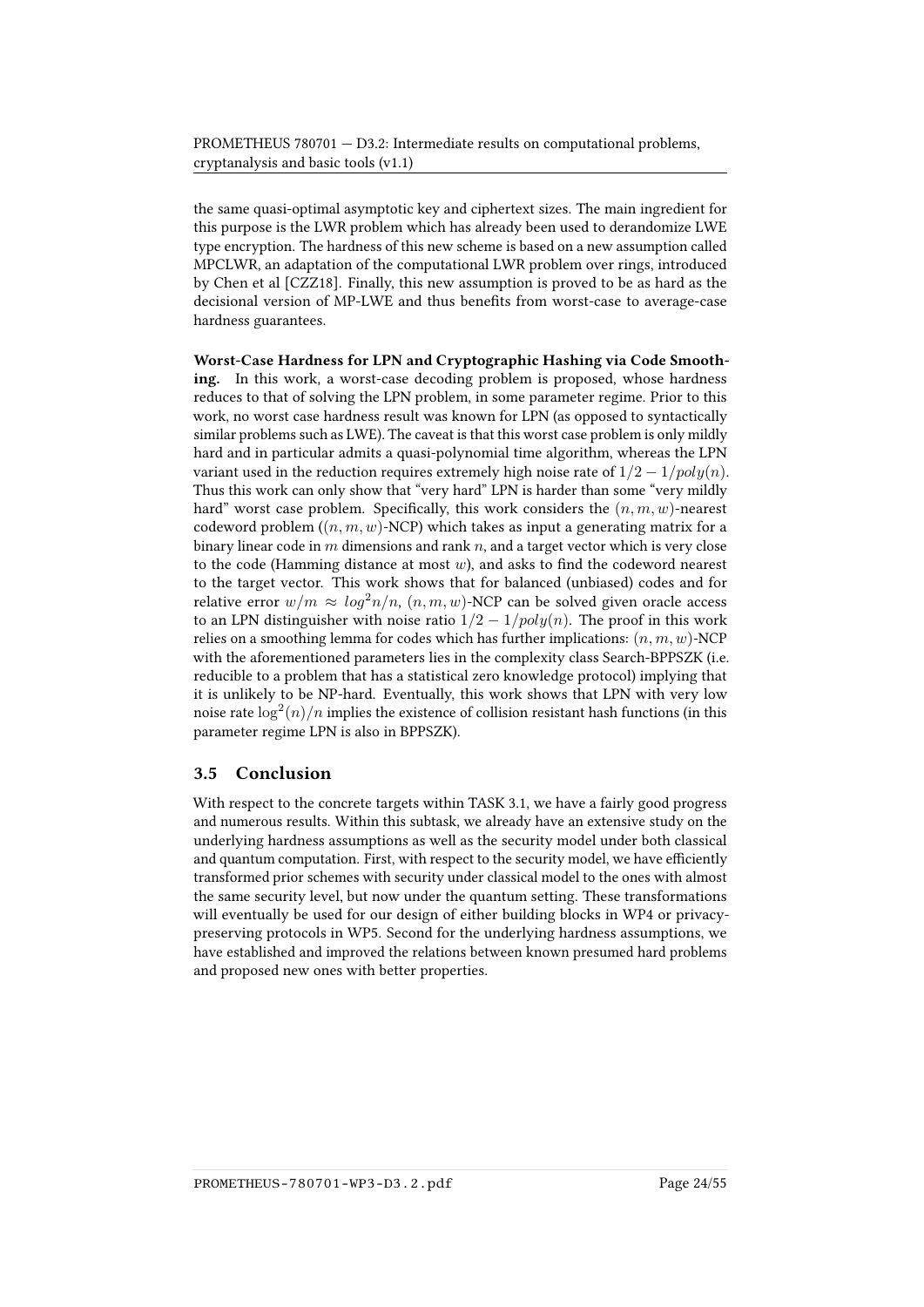## <span id="page-30-0"></span>4 TASK 3.2: Algorithm design and implementation of lattice trapdoors

We will now review the targets and summarize the results obtained within TASK 3.2.

### <span id="page-30-1"></span>4.1 Review of the targets

Table [4](#page-30-4) presents the targets of TASK 3.2. The main objective is to provide highly efficient solutions for our building blocks in WP4 and related privacy preserving schemes in WP5 and their implementation. First, we want to improve the parameters of lattice-based schemes. One of the starting point would be to try more efficient underlying structured lattice or apply other metrics such as Rényi divergence for lattice-based cryptography  $[BLL^+15]$  $[BLL^+15]$ . Next, we need to optimize the lattice trapdoor, i.e., resort to partial trapdoor whenever it is possible. Second, we also need to find other possible enhancement on both efficiency and security. For efficiency, we would like to remove or mitigate the floating-point arithmetic in Gaussian sampling. To do more, it is also more desirable to take security with respect to side-channel attacks into consideration within the design paradigm of Gaussian sampling.

| Targets                                           | Concrete contents                                                                             |
|---------------------------------------------------|-----------------------------------------------------------------------------------------------|
| Investigate improvement for<br>setting parameters | Tighten parameters using more structured<br>lattices and statistical tools                    |
|                                                   | Resort to partial trapdoors when possible                                                     |
|                                                   | Remove or mitigate Floating-Point arith-<br>metic in Gaussian sampling                        |
| Study on other enhancement                        | Enhanced security (e.g., against side-<br>channel attacks) together with high effi-<br>ciency |

<span id="page-30-4"></span>Table 4: Concrete targets within TASK 3.2.

### <span id="page-30-2"></span>4.2 Overview of current results

An overview of the results obtained in TASK 3.2 can be found in Table [5.](#page-31-0)

### <span id="page-30-3"></span>4.3 Current results on applying more efficient structures

In the scope of applying more efficient structure, we have 2 publications in conferences. The work [\[BFRS18\]](#page-52-4) proposes an efficient implementation of lattice-based signature and IBE based on the RLWE and RSIS problems in the standard model, while other schemes used the NTRU assumption for efficiency reasons. Then another contribution [\[PP19\]](#page-59-5) works out a recursive algorithm for NTRU key generation by exploiting the tower of subfields in cyclotomic fields. This work substantially improves the performance of the trapdoor generation of the Falcon scheme (second-round PQC NIST candidate).

Practical Implementation of Ring-SIS/LWE Based Signature and IBE. Latticebased signature and Identity-Based Encryption (IBE) are well-known cryptographic schemes, and having both efficient and provably secure schemes in the standard model is still a challenging task in light of the current NIST post-quantum competition.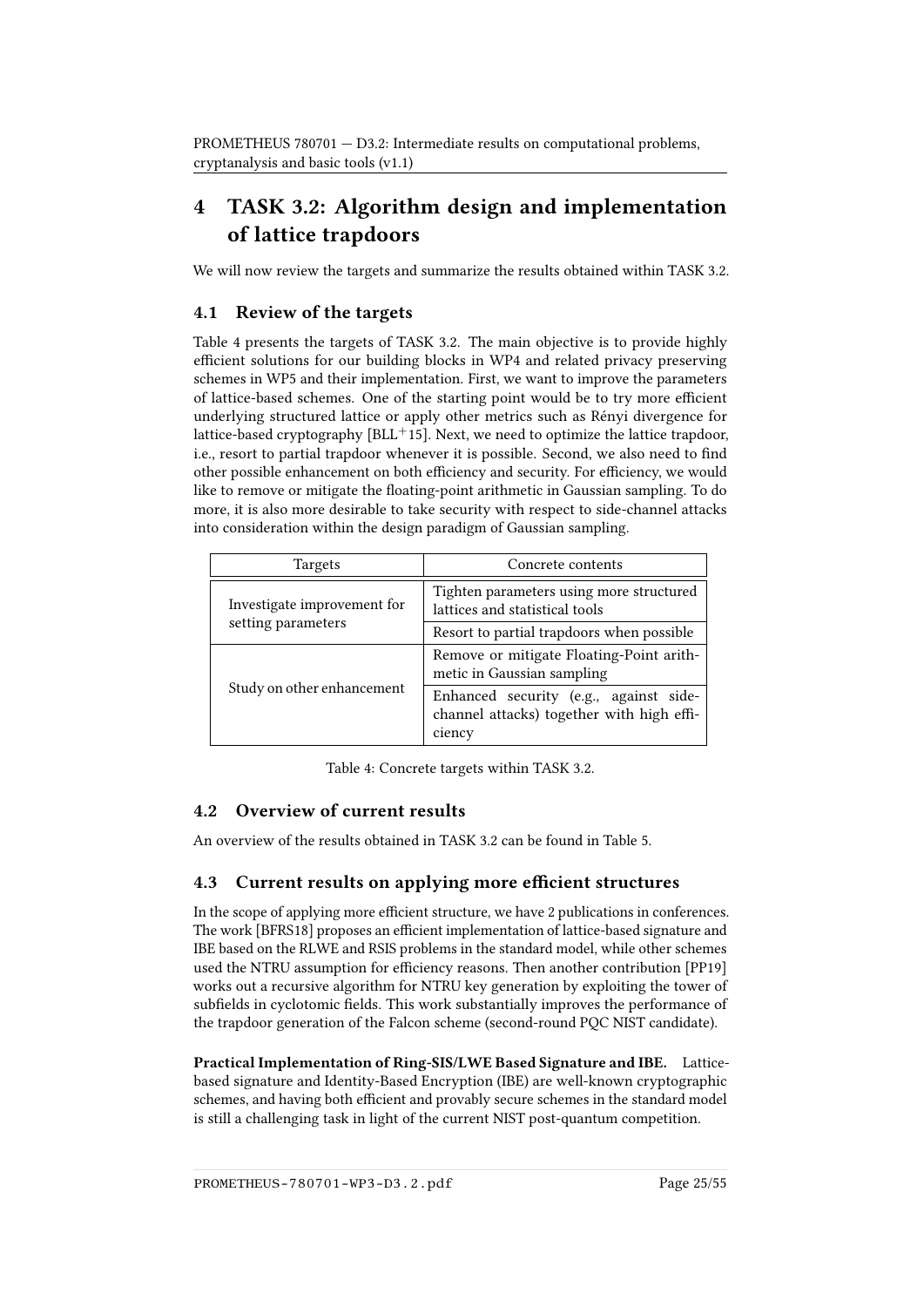| Category                     | Work                                                                                                                                               | Status          |
|------------------------------|----------------------------------------------------------------------------------------------------------------------------------------------------|-----------------|
| More efficient<br>structures | Practical Implementation of<br>Ring-SIS/LWE Based<br>Signature and IBE [BFRS18]                                                                    | PQCrypto 2018   |
|                              | More Efficient Algorithms<br>for the NTRU Key<br>Generation using the Field<br>Norm [PP19]                                                         | <b>PKC 2019</b> |
|                              | CDT-Based Gaussian Sam-<br>pling: From Multi to Double<br>Precision [MR18]                                                                         | <b>IEEE TC</b>  |
| Gaussian sampling            | Integral Matrix Gram<br>Root and Lattice Gaus-<br>sian Sampling without<br>Floats [DGPY19]                                                         | Preprint        |
|                              | GALACTICS: Gaussian<br>Sampling for Lattice-<br>Based Constant-Time<br>Implementation of Cryp-<br>tographic<br>Signatures,<br>Revisited $[BBE+19]$ | ACM CCS         |

<span id="page-31-0"></span>Table 5: Current (intermediate) results on TASK 3.2.

In this work, provably secure (in the standard model) and efficient signature and IBE are constructed, by mixing standard IBE scheme, à la ABB (EUROCRYPT 2010) on RSIS/RLWE assumptions with the efficient trapdoor of Micciancio and Peikert [\[MP12\]](#page-58-8) to provide an efficient implementation. The proposed IBE scheme is more efficient than the IBE scheme [\[DLP14\]](#page-54-0) by Ducas, Lyubashevsky and Prest based on NTRU assumption and is based on more standard assumptions. Finally, an efficient implementation together with a formal proof in the standard model is also given for the underlying signature scheme.

More Efficient Algorithms for the NTRU Key Generation using the Field Norm. NTRU lattices [\[HPS98\]](#page-56-6) are a class of polynomial rings which allow for compact and efficient representations of the lattice basis, thereby offering very good performance characteristics for the asymmetric algorithms that use them. Signature algorithms based on NTRU lattices have fast signature generation and verification, and relatively small signatures, public keys and private keys. A few lattice-based cryptographic schemes entail, generally during the key generation, solving the NTRU equation:

$$
fG-gF=q\bmod x^n+1,
$$

where f and g are fixed. The goal is to compute solutions  $F$  and  $G$  to the equation, and all the polynomials are in  $\mathbb{Z}[x]/(x^n + 1)$ . The existing methods for solving this equation are quite cumbersome: their time and space complexities are at least cubic and quadratic in the dimension  $n$ , and for typical parameters they therefore require several megabytes of RAM and take more than a second on a typical laptop, precluding onboard key generation in embedded systems such as smart cards.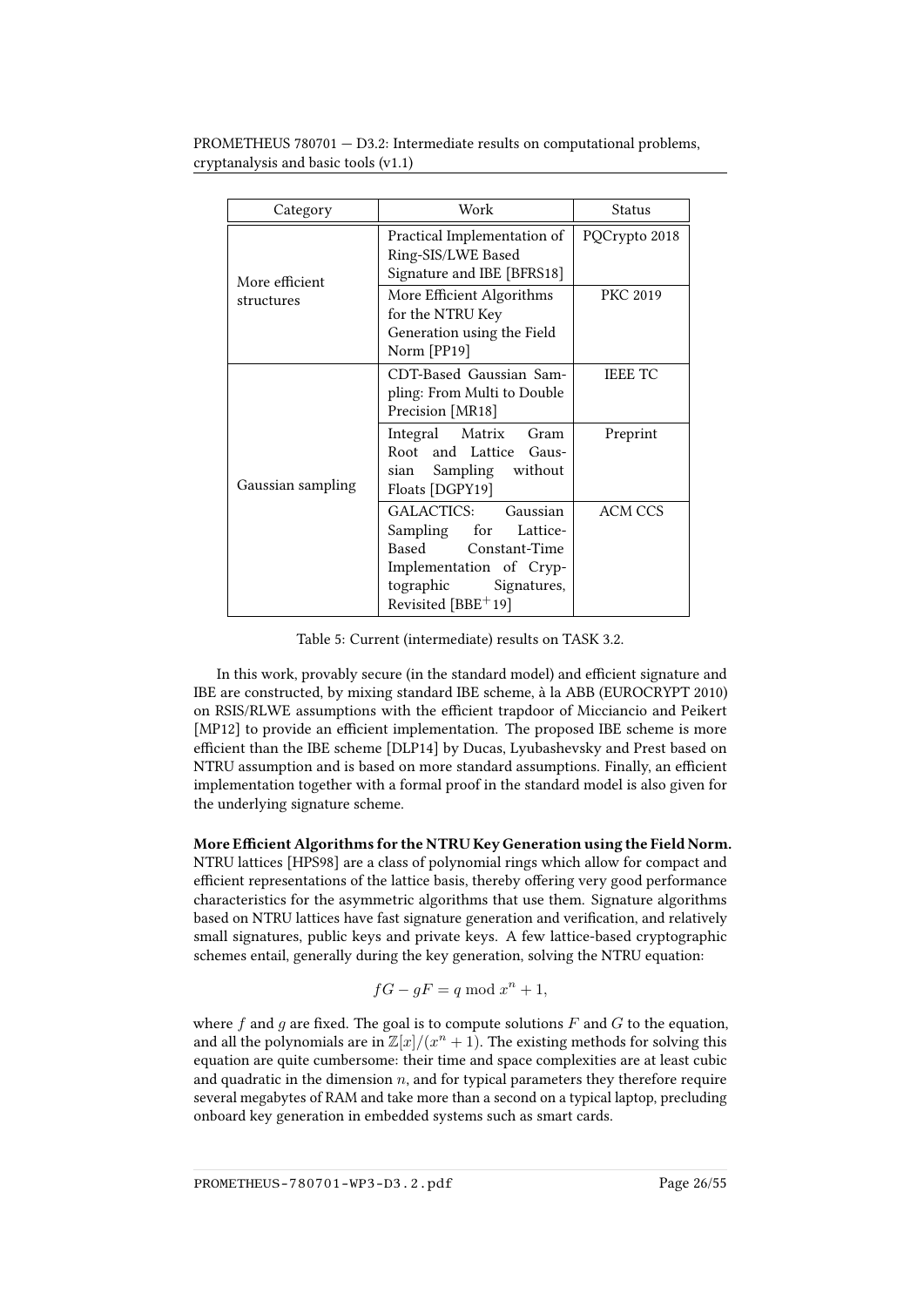In this work, two new algorithms are presented for solving the NTRU equation. Both algorithms make a repeated use of the field norm in tower of fields; it allows them to be faster and more compact than existing algorithms by factors  $\tilde{O}(n)$ . For lattice-based schemes considered in practice, this reduces both the computation time and RAM usage by factors at least 100, making key pair generation within range of smart card abilities.

### <span id="page-32-0"></span>4.4 Current results on Gaussian sampling

Concerning the optimization of Gaussian sampling algorithms, we achieved 3 publications: 1 in conference, 1 in journal and 2 in preprints. Further work on Rényi divergence [\[MR18\]](#page-58-7) shows that doubling the precision is sufficient for usual latticebased signatures by using a modified cumulative distribution table (CDT). Further the work [\[DGPY19\]](#page-54-6) proposes new techniques to avoid floating point computation during the linear algebra step of lattice trapdoor sampling. These techniques are based on a generalization of the 4-square theorem to matrices. Eventually in  $[BBE^+19]$  $[BBE^+19]$ , we propose new techniques for approximating Gaussian sampling achieving constant time and without floating points arithmetic (FPA), by resorting to lattice reduction for approximating transcendental functions by integral polynomials. This work also permits masked implementation of BLISS [\[DDLL13\]](#page-54-1).

CDT-Based Gaussian Sampling: From Multi to Double Precision. The Rényi divergence is a measure of closeness of two probability distributions which has found several applications over the last years as an alternative to the statistical distance in lattice-based cryptography. A tight bound has recently been presented for the Rényi divergence of distributions that have a bounded relative error.

In this work, the Rényi divergence is used to bound the precision requirement in Gaussian sampling to the IEEE 754 floating-point standard double precision for usual lattice-based signature parameters by using a modified cumulative distribution table (CDT), which reduces the memory needed by CDT-based algorithms and, makes their constant time implementation faster and simpler. Then, this approach is applied to a variable-center variant of the CDT algorithm which occasionally requires the online computation of the cumulative distribution function. As a result, the amount of floatingpoint operations is drastically decreased, which makes the constant-time and cacheresistant variants of this algorithm viable and efficient. Finally, some experimental results are provided to indicate that comparing to rejection sampling, the proposed approach increases the GPV signature rate by a factor 4 to 8 depending on the security parameter.

Integral Matrix Gram Root and Lattice Gaussian Sampling without Floats. Many advanced lattice based cryptosystems require to sample lattice points from Gaussian distributions. One challenge for this task is that all current algorithms resort to floating-point arithmetic (FPA) at some point, which has numerous drawbacks in practice: it requires numerical stability analysis, extra storage for high-precision, lazy/backtracking techniques for efficiency, and may suffer from weak determinism which can completely break certain schemes.

In this work, techniques are given to implement Gaussian sampling over general lattices without using FPA. To this end, the approach of Peikert is also revisited, using perturbation sampling. Peikert's approach uses the Cholesky decomposition  $\Sigma = AA^t$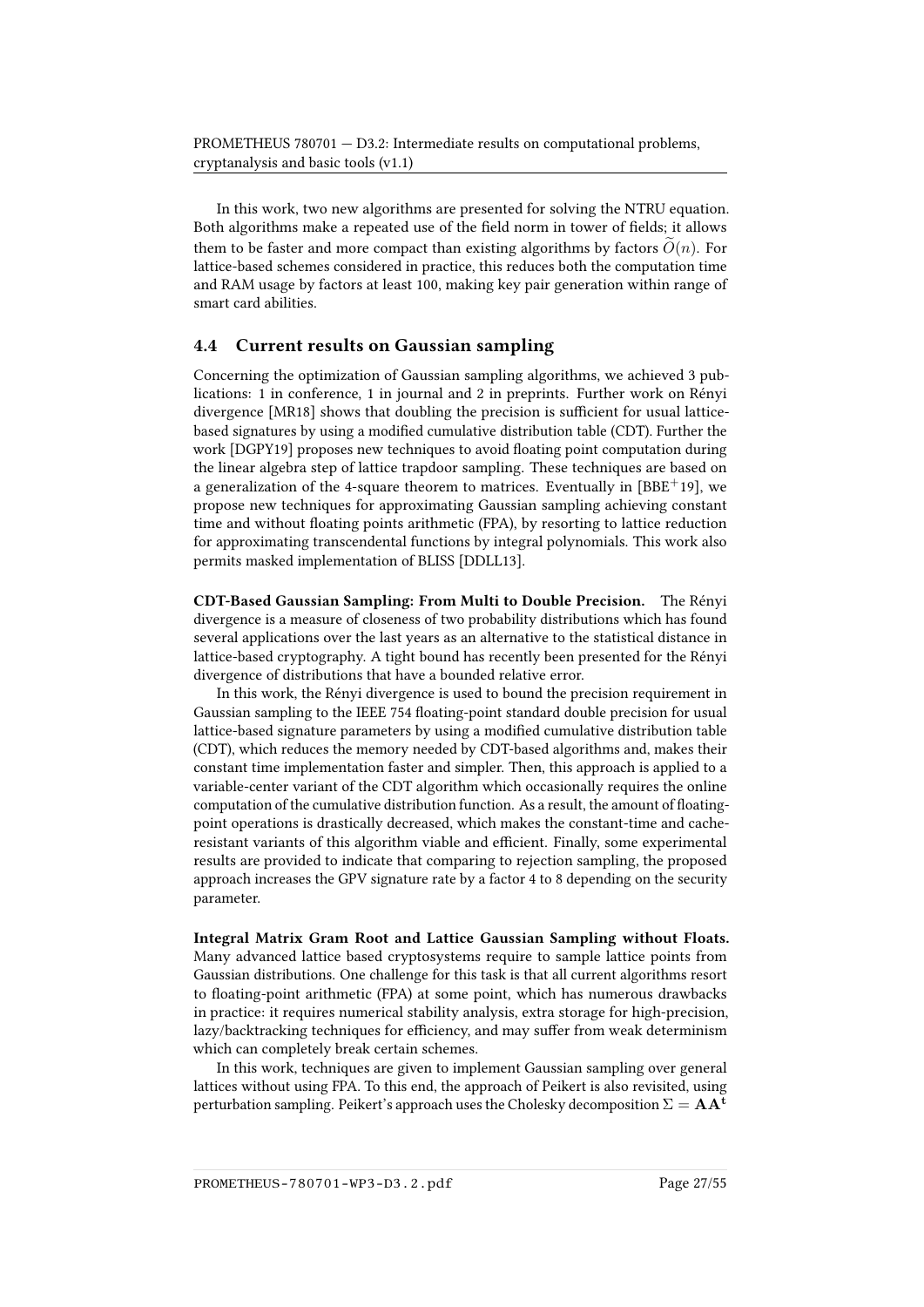of the target covariance matrix  $\Sigma$ , giving rise to a square matrix **A** with real (not integer) entries. The new proposed idea, in a nutshell, is to replace this decomposition by an integral one. While there is in general no integer solution if one restricts  $A$  to being a square matrix, it is shown that such a decomposition can be efficiently found by allowing **A** to be wider (say  $n \times 9n$ ). This can be viewed as an extension of Lagrange's four-square theorem to matrices. In addition, the proposed integral decomposition algorithm is further adapted to the ring setting: for power-of-2 cyclotomics, the tower of rings structure can be exploited to improve the complexity and compactness.

GALACTICS: Gaussian Sampling for Lattice-Based Constant-Time Implementation of Cryptographic Signatures, Revisited. In this work, a constant-time implementation is proposed for the BLISS lattice-based signature scheme [\[DDLL13\]](#page-54-1). BLISS is possibly the most efficient lattice-based signature scheme proposed so far, with a level of performance on par with widely used pre-quantum primitives like ECDSA. It is one of the few postquantum signatures to have seen real-world deployment, as part of the strongSwan VPN software suite.

The outstanding performance of the BLISS signature scheme stems in large part from its reliance on discrete Gaussian distributions, which allow for better parameters and security reductions. However, that advantage has also proved to be its Achilles' heel, as discrete Gaussians pose serious challenges in terms of secure implementations. Implementations of BLISS so far have included secret-dependent branches and memory accesses, both as part of the discrete Gaussian sampling and of the essential rejection sampling step in signature generation. These defects have led to multiple devastating timing attacks, and were a key reason why BLISS was not submitted to the NIST postquantum standardization effort. In fact, almost all of the actual candidates chose to stay away from Gaussians despite their efficiency advantage, due to the serious concerns surrounding implementation security. Moreover, naive countermeasures will often not cut it: it is shown that a reasonable-looking countermeasure suggested in previous work to protect the BLISS rejection sampling can again be defeated using novel timing attacks, in which the timing information is fed to phase retrieval machine learning algorithm in order to achieve a full key recovery. Fortunately, careful implementation techniques are also presented that allow to describe an implementation of BLISS with complete timing attack protection, achieving the same level of efficiency as the original unprotected code, without resorting on floating point arithmetic or platform-specific optimizations like AVX intrinsics. These techniques, including a new approach to the polynomial approximation of transcendental function, can also be applied to the masking of the BLISS signature scheme, and will hopefully make more efficient and secure implementations of lattice-based cryptography possible going forward.

#### <span id="page-33-0"></span>4.5 Conclusion

With respect to our concrete targets within TASK 3.2, we have progressed well and obtained many results so far. Within this subtask, we have investigated many directions to achieve more efficient lattice-based cryptographic schemes, which will eventually serve for our purpose in this project. First, we have tried to apply more efficient structures in the implementation of lattice-based schemes. These more efficient structures can serve as important candidates for our need in WP4 and 5. Second, we have performed an extensive study for optimizing the Gaussian sampling by either reducing or removing the need of floating-point arithmetic. Hopefully, the basic tools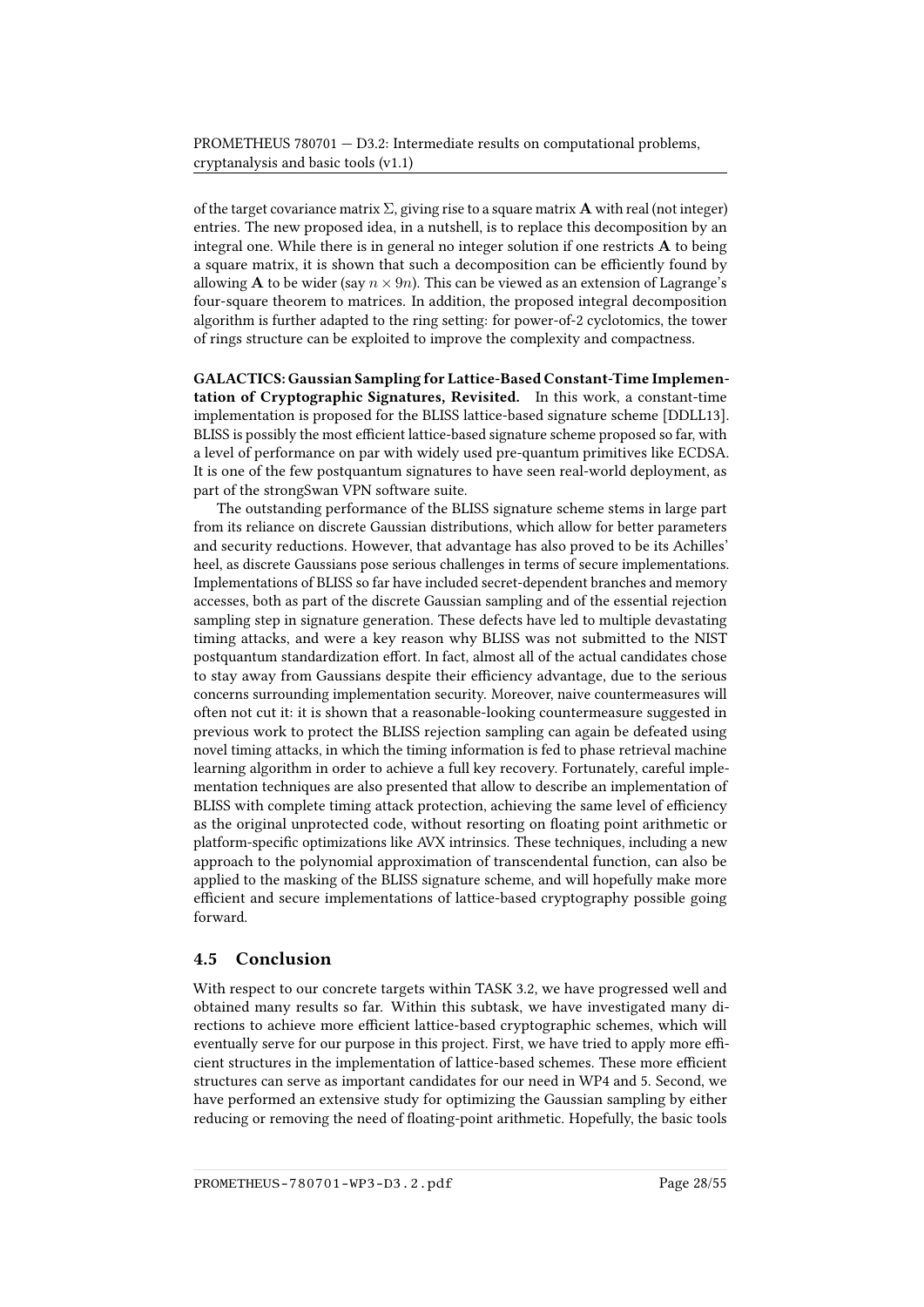developed can be used to greatly improve the efficiency of our building blocks as well as privacy-preserving schemes.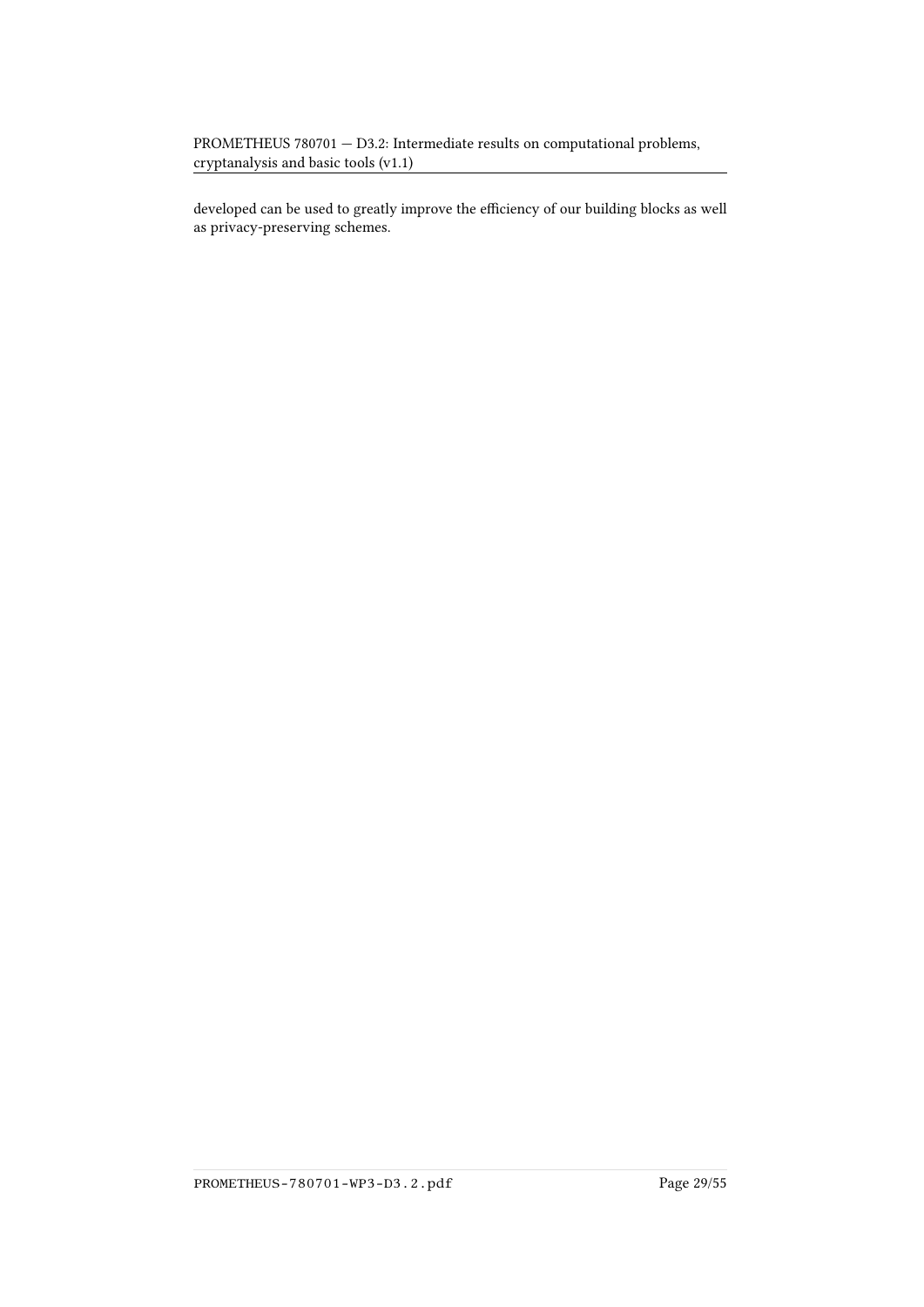## <span id="page-35-0"></span>5 TASK 3.3: Classical and quantum cryptanalysis

We will first recall the targets and summarize the results obtained so far within TASK 3.3.

### <span id="page-35-1"></span>5.1 Review of the targets

Table [6](#page-35-3) presents the targets of TASK 3.3. The main objective is to investigate and improve the state-of-the-art (quantum and classical) algorithms for cryptanalysis, which will be used to choose parameters in the building blocks in WP4 and the privacypreserving protocols in WP5. From the quantum cryptanalysis point of view, it is important to extend currently known attacks for hard problems in ideal lattices to more general structured lattice, such as module lattices. Next, as it will always increase the physical difficulty of maintaining a larger entanglement of qubits, it is also important to evaluate or improve the concrete number of qubits required in the quantum algorithms. We also need to investigate the quantum version of best classical algorithms and their quantum implementations. From classical cryptanalysis aspect, we have a large family of cryptanalysis algorithms (the sieve, the enumeration and the BKZ algorithm). The first question is whether we can improve or hybridize them. So far, the cost model for the cryptanalysis algorithm is based on the arithmetic operations count. To have a more exact cost model, one may need to consider more realistic factor in real implementation such as the size of RAM and circuit needed. The final target is to derive security models for reliable security estimates and to develop automated tools for generating parameters.

| <b>Targets</b>                              | Concrete contents                                               |
|---------------------------------------------|-----------------------------------------------------------------|
|                                             | Extend known attacks to more structured<br>lattices             |
| Cryptanalysis with quantum<br>computation   | Evaluate and improve number of required<br>qubits               |
|                                             | Generalize classical algorithm to quantum<br>setting            |
|                                             | Improve and hybridize known algorithms<br>(Sieve, Enum, BKZ)    |
| Cryptanalysis with classical<br>computation | Use more realistic cost models (RAM, Cir-<br>cuit)              |
|                                             | Reliable security estimates, automated pa-<br>rameter selection |
| Cryptanalysis on NIST can-<br>didates       | They include both first and second round<br>candidates          |

<span id="page-35-3"></span>Table 6: Concrete targets within TASK 3.3.

### <span id="page-35-2"></span>5.2 Overview of current results

An overview of the results obtained in TASK 3.3 can be found in Table [7.](#page-36-1)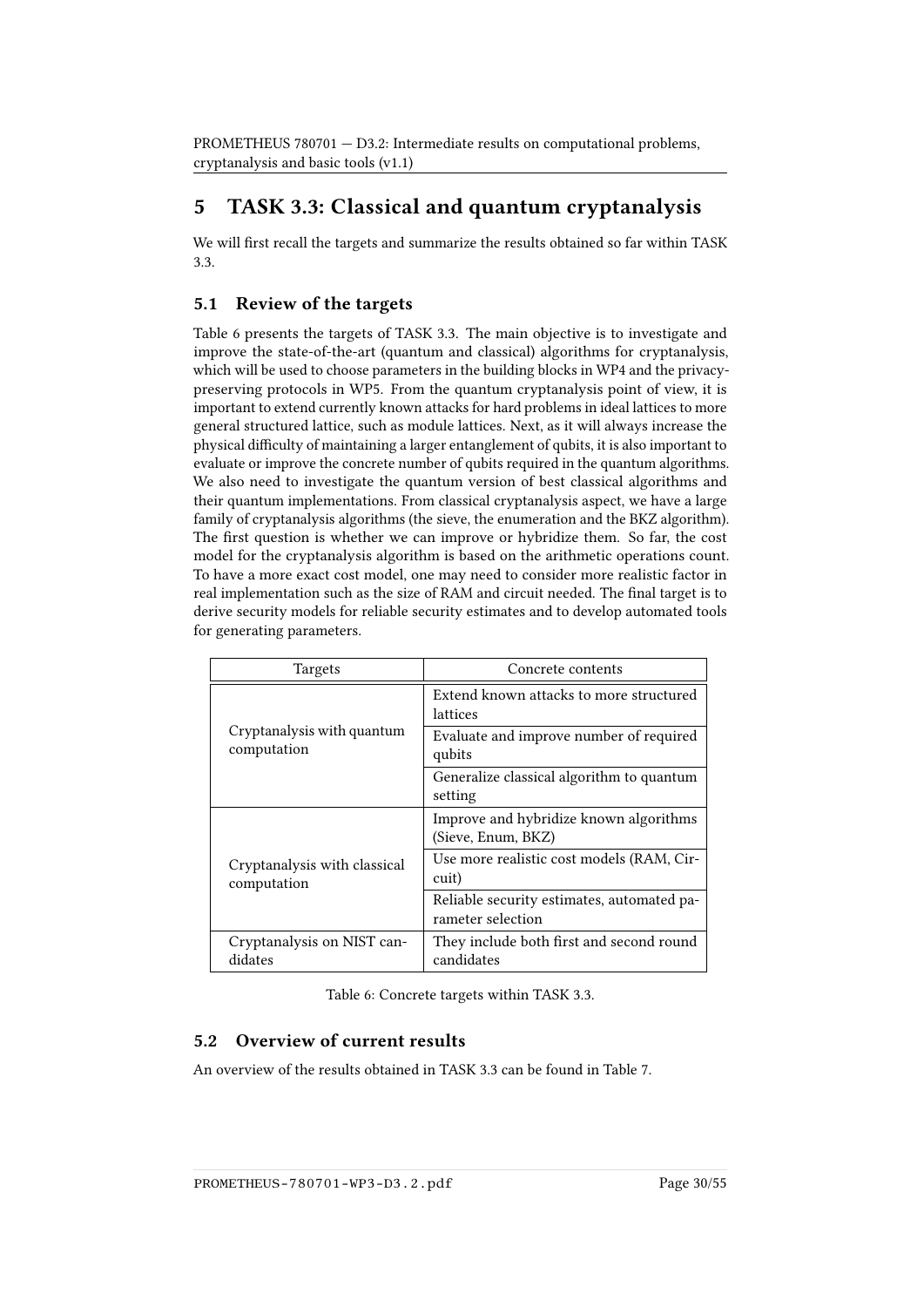| PROMETHEUS $780701 - D3.2$ : Intermediate results on computational problems, |
|------------------------------------------------------------------------------|
| cryptanalysis and basic tools (v1.1)                                         |

| Category                            | Work                                                                                                                               | Status           |
|-------------------------------------|------------------------------------------------------------------------------------------------------------------------------------|------------------|
| Ouantum<br>cryptanalysis            | Algorithms<br>for<br>the<br>Quantum<br>$k$ -List<br>Approximate<br>Problem<br>and their Application to Lattice<br>Sieving [KMPM19] | Eurocrypt 2019   |
|                                     | Quantum speedups for lattice sieves<br>are tenuous at best [AGPS19]                                                                | Preprint         |
|                                     | On the Quantum Complexity of the<br>Continuous Hidden Subgroup Prob-<br>lem [dBDF19]                                               | Preprint         |
|                                     | On the Shortness of Vectors to be<br>found by the Ideal-SVP Quantum<br>Algorithm [DPW19]                                           | Crypto 2019      |
|                                     | Approx-SVP in Ideal Lattices with<br>Pre-processing [PHS19]                                                                        | Eurocrypt 2019   |
|                                     | An LLL Algorithm for Module<br>Lattices [LPSW19]                                                                                   | Asiacrypt 2019   |
| Classical<br>cryptanalysis          | simulating and ex-<br>Measuring,<br>ploiting the head concavity phe-<br>nomenon in BKZ [BSW18]                                     | Asiacrypt 2018   |
|                                     | Shortest Vector<br>from<br>Lattice<br>a Few Dimensions for<br>Sieving:<br>Free [Duc18]                                             | Eurocrypt 2018   |
|                                     | The General Sieve Kernel and<br>New Records in Lattice Reduc-<br>tion $[ADH^+19]$                                                  | Eurocrypt 2019   |
|                                     | Exploring Trade-offs<br>Batch<br>in<br>Bounded<br>Distance<br>Decod-<br>ing [ACW19]                                                | Preprint         |
|                                     | A refined analysis of the cost for<br>solving LWE via uSVP [BMW19]                                                                 | Africacrypt 2019 |
| Cryptanalysis on<br>NIST candidates | Estimate all the LWE, NTRU<br>schemes! [ACD+18]                                                                                    | <b>SCN 2018</b>  |
|                                     | Attacks on the AJPS Mersenne-<br>based cryptosystem [dBDJdW18]                                                                     | PQCrypto 2018    |
|                                     | Learning Strikes Again: the Case of<br>the DRS Signature Scheme [YD18]                                                             | Asiacrypt 2018   |

<span id="page-36-1"></span>Table 7: Current (intermediate) results on TASK 3.3.

### <span id="page-36-0"></span>5.3 Current results on quantum cryptanalysis

We got 6 publications on quantum cryptanalysis: 4 in top-tier conferences and 2 preprints. First, we try to generalize classical algorithms for cryptanalysis to the quan-tum setting. The result [\[KMPM19\]](#page-57-1) generalizes the classical  $k$ -list algorithm [\[HKL18\]](#page-56-7) to the quantum setting, to get an improvement on both time and space cost for solving SVP, together with a detailed analysis of the size of quantum circuit needed. To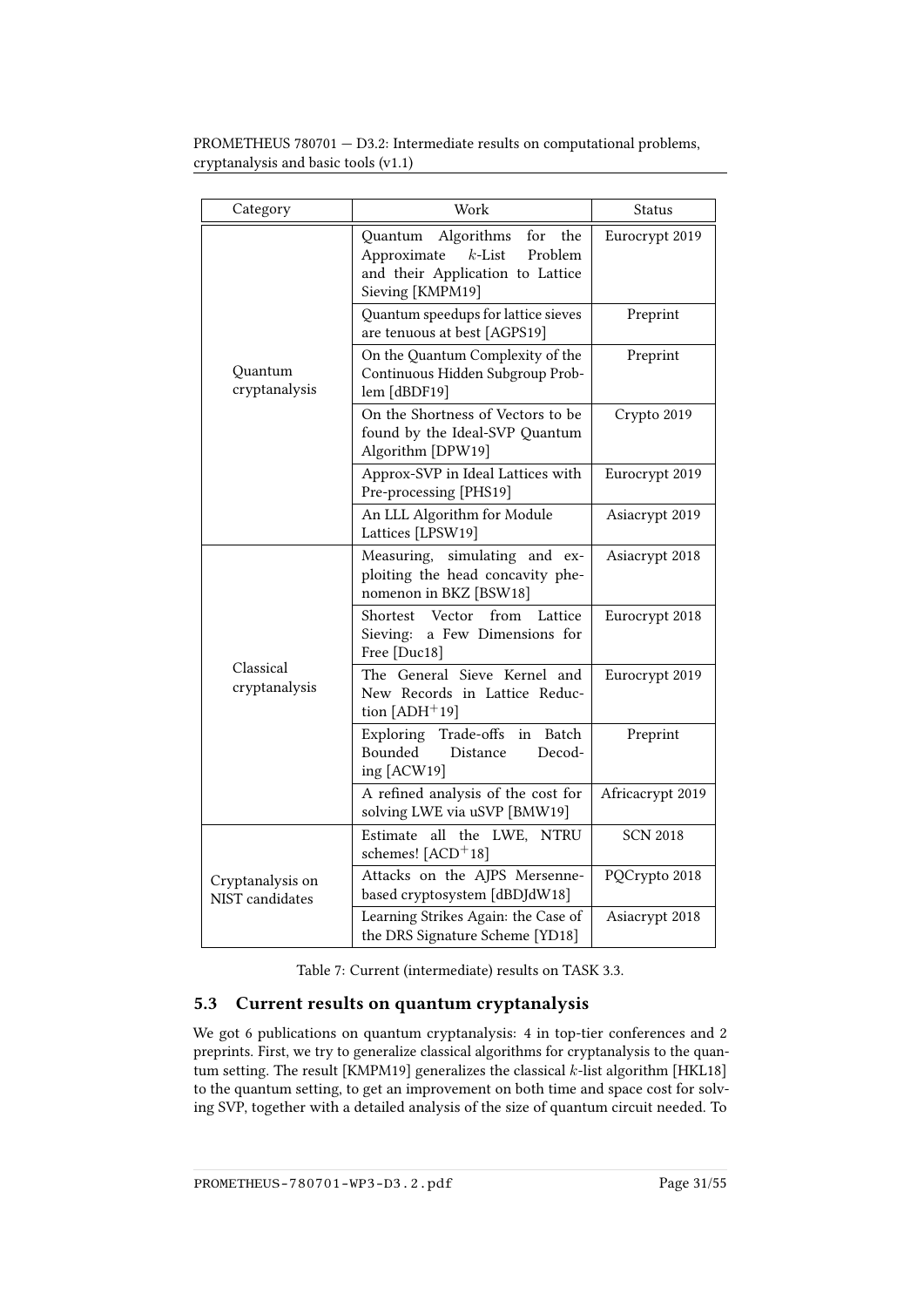have a better understanding on the quantum version of sieve for solving SVP, the work [\[AGPS19\]](#page-51-7), shows that the performance of quantum implementation of the near neighbor search algorithm, as a core part for sieve algorithm, does not differ a lot from the classical implementation, with a non-asymptotic analysis. Second, we tried to have a better understanding on the state-of-the-art algorithms for solving SVP over ideal lattices under quantum computation. In [\[dBDF19\]](#page-54-7), the authors give a complete proof for the correctness and efficiency of the polynomial-time quantum algorithm for solving the continuous HSP [\[EHKS14\]](#page-55-2), which is a core component of the state-of-the-art solver for SVP over ideal lattices [\[CDPR16\]](#page-53-7). Furthermore in [\[DPW19\]](#page-55-4), the expected output quality of the same quantum algorithm [\[CDW17\]](#page-53-8) above for finding short vectors in cyclotomic ideal lattices is formally quantified. The work also concludes on when to expect those algorithms to become relevant compared to standard LLL and BKZ. Moreover, we also make an improvement over the state-of-the-art SVP solver algorithm over ideal lattices. The work [\[PHS19\]](#page-59-6) generalizes the above quantum attack to all number fields, and provides new trade-offs between time and approximation factor. The algorithm requires some preprocessing depending on the field only, and up to this preprocessing, it outperforms prior algorithms [\[CDPR16,](#page-53-7) [CDW17\]](#page-53-8) for diverse parameters. Last, we also extend algorithms for Euclidean lattices with less structure to lattices with more structure. In [\[LPSW19\]](#page-58-9), the authors propose a way to compute an LLL algorithm over module lattices in a cyclotomic number field. The main drawback is the need for an exact-CVP oracle.

Quantum Algorithms for the Approximate k-List Problem and their Application to Lattice Sieving. The SVP is one of the mathematical foundations of lattice based cryptography. Lattice sieve algorithms are among the foremost methods for solving SVP. The asymptotically fastest known classical and quantum sieves solve SVP in a d-dimensional lattice in  $2^{cd+o(d)}$  time steps with  $2^{c'd+o(d)}$  memory for small constants  $c, c'$ .

In this work, various quantum sieving algorithms are given that trade computational steps for memory. First, a quantum analogue of the classical  $k$ -Sieve algorithm [\[HKL18\]](#page-56-7) is given, in the Quantum Random Access Memory (QRAM) model, achieving an algorithm that heuristically solves SVP in  $2^{0.2989d + o(d)}$  time steps using  $2^{0.1395d + o(d)}$  memory. This should be compared to the state-of-the-art algo-rithm [\[Laa15\]](#page-57-7), which, in the same model, solves SVP in  $2^{0.2653d + o(d)}$  time steps and memory. In the QRAM model these algorithms can be implemented using  $poly(d)$  width quantum circuits. Secondly, the k-Sieve is framed as the problem of  $k$ -clique listing in a graph and apply quantum  $k$ -clique finding techniques to the  $k$ -Sieve. Finally, the large quantum memory regime is explored by adapting parallel quantum search  $[BBG^+13]$  $[BBG^+13]$  by Beals et al to the 2-Sieve and giving an analysis in the quantum circuit model. It is also shown how to heuristically solve SVP in  $2^{0.1037d + o(d)}$ time steps using  $2^{0.2075d + o(d)}$  quantum memory.

Quantum speedups for lattice sieves are tenuous at best. Quantum variants of lattice sieve algorithms are often used to assess the security of lattice based cryptographic constructions.

In this work, a heuristic and non-asymptotic analysis of the cost of several algorithms for near neighbor search on high dimensional spheres, is provided. These algorithms are used in lattice sieves. First, quantum circuits are designed for near neighbor algorithms and software is provided that numerically optimises algorithm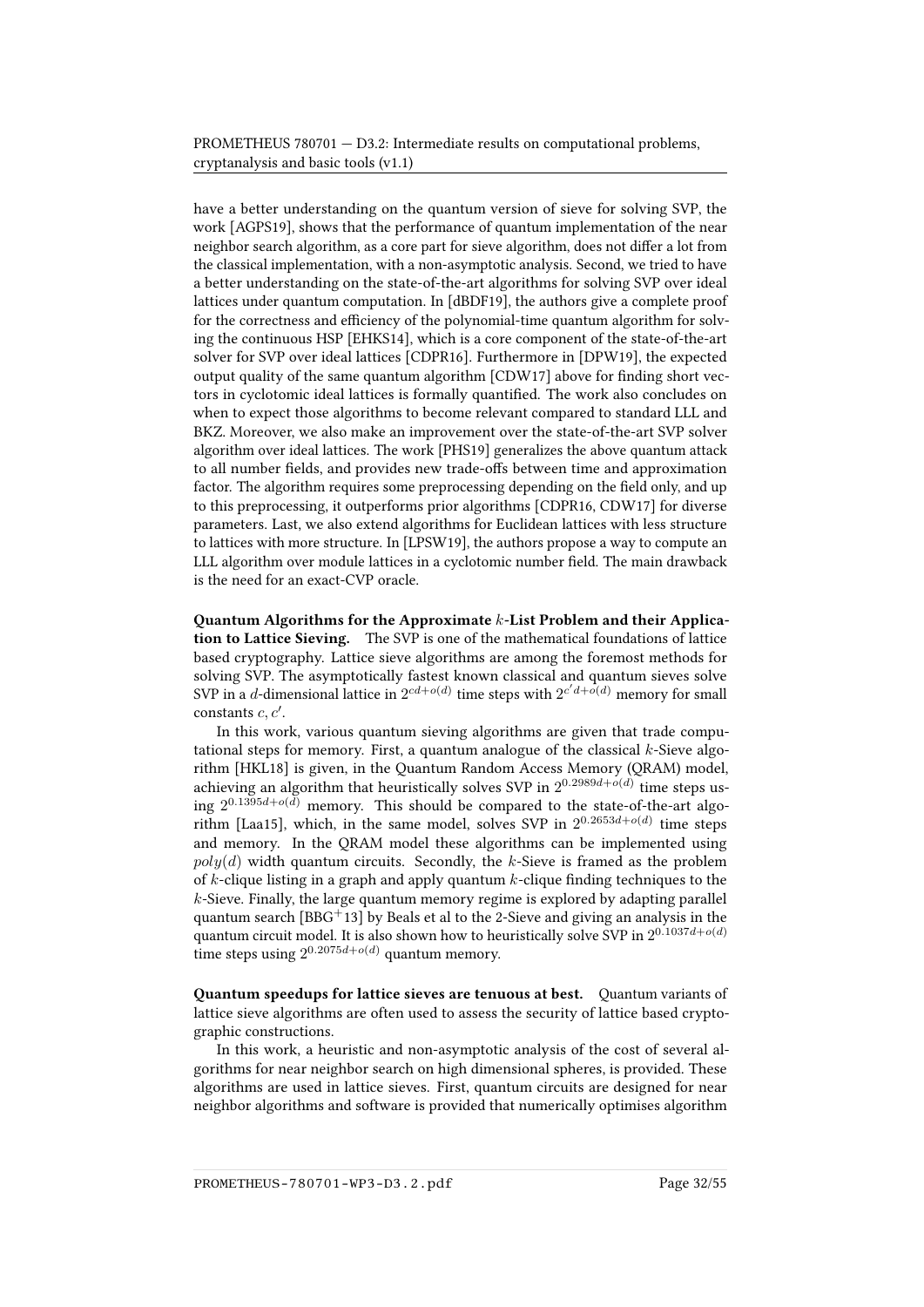parameters according to various cost metrics. Then, using this software, an estimate is obtained for the cost of classical and quantum near neighbor search on spheres. Finally, it is found that quantum search may provide a small speedup in dimensions of cryptanalytic interest, but only under exceedingly optimistic physical and algorithmic assumptions.

On the Quantum Complexity of the Continuous Hidden Subgroup Problem. The Hidden Subgroup Problem (HSP) aims at capturing all problems that are susceptible to be solvable in quantum polynomial time following the blueprints of Shor's celebrated algorithm. Successful solutions to these problems over various commutative groups allow to efficiently perform number-theoretic tasks such as factoring or finding discrete logarithms. The latest successful generalization by Eisentrager et al [\[EHKS14\]](#page-55-2) considers the problem of finding a full-rank lattice as the hidden subgroup of the continuous vector space  $\mathbb{R}^m$ , even for large dimensions  $m$ . It unlocked new cryptanalytic algorithms by Biasse and Song [\[BS16\]](#page-53-9), Cramer et al [\[CDPR16,](#page-53-7) [CDW17\]](#page-53-8), in particular to find mildly short vectors in ideal lattices. The cryptanalytic relevance of such a problem raises the question of a more refined and quantitative complexity analysis. In the light of the increasing physical difficulty of maintaining a large entanglement of qubits, the degree of concern may be different whether the above algorithm requires only linearly many qubits or a much larger polynomial amount of qubits.

In this work, a detailed analysis of (a variation of) the aforementioned HSP algorithm is given, together with a conclusion on its complexity as a function of all the relevant parameters. Incidentally, this work also claries certain claims from the extended abstract of Eisentrager et al.

On the Shortness of Vectors to be found by the Ideal-SVP Quantum Algorithm. The hardness of finding short vectors in ideals of cyclotomic number fields (hereafter, Ideal-SVP) can serve as a worst-case assumption for numerous efficient cryptosystems, via the average-case problems RSIS and RLWE. For a while, it could be assumed the Ideal-SVP problem was as hard as the analog problem for general lattices (SVP), even when considering quantum algorithms. But in the last few years, a series of works has lead to a quantum algorithm for Ideal-SVP that outperforms what can be done for general SVP in certain regimes. More precisely, it was demonstrated (under certain hypotheses) that one can find in quantum polynomial time a vector longer by a factor at most  $\alpha = \exp(\tilde{O}(n^{1/2}))$  than the shortest non-zero vector in a cyclotomic ideal lattice, where  $n$  is the dimension.

In this work, the constants hidden behind this asymptotic claim are explored. While these algorithms have quantum steps, the steps that impact the approximation factor  $\alpha$  are entirely classical, which allows us to estimate it experimentally using only classical computing. Moreover, heuristic improvements are designed for those steps that significantly decrease the hidden factors in practice. Finally, new provable effective lower bounds are derived based on volumetric arguments. This study allows to predict the crossover point with classical lattice reduction algorithms, and thereby determine the relevance of this quantum algorithm in any cryptanalytic context. For example, this result predicts that this quantum algorithm provides shorter vectors than BKZ-300 (roughly the weakest security level of NIST lattice-based candidates) for cyclotomic rings of rank larger than about 24000.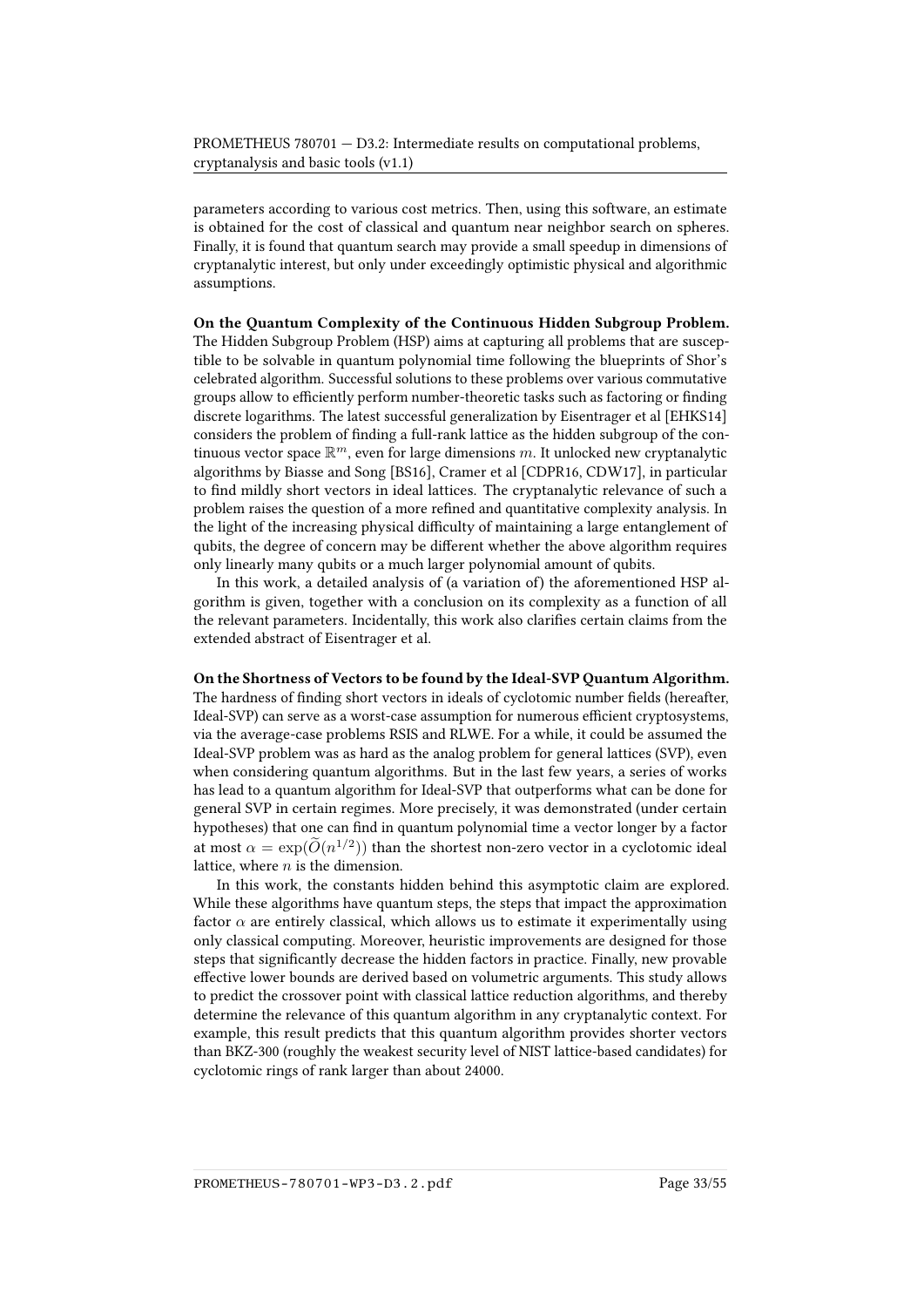

<span id="page-39-1"></span>Figure 4: Prior (left) and new (right) trade-offs for ideal approx-SVP in the same fields (with a pre-processing of cost  $exp(O(n))$ ).

Approx-SVP in Ideal Lattices with Pre-processing. In this work, an algorithm to solve the approximate SVP for lattices corresponding to ideals of the ring of integers of an arbitrary number field  $K$  is described. This algorithm has a pre-processing phase, whose run-time is exponential in log  $|\Delta|$  with  $\Delta$  the discriminant of K. Importantly, this pre-processing phase depends only on  $K$ . The pre-processing phase outputs an advice, whose bit-size is no more than the run-time of the query phase. Given this advice, the query phase of the algorithm takes as input any ideal  $I$  of the ring of integers, and outputs an element of I which is at most  $\exp(\widetilde{O}((\log |\Delta|)^{\alpha+1}/n))$  times longer than a shortest non-zero element of I (with respect to the Euclidean norm of its canonical embedding). This query phase runs in time and space  $\exp(\widetilde{O}((\log |\Delta|)^{\max(2/3,1-2\alpha)}))$ in the classical setting, and  $\exp(\widetilde{O}((\log |\Delta|)^{1-2\alpha}))$  in the quantum setting. The parameter  $\alpha$  can be chosen arbitrarily in [0, 1/2]. Both correctness and cost analyses rely on heuristic assumptions, whose validity is consistent with experiments. The algorithm builds upon the algorithms from Cramer et al [\[CDPR16\]](#page-53-7) and Cramer et al [\[CDW17\]](#page-53-8). It relies on the framework from Buchmann [\[Rog88\]](#page-59-7), which allows to merge them and to extend their applicability from prime-power cyclotomic fields to all number fields. The cost improvements are obtained by allowing precomputations that depend on the field only (also see Figure [4](#page-39-1) for an illustration of the improvement).

An LLL Algorithm for Module Lattices. The LLL algorithm [\[DDLL13\]](#page-54-1) takes as input a basis of a Euclidean lattice, and, within a polynomial number of operations, it outputs another basis of the same lattice but consisting of rather short vectors.

In this work, a generalization to  $R$ -modules contained in  $K<sup>n</sup>$  for arbitrary number fields K and dimension n is provided, with R denoting the ring of integers of K. Concretely, an algorithm is introduced which efficiently finds short vectors in rank- $n$ modules when given access to an oracle that finds short vectors in rank-2 modules, and an algorithm that efficiently finds short vectors in rank-2 modules given access to a CVP oracle for a lattice that depends only on  $K$ . The second algorithm relies on quantum computations and its analysis is heuristic.

#### <span id="page-39-0"></span>5.4 Current results on classical cryptanalysis

We got 5 articles about classical cryptanalysis: 4 in conferences and 1 preprint. As for the first part, we try to have a better understanding of classical lattice reduction algorithms. In [\[BSW18\]](#page-53-5), the authors give a probabilistic simulator that better fits the practical behavior of the BKZ algorithm. Furthermore, we try to improve classical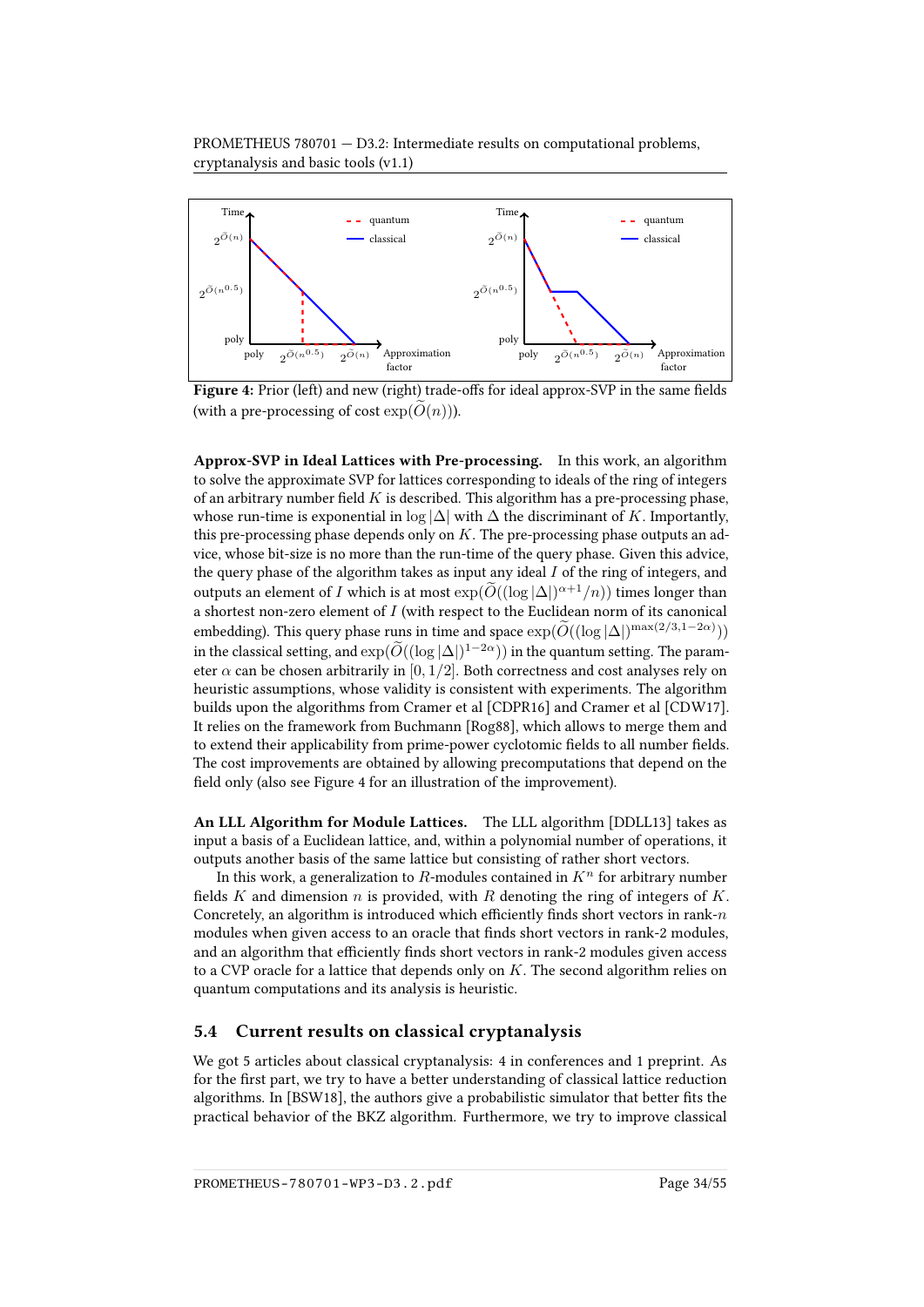algorithms. As one of the big news in 2018, in [\[Duc18\]](#page-55-1), a sub-exponential speed-up for finding the shortest vector via sieving has been achieved, which greatly enlarge the cross-over point with the enumeration algorithm. Based on the breakthrough works such as  $[Duc18]$  and  $[LM18]$ , the work  $[ADH<sup>+</sup>19]$  $[ADH<sup>+</sup>19]$  represents another major news in the area from 2019, by achieving new SVP records (up to dimension around 150) using an open source sieving implementation [\[dt16\]](#page-55-5). Then we also study the capability of enumeration and sieving algorithms for concrete applications. The work [\[ACW19\]](#page-50-3) shows that when dealing with a batch of BDD instances for a given lattice, the enumeration algorithm is more efficient than sieving algorithms. Finally, in order to have a better understanding on the state-of-the-art cost estimator for solving LWE [\[ADPS16,](#page-51-4) [AGVW17\]](#page-51-8) (that helps for parameter selection), [\[BMW19\]](#page-53-6) provides many experiments to evaluate the accuracy of this cost estimator, together with more evidence confirming the assumptions used.

Measuring, simulating and exploiting the head concavity phenomenon in BKZ. The BKZ lattice reduction algorithm is central in cryptanalysis, in particular for lattice-based cryptography. A precise understanding of its practical behavior in terms of run-time and output quality is necessary for parameter selection in cryptographic design. As the provable worst-case bounds poorly reflect the practical behavior, cryptanalysts rely instead on the heuristic BKZ simulator of Chen and Nguyen [\[CN11\]](#page-54-9). It fits better with practical experiments, but not entirely. In particular, it over-estimates the norm of the first few vectors in the output basis. In a nutshell, BKZ performs better than its Chen-Nguyen simulation, which is a bad news for parameter selection.

In this work, first, experiments are reported for providing more insight on this shorter-than-expected phenomenon. Second, a refined BKZ simulator is proposed by taking the distribution of short vectors in random lattices into consideration. Third, according to the experiments, this refined simulator more accurately predicts the concrete behavior of BKZ. Furthermore, a new BKZ variant is designed to exploit the shorter-than-expected phenomenon. For the same cost assigned to the underlying SVP-solver, the new BKZ variant produces bases of better quality. Its potential impact is also further illustrated by testing it on the SVP-120 instance of the Darmstadt lattice challenge.

Shortest Vector from Lattice Sieving: a Few Dimensions for Free. Asymptotically, the best known algorithms for solving the SVP in a lattice of dimension  $n$  are sieve algorithms, which have heuristic complexity estimates ranging from  $(4/3)^{n+o(n)}$  to  $(3/2)^{n/2+o(n)}$  when Locality Sensitive Hashing techniques are used. Sieve algorithms are however outperformed by pruned enumeration algorithms in practice by several orders of magnitude, despite the larger super-exponential asymptotical complexity  $2^{\theta(n\log n)}$  of the latter.

In this work, a concrete improvement of sieve-type algorithms is shown. Precisely, it is shown that a few calls to the sieve algorithm in lattices of dimension less than  $n - d$  solves SVP in dimension n, where  $d = \theta(n/\log n)$ . Although the improvement is only sub-exponential, its practical effect in relevant dimensions is quite significant. An implementation is given for it over a simple sieve algorithm with  $(4/3)^{n+o(n)}$ complexity, and it outperforms the best sieve algorithms from the literature by a factor of 10 in dimensions 70-80. It performs less than an order of magnitude slower than pruned enumeration in the same range. By design, this improvement can also be applied to most other variants of sieve algorithms, including LSH sieve algorithms and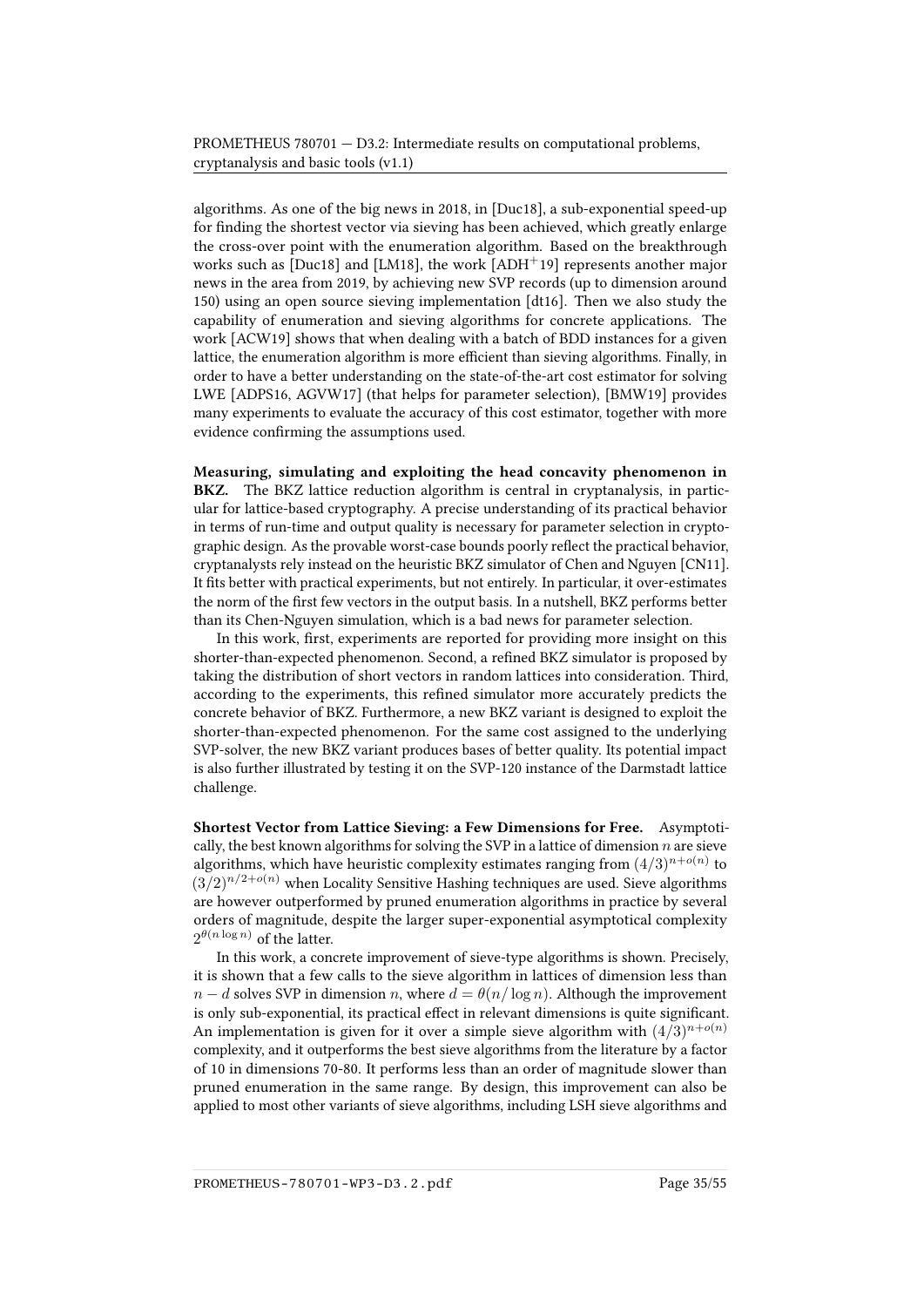tuple-sieve algorithms. In this light, one may expect sieve-techniques to outperform pruned enumeration in practice in the near future.

The General Sieve Kernel and New Records in Lattice Reduction. In this work, the General Sieve Kernel (G6K) is proposed, as an abstract stateful machine supporting a wide variety of lattice reduction strategies based on sieving algorithms. Using the basic instruction set of this abstract stateful machine, first, concise formulations are given for previous sieving strategies from the literature and then new ones are also proposed. Then, a light variant of BKZ is given for exploiting the features of the proposed abstract stateful machine. This encapsulates several recent suggestions (Ducas at Eurocrypt 2018 [\[Duc18\]](#page-55-1); Laarhoven and Mariano at PQCrypto 2018 [\[LM18\]](#page-57-8)) to move beyond treating sieving as a blackbox SVP oracle and to utilise strong lattice reduction as preprocessing for sieving. Furthermore, new tricks are proposed to minimise the sieving computation required for a given reduction quality with mechanisms such as recycling vectors between sieves, on-the-fly lifting and flexible insertions akin to Deep LLL and recent variants of Random Sampling Reduction. Moreover, a highly optimized, multi-threaded and tweakable implementation of this machine is provided, which we make open-source. Then, an illustration is given for the performance of this implementation of the proposed sieving strategies by applying G6K to various lattice challenges. In particular, our approach allows us to solve previously unsolved instances of the Darmstadt SVP (151, 153, 155) and LWE (e.g. (75, 0.005)) challenges. Our solution for the SVP-151 challenge was found 400 times faster than the time reported for the SVP-150 challenge, the previous record. For exact SVP, a performance crossover is observed between G6K and FPLLL's state of the art implementation of enumeration at dimension 70.

Exploring Trade-offs in Batch Bounded Distance Decoding. Algorithms for solving the BDD are used for estimating the security of lattice-based cryptographic primitives, since these algorithms can be employed to solve variants of the LWE problem. In certain parameter regimes where the target vector is small and/or sparse, batches of BDD instances emerge from a combinatorial approach where several components of the target vector are guessed before decoding.

In this work, trade-offs are explored in solving "Batch-BDD", and the proposed techniques are applied to the small-secret LWE problem. Then, the proposed techniques are also compared to previous works which solve batches of BDD instances, such as the hybrid lattice-reduction and meet-in-the-middle attack. Our results are a mixed bag. It is shown that, in the "enumeration setting" and with BKZ reduction, the proposed techniques outperform a variant of the hybrid attack which does not consider timememory trade-offs in the guessing phase for certain Round5 (17-bits out of 466), Round5-IoT (19-bits out of 240), and NTRU LPrime (23-bits out of 385) parameter sets. On the other hand, the proposed techniques do not outperform the Hybrid Attack under standard, albeit unrealistic, assumptions. Finally, as expected, our techniques do not improve on previous works in the "sieving setting" (under standard assumptions) where combinatorial attacks in general do not perform well.

A refined analysis of the cost for solving LWE via uSVP. The LWE problem [\[Reg05\]](#page-59-8) introduced by Regev is one of the fundamental problems in lattice-based cryptography. One standard strategy to solve the LWE problem is to reduce it to a uSVP problem via Kannan's embedding and then apply a lattice reduction to solve the uSVP problem.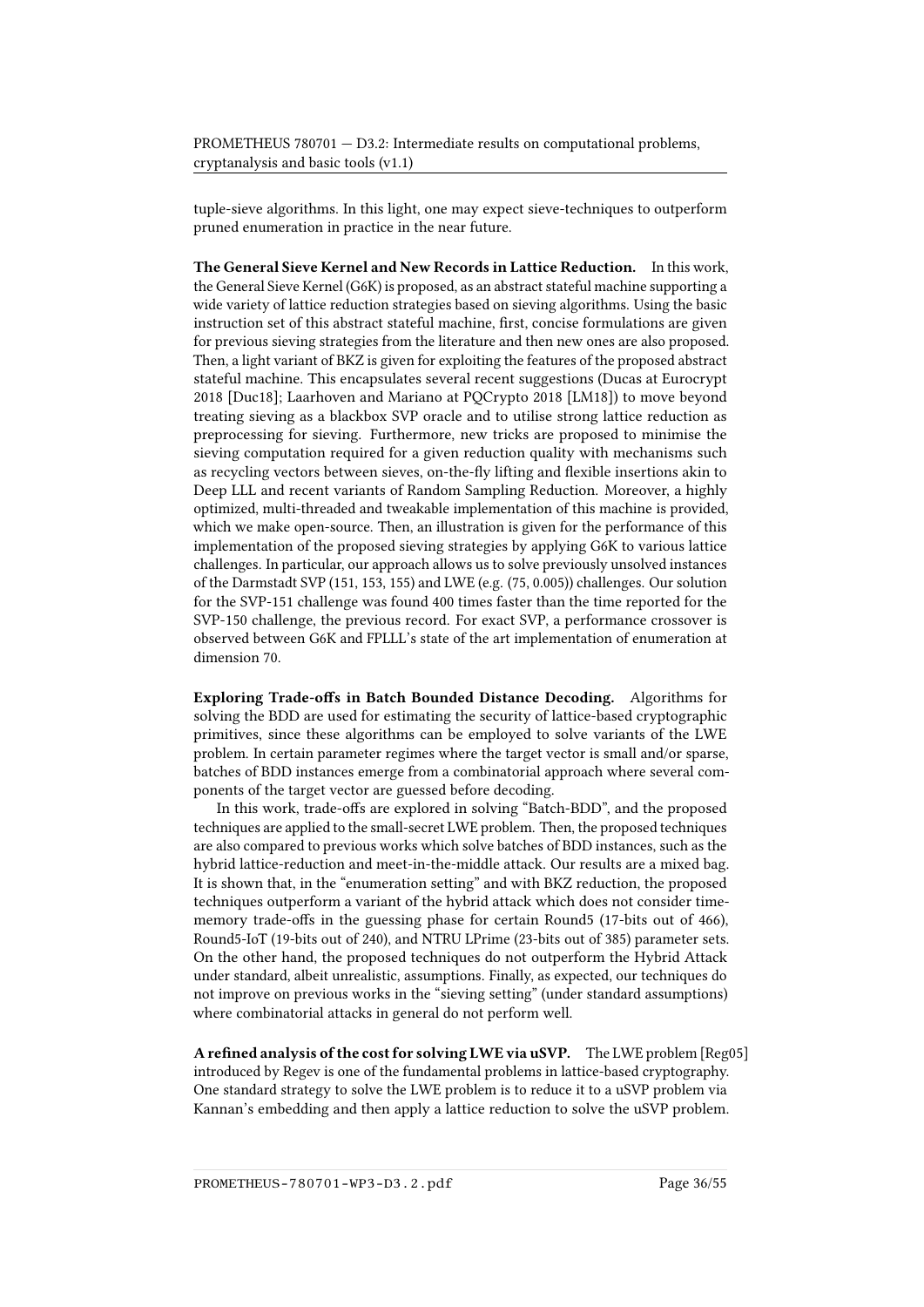There are two methods for estimating the cost for solving LWE via this strategy: the first method considers the largeness of the gap in the uSVP problem [\[GN08\]](#page-56-8) by Gama and Nguyen, and the second method [\[ADPS16\]](#page-51-4) by Alkim et al., considers the shortness of the projection of the shortest vector to the Gram-Schmidt vectors. These two estimates have been investigated by Albrecht et al. [\[AGVW17\]](#page-51-8) who present a sound analysis and show that the lattice reduction experiments fit more consistently with the second estimate. They also observe that in some cases the lattice reduction even behaves better than the second estimate perhaps due to the second intersection of the projected vector with the Gram-Schmidt vectors.

In this work, the work of Alkim et al. [\[ADPS16\]](#page-51-4) and Albrecht et al [\[AGVW17\]](#page-51-8) are revisited. First, further experiments are reported for providing more comparisons and suggesting that the second estimate leads to a more accurate prediction in practice. Second, empirical evidence is presented for confirming the assumptions used in the second estimate. Furthermore, the gaps in uSVP derived from the embedded lattice is examined and used to explain why it is preferable to use  $\mu = 1$  for the embedded lattice. This shows there is a coherent relation between the second estimate and the gaps in uSVP. Finally, it has been conjectured by Albrecht et al. that the second intersection will not happen for large parameters. It is shown in this work that this is indeed the case: there is no second intersection as  $\beta \to \infty$ .

### <span id="page-42-0"></span>5.5 Current results on cryptanalysis of NIST candidates

In 3 published papers, we propose cryptanalysis on some NIST candidates. As an important start, the work  $[ACD<sup>+</sup>18]$  $[ACD<sup>+</sup>18]$  provides a cross comparison of all lattice-based schemes submitted to the NIST PQC competition process under the assumptions in the respective submissions. On the other hand, we investigate the security of specific NIST candidates by exploiting their concrete structures, which eventually leads to reparametrization of those schemes. The work  $[dBDJdW18]$  shows that the first-round NIST candidate AJPS cryptosystem is not secure by proposing a quantum combinatorial attack and a classical lattice attack. In [\[YD18\]](#page-60-7), the authors give an attack on the firstround NIST DRS signature scheme by exploiting the weakness of not having a Gaussian sampling for its key generation.

Estimate all the {LWE, NTRU} schemes! In this work, all LWE- and NTRU-based NIST PQC candidate schemes are considered, which include encryption, key encapsulation, and digital signature schemes. In particular, the impact is investigated that different estimates for the asymptotic runtime of (block-wise) lattice reduction have on the predicted security of these schemes. Relying on the "LWE estimator" of Albrecht et al., the cost is estimated for running primal and dual lattice attacks against every LWE-based scheme, using every cost model proposed as part of a submission. Furthermore, the security of the proposed NTRU-based schemes is also estimated against the same primal attack under all cost models for lattice reduction.

Attacks on the AJPS Mersenne-based cryptosystem. Aggarwal, Joux, Prakash and Santha recently introduced a new potentially quantum-safe public-key cryptosystem [\[AJPS18\]](#page-51-9), and suggested that a brute-force attack is essentially optimal against it. They consider but then dismiss both Meet-in-the-Middle attacks and LLL-based attacks. Very soon after their paper appeared, Beunardeau et al. proposed a practical LLL-based technique that seemed to significantly reduce the security of the AJPS system.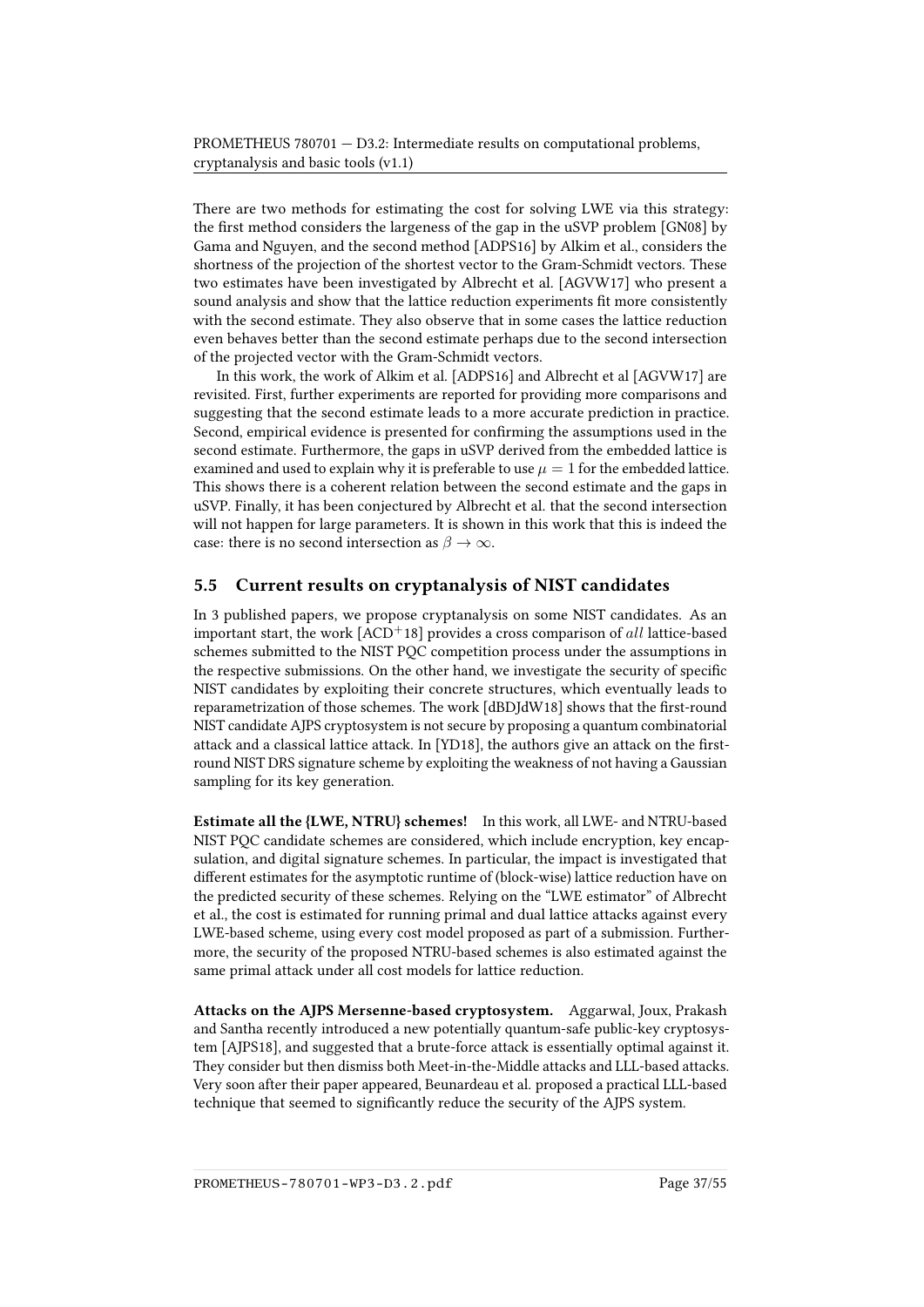In this work, there are two main results. First, it is shown that a Meet-in-the-Middle attack can also be made to work against the AJPS system, using locality-sensitive hashing to overcome the difficulty that Aggarwal et al. saw for such attacks. A quantum version of this attack is also provided. Second, a more precise analysis is given for the attack of Beunardeau et al., confirming and refining their results.

Learning Strikes Again: the Case of the DRS Signature Scheme. Lattice signature schemes generally require particular care when it comes to preventing secret information from leaking through signature transcript. For example, the NTRUSign scheme [\[HHP](#page-56-9)+03] and the Goldreich-Goldwasser-Halevi (GGH) signature scheme [\[GGH97\]](#page-55-6) were completely broken by the parallelepiped-learning attack of Nguyen and Regev [\[NR06\]](#page-58-10). Several heuristic countermeasures were also shown vulnerable to similar statistical attacks. At PKC 2008, Plantard, Susilo and Win [\[PSW08\]](#page-59-9) proposed a new variant of GGH, informally arguing resistance to such attacks. Based on this variant, Plantard, Sipasseuth, Dumondelle and Susilo proposed a concrete signature scheme, called DRS [\[PSDS\]](#page-59-1), that has been accepted in the round 1 of the NIST post-quantum competition.

In this work, another statistical attack is proposed to demonstrate a weakness of the DRS scheme: one can recover some partial information of the secret key from sufficiently many signatures. One difficulty is that, due to the DRS reduction algorithm, the relation between the statistical leak and the secret seems more intricate. This difficulty is worked around by training a statistical model, using a few features that are designed according to a simple heuristic analysis. While partial information is recovered on the secret key, this information is easily exploited by lattice attacks, significantly decreasing their complexity. Concretely, it is shown that, provided that 100 000 signatures are available, the secret key may be recovered using BKZ-138 for the first set of DRS parameters submitted to the NIST. This puts the security level of this parameter set below 80-bit (maybe even 70-bit), to be compared to an original claim of 128 bits.

#### <span id="page-43-0"></span>5.6 Conclusion

With respect to our concrete targets within TASK 3.3, we obtained numerous results. Namely, we improved state-of-the-art algorithms under both classical and quantum settings. First, we improved state-of-the-art quantum algorithms for both Euclidean and ideal lattice and module lattice. These results can be used for selecting parameters given concrete needs for security and efficiency. Second, we have a better understanding on some classical algorithms for solving lattice-based cryptosystems. These works will help to determine parameters for being secure in a world without large-scale quantum computers. Finally, we investigated the security of many lattice-based NIST candidates, which we successfully produced an automated tool for generating parameters given desirable security level and efficiency.

## <span id="page-43-1"></span>6 TASK 3.4: Side-channel attacks

In the following, we will review our targets as well as summarize our results obtained so far within TASK 3.4.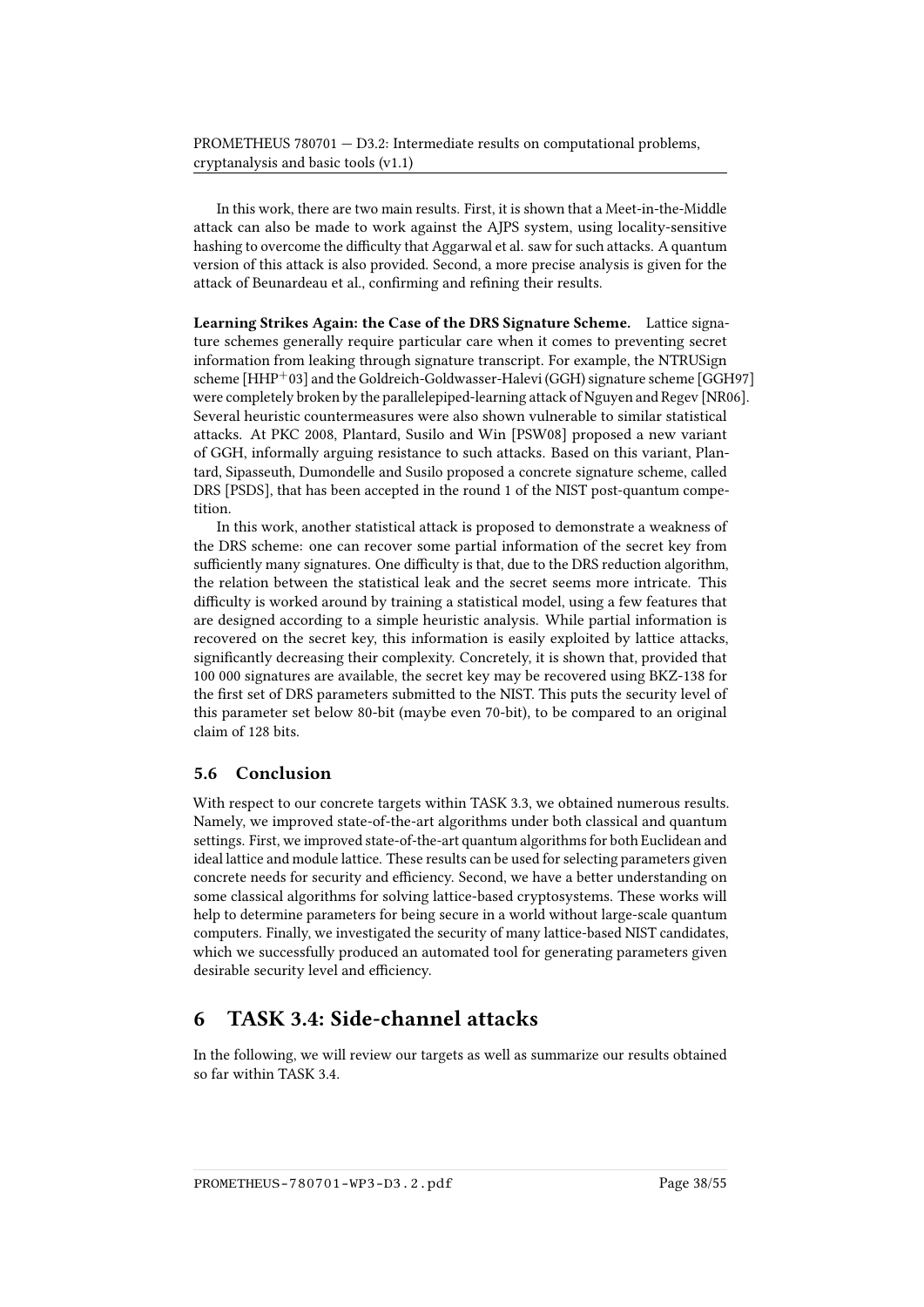## <span id="page-44-0"></span>6.1 Review of the targets

We first recall the targets of TASK 3.4 in Table [8.](#page-44-3) The main objective is to have a better understanding of the impact of side-channel attacks on lattice-based cryptographic implementations (both software and hardware). Then, we want to propose secure implementations against side-channel attacks by using countermeasures. The final target is to avoid insecure designs and to provide solutions for having secure implementation against side-channel attacks for the building blocks in WP4 as well as the privacy-preserving protocols in WP5. On one hand, from the attack point of view, we need to study and apply possible side-channel attacks on lattice-based schemes by exploiting any side-channel leakage or fault attacks against them. Specifically, we need to evaluate the resistance of the publicly proposed implementations of the NIST candidates, as they are also potential candidates for the building blocks for designing our privacy-preserving schemes in WP5. On the other hand, with respect to these attacks, we aim at finding efficient countermeasures. Out of many issues, there are two important questions: the first one is to improve the efficiency of applying masking tools to Gaussian sampling algorithm over lattices and the second one is to find efficient solutions to thwart cache attacks.

| Targets                                      | Concrete contents                                                            |
|----------------------------------------------|------------------------------------------------------------------------------|
| Investigate side-channel at-                 | Apply side-channel attacks (e.g., timing at-<br>tacks) and fault attacks etc |
| tacks on software/hardware<br>implementation | Evaluate the resistance of NIST candidates<br>against them                   |
| Study on the countermea-                     | Apply masking tools efficiently to sam-<br>pling algorithm over lattice      |
| sure                                         | Resistance to cache attacks                                                  |

<span id="page-44-3"></span>Table 8: Concrete targets within TASK 3.4.

## <span id="page-44-1"></span>6.2 Overview of current results

An overview of the results obtained in TASK 3.4 can be found in Table [9.](#page-45-0)

### <span id="page-44-2"></span>6.3 Current results on side-channel attacks

For side-channel cryptanalysis, we have 5 publications: 4 in conferences, 1 in journal and 1 in preprint. So far, we performed side-channel cryptanalysis on numerous existant lattice-based cryptographic schemes. In [\[EFGT18\]](#page-55-7), the authors give a generic security analysis of implementations for lattice-based cryptosystems. Namely, it is shown that using fault attacks, one can break two main lattice-based signatures: GPV and Fiat-Shamir with Aborts signature schemes, as well as some key encapsulation mechanisms. Further in [\[ADP18\]](#page-50-5), cold boot attacks on all RLWE/MLWE-based schemes have been studied by exploiting the weakness of storing the secret key in NTT form (number theoretic transform). On the other hand, we also look into the weakness of specific schemes against side-channel leakage. The result  $[BDE^+18]$  $[BDE^+18]$  exposes a weakness of the Fiat-Shamir type signature: BLISS signature against power analysis attacks and timing attacks. Notably, this work proposes a secure constant-time implementation to thwart the attacks. Then for the first time, the work  $[FKT^+19]$  $[FKT^+19]$  analyzes the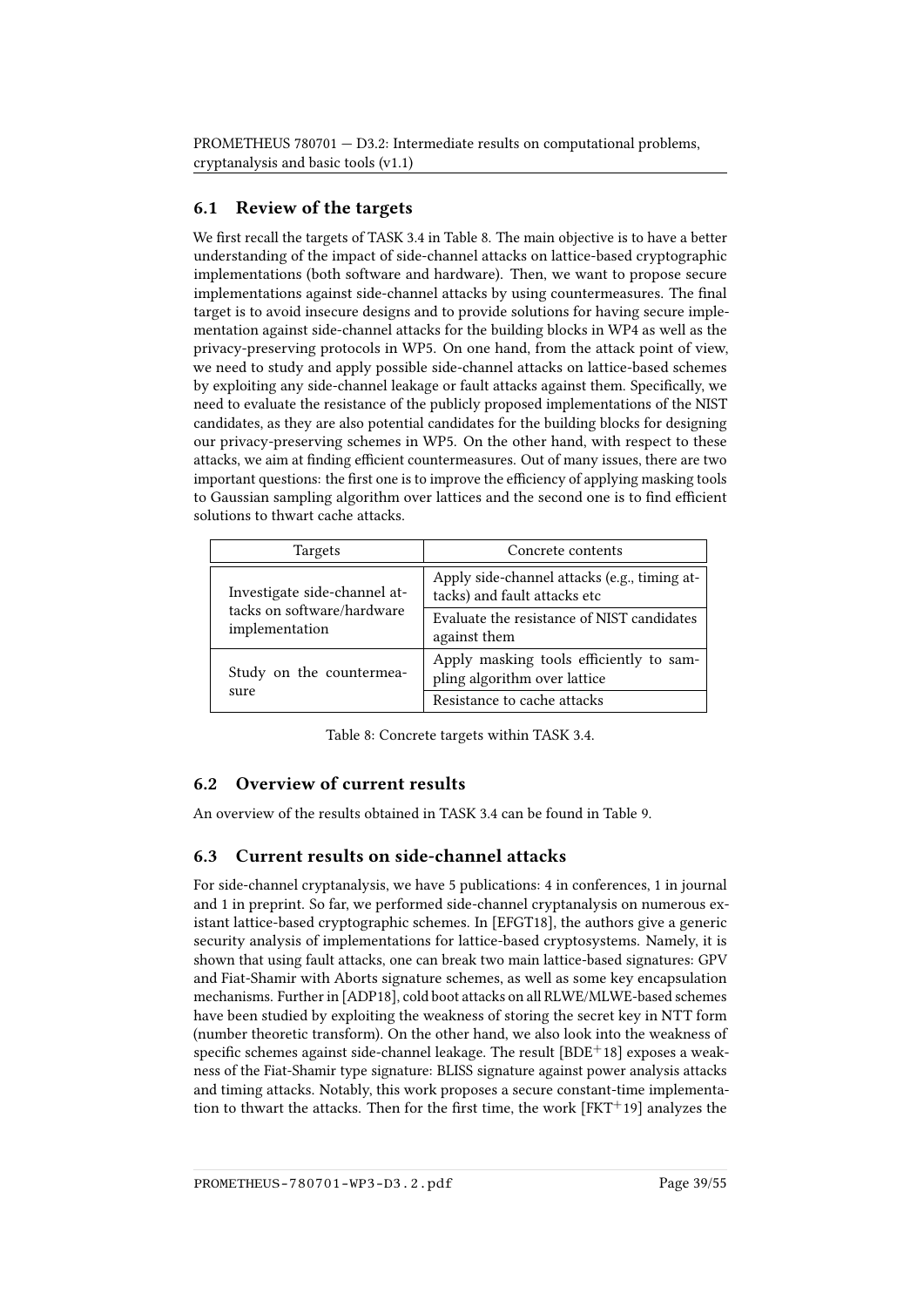| Category             | Work                                                                                             | <b>Status</b>    |
|----------------------|--------------------------------------------------------------------------------------------------|------------------|
| Side-channel attacks | Loop-Abort Faults on Lattice-Based<br>Signature Schemes and Key Ex-<br>change Protocols [EFGT18] | <b>IEEE TC</b>   |
|                      | Cold Boot Attacks on Ring and<br>Module LWE Keys Under the<br>NTT [ADP18]                        | <b>CHES 2019</b> |
|                      | LWE Without Modular Reduction<br>and Improved Side-Channel At-<br>tacks Against BLISS [BDE+18]   | Asiacrypt 2018   |
|                      | the<br>Falcon<br>Uprooting<br>Tree? $[$ FKT <sup><math>+</math></sup> 19 $]$                     | Preprint         |
|                      | Assessment of the Key-Reuse Re-<br>silience of NewHope [BGRR19]                                  | CT-RSA 2019      |
| Countermeasures      | Masking the GLP Lattice-Based<br>Signature Scheme at Any Or-<br>der $[BBE+18]$                   | Eurocrypt 2018   |
|                      | Masking Dilithium: Efficient Imple-<br>mentation and Side-Channel Evalu-<br>ation [MGTF19]       | <b>ACNS 2019</b> |
|                      | An Efficient and Provable Masked<br>Implementation of qTESLA [GR19]                              | Preprint         |

<span id="page-45-0"></span>Table 9: Current (intermediate) results on TASK 3.4.

security of hash-and-sign signature (e.g., GPV signature) under side-channel attacks. It is shown that the implementation of the DLP scheme as proposed by its designers, a predecessor of the second-round NIST candidate FALCON, is not secure, which also draws attention on the similar security issue for FALCON. Recently in [\[BGRR19\]](#page-52-8), the authors show that the NewHope scheme with key reuse is not secure against side channels attacks or fault attacks.

Loop-Abort Faults on Lattice-Based Signature Schemes and Key Exchange Protocols. As the advent of general-purpose quantum computers appears to be drawing closer, agencies and advisory bodies have started recommending that we prepare the transition away from factoring and discrete logarithm-based cryptography, and towards postquantum secure constructions, such as lattice- based schemes. Almost all primitives of classical cryptography (and more!) can be realized with lattices, and the efficiency of primitives like encryption and signatures has gradually improved to the point that key sizes are competitive with RSA at similar security levels, and fast performance can be achieved both in soft- ware and hardware. However, little research has been conducted on physical attacks targeting concrete implementations of postquantum cryptography in general and lattice-based schemes in particular, and such research is essential if lattices are going to replace RSA and elliptic curves in our devices and smart cards. In this paper, we look in particular at fault attacks against implementations of lattice-based signature schemes, looking both at Fiat-Shamir type constructions (particularly BLISS, but also GLP, PASSSing and Ring-TESLA) and at hashand-sign schemes (particularly the GPV-based scheme of Ducas-Prest-Lyubashevsky).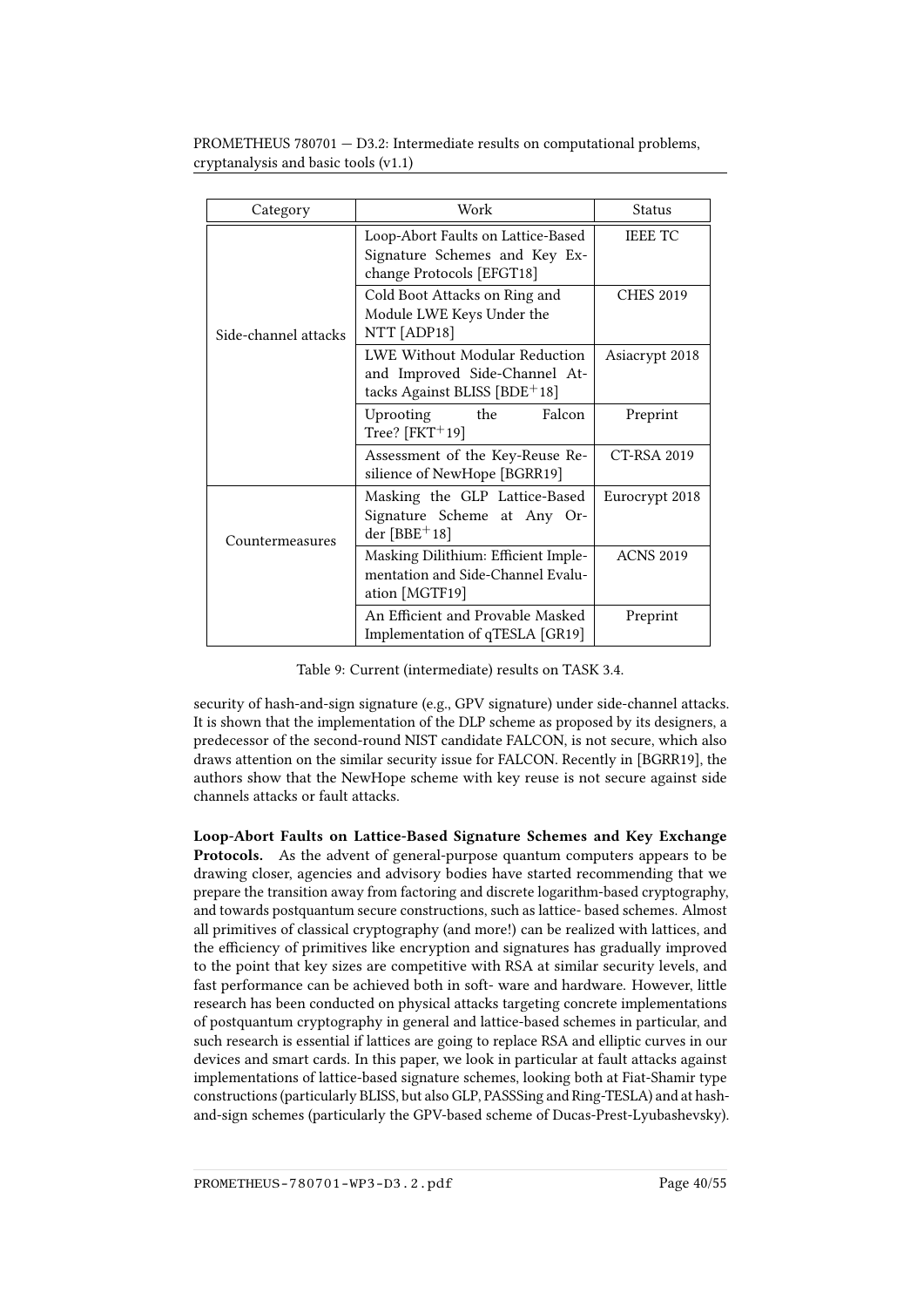These schemes include essentially all practical lattice-based signatures, and achieve the best efficiency to date in both software and hardware. We present several fault attacks against those schemes yielding a full key recovery with only a few or even a single faulty signature, and discuss possible countermeasures to protect against these attacks.

Cold Boot Attacks on Ring and Module LWE Keys Under the NTT. In this work, cold boot attacks are investigated on cryptographic schemes based on the ringand module- variants of the LWE problem, wherein an attacker is faced with the problem of recovering a scheme's secret key from a noisy version of that key. The leakage resilience of cryptography based on the LWE problem has been studied before, but there are only limited results considering the parameters observed in cold boot attack scenarios. There are two main encodings for storing ring- and module-LWE keys, and, as shown in this work, the performance of cold boot attacks can be highly sensitive to the exact encoding used. The first encoding stores polynomial coefficients directly in memory. The second encoding performs a number theoretic transform (NTT) before storing the key, a commonly used method leading to more efficient implementations. First, estimates are given for a cold boot attack complexity on the first encoding method based on standard algorithms; this analysis confirms that this encoding method is vulnerable to cold boot attacks only at very low bit-flip rates. Then, it is shown that, for the second encoding method, the structure introduced by using an NTT is exploitable in the cold boot setting: a bespoke attack strategy can be developed that is much cheaper than the estimates for the first encoding when considering module-LWE keys. For example, at a 1% bit-flip rate (which corresponds roughly to what can be achieved in practice for cold boot attacks when applying cooling), a cold boot attack on Kyber KEM parameters has a cost of  $2^{43}$  operations when the secret key is stored in NTT encofing, compared to  $2^{70}$  operations with the first encoding. On the other hand, in the case of the ring-LWE-based KEM, New Hope, the cold boot attack complexities are similar for both encoding methods.

LWEWithout Modular Reduction and Improved Side-Channel Attacks Against BLISS. This work is devoted to analyzing the variant of Regev's LWE problem in which modular reduction is omitted: namely, the problem (ILWE) of recovering a vector  $\mathbf{s}\in\mathbb{Z}^n$  given polynomially many samples of the form  $(\mathbf{a},\langle\mathbf{a},\mathbf{s}\rangle + e)\in\mathbb{Z}^{n+1}$ where  $a$  and  $e$  follow fixed distributions. Unsurprisingly, this problem is much easier than LWE: under mild conditions on the distributions.

In this work, it is shown that the problem can be solved efficiently as long as the variance of  $e$  is not super polynomially larger than that of  $a$ . An almost tight bounds is provided on the number of samples needed to recover s. The interest in studying this problem stems from the side-channel attack against the BLISS lattice-based signature scheme described by Espitau et al. [\[EFGT17\]](#page-55-9). The attack targets a quadratic function of the secret that leaks in the rejection sampling step of BLISS [\[DDLL13\]](#page-54-1). The same part of the algorithm also suffers from a linear leakage, but the authors claimed that this leakage could not be exploited due to signature compression: the linear system arising from it turns out to be noisy, and hence key recovery amounts to solving a highdimensional problem analogous to LWE, which seemed infeasible. However, this noisy linear algebra problem does not involve any modular reduction: it is essentially an instance of ILWE, and can therefore be solved efficiently using the proposed techniques. This allows us to obtain an improved side-channel attack on BLISS, which applies to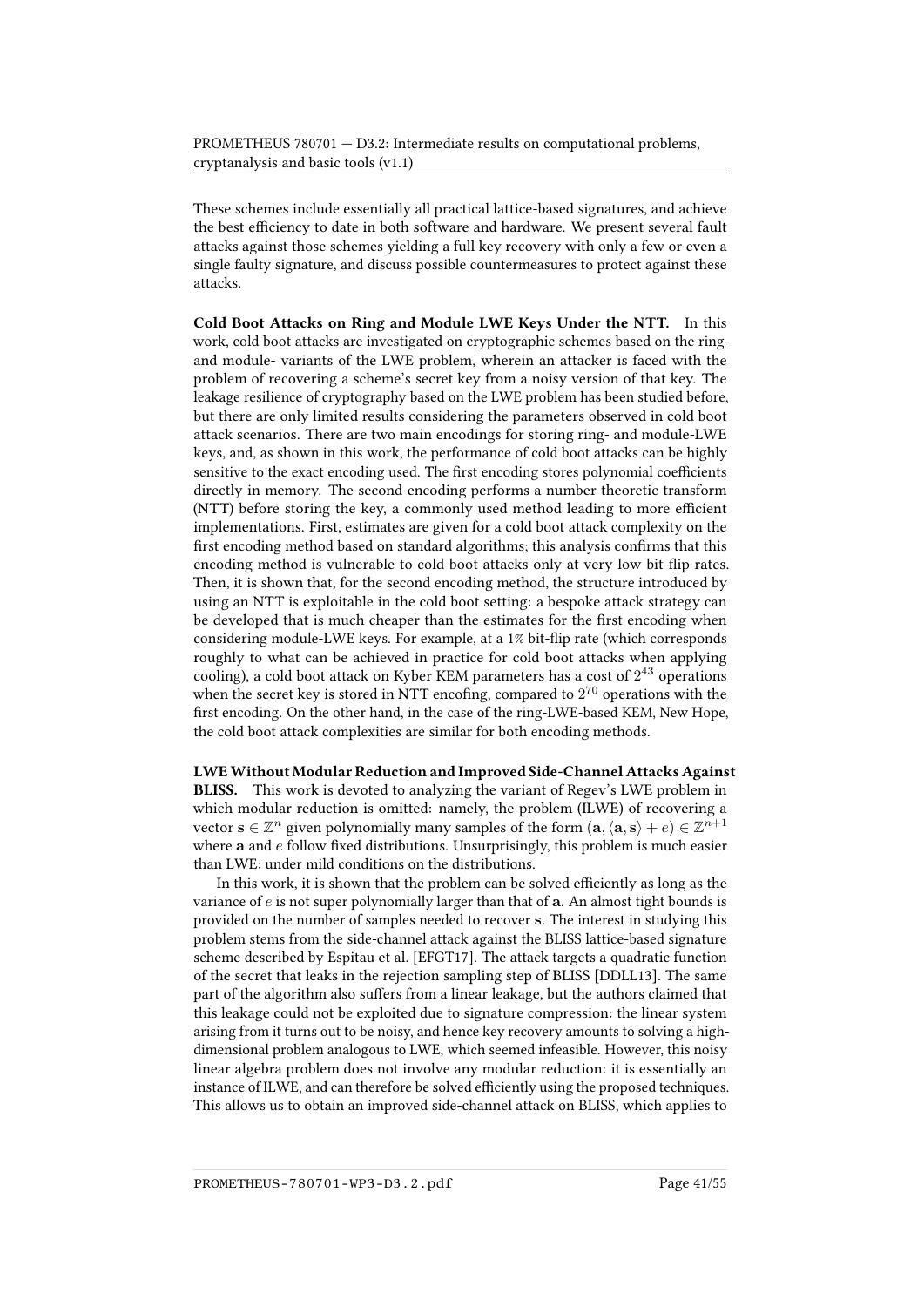100% of secret keys (as opposed to  $\approx 7\%$  in [\[EFGT17\]](#page-55-9)), and is also considerably faster.

Uprooting the Falcon Tree? In this work, the study of side-channel leakage in hash-and-sign lattice-based signatures is initiated, with particular emphasis on the two efficient implementations of the original GPV lattice trapdoor paradigm for signatures, namely NIST second-round candidate FALCON  $[PFH^+19]$  $[PFH^+19]$  and its simpler predecessor DLP [\[DLP14\]](#page-54-0). Both of these schemes implement the GPV signature scheme over NTRU lattices, achieving great speed-ups over the general lattice case. There are mainly three results as follows.

First, a specific source of side-channel leakage is identified in most implementations of those schemes. Signing in lattice-based hash-and-sign schemes involves sampling a lattice point according to a Gaussian distribution. This reduces to sampling several one-dimensional discrete Gaussian distributions with standard deviations determined by the Gram-Schmidt norms of the secret lattice basis. The observation is that those norms often leak through timing side-channels in the implementation of the one dimensional Gaussian samplers.

Second, the link between this leakage and the secret key is elucidated, by showing that the entire secret key can be efficiently reconstructed solely from those Gram-Schmidt norms. The result makes heavy use of the algebraic structure of the corresponding schemes, which work over a power-of-two cyclotomic field. To establish it, efficient algorithms are proposed, which, given the leading principal minors of the matrix associated to a totally positive field element (in the power basis for DLP and the bit-reversed order basis for FALCON), recover the element up to conjugation. In the case of those schemes, that element is  $f\bar{f} + g\bar{g}$ , where  $(f, g)$  is the NTRU-style secret key. Then it is shown that this element combined with the verification key suffices to recover the entire secret efficiently.

Third, the side-channel attack against DLP is concretely demonstrated. The challenge is that timing information only provides an approximation of the Gram-Schmidt norms (with an accuracy increasing with the number of traces), and the proposed algebraic recovery technique needs to be combined with pruned tree search in order to apply it to approximated values. Experimentally, it is shown that around  $2^{35}$  DLP traces are enough to reconstruct the entire key with good probability. Carrying out a similar experiment against FALCON is left as an open problem, however, since the recursive nature of our bit-reversed order recovery algorithm does not accommodate approximate inputs easily. Nevertheless, our results do underscore the importance of constant time implementations particularly for schemes using Gaussian sampling.

Assessment of the Key-Reuse Resilience of NewHope NewHope [\[ADPS16\]](#page-51-4) is a suite of two efficient RLWE based key encapsulation mechanisms (KEMs) that has been proposed to the NIST call for proposals for post-quantum standardization.

In this work, the security of NewHope is studied when an active adversary takes part in a key establishment protocol and is given access to an oracle, called key mismatch oracle, which indicates whether her guess of the shared key value derived by the party targeted by the attack is correct or not. This attack model turns out to be relevant in private key reuse situations since an attacker may then be able to access such an oracle repeatedly – either directly or using faults or side channels, depending on the considered instance of NewHope. Following this model, it is shown that, by using NewHope recommended parameters, several thousands of queries are sufficient to recover the full private key with high probability. This result has been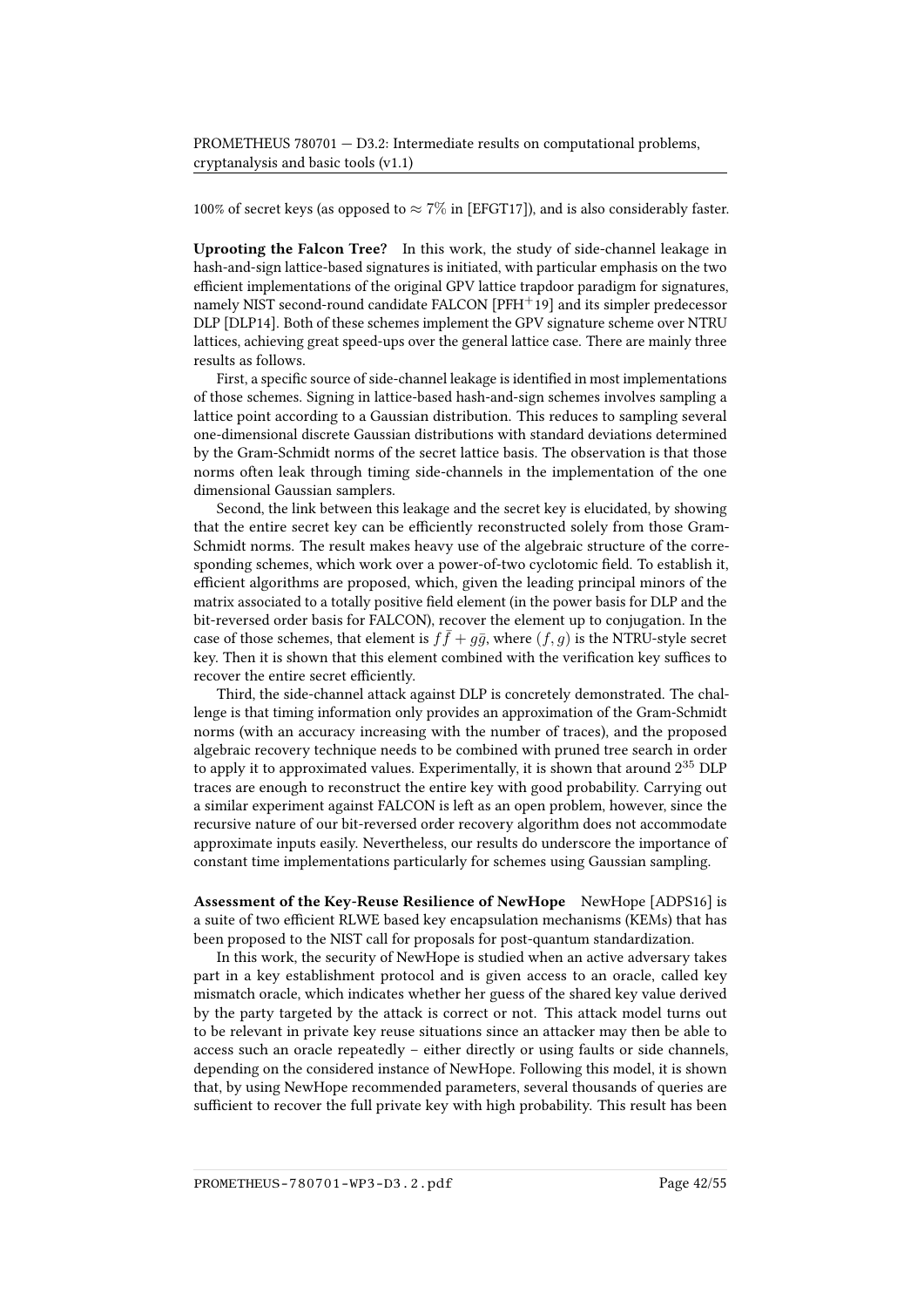experimentally confirmed using Magma CAS implementation. While the presented key mismatch oracle attacks do not break any of the designers' security claims for the NewHope KEMs, they provide better insight into the resilience of these KEMs against key reuse. In the case of the CPA-KEM instance of NewHope, they confirm that key reuse (e.g. key caching at server side) should be strictly avoided, even for an extremely short duration. In the case of the CCA-KEM instance of NewHope, they allow to point out critical steps inside the CCA transform that should be carefully protected against faults or side channels in case of potential key reuse.

#### <span id="page-48-0"></span>6.4 Current results on Countermeasures

Within the works about countermeasures against side-channel attacks, we have 3 publications: 2 in conference and another preprint. There are not many works known so far for securing lattice-based cryptographic schemes against side-channel attacks. We started some of them. Concretely, the result  $[BBE^+18]$  $[BBE^+18]$  gives a masking solution for the GLP lattice-based signature scheme [\[GLP12\]](#page-56-4), which is an adaptation of Lyubashevsky's signature without trapdoor for embedded systems. The authors of [\[MGTF19\]](#page-58-11) study in practice the resilience of the Dilithium lattice-based signature using the masking scheme proposed for GLP in the previous work. More recently the work [\[GR19\]](#page-56-10) further proposes a provable and efficient masking for the second-round NIST candidate: qTELSA signature scheme.

Masking the GLP Lattice-Based Signature Scheme at Any Order. Recently, numerous physical attacks have been demonstrated against lattice-based schemes, often exploiting their unique properties such as the reliance on Gaussian distributions, rejection sampling and FFT-based polynomial multiplication. As the call for concrete implementations and deployment of postquantum cryptography becomes more pressing, protecting against those attacks is an important problem. However, few countermeasures have been proposed so far. In particular, masking has been applied to the decryption procedure of some lattice-based encryption schemes, but the much more difficult case of signatures (which are highly non-linear and typically involve randomness) has not been considered until now.

In this work, the first masked implementation of a lattice-based signature scheme is proposed. Since masking Gaussian sampling and other procedures involving contrived probability distribution would be prohibitively inefficient, this work focuses on the GLP scheme of Güneysu, Lyubashevsky and Pöppelmann [\[GLP12\]](#page-56-4). It is shown how to provably mask it in the Ishai–Sahai–Wagner model [\[ISW03\]](#page-57-9) at any order in a relatively efficient manner, using extensions of the techniques of Coron et al for converting between arithmetic and Boolean masking. The proposed proof relies on a mild generalization of probing security that supports the notion of public outputs. Finally, a proof-of-concept implementation is also provided to assess the efficiency of the proposed countermeasure.

Although security against side-channel attacks is not an explicit design criterion of the NIST postquantum standardization effort, it is certainly a major concern for schemes that are meant for real-world deployment. In view of the numerous physical attacks that have been proposed against postquantum schemes in recent literature, it is in particular very important to evaluate the cost and effectiveness of side-channel countermeasures in that setting.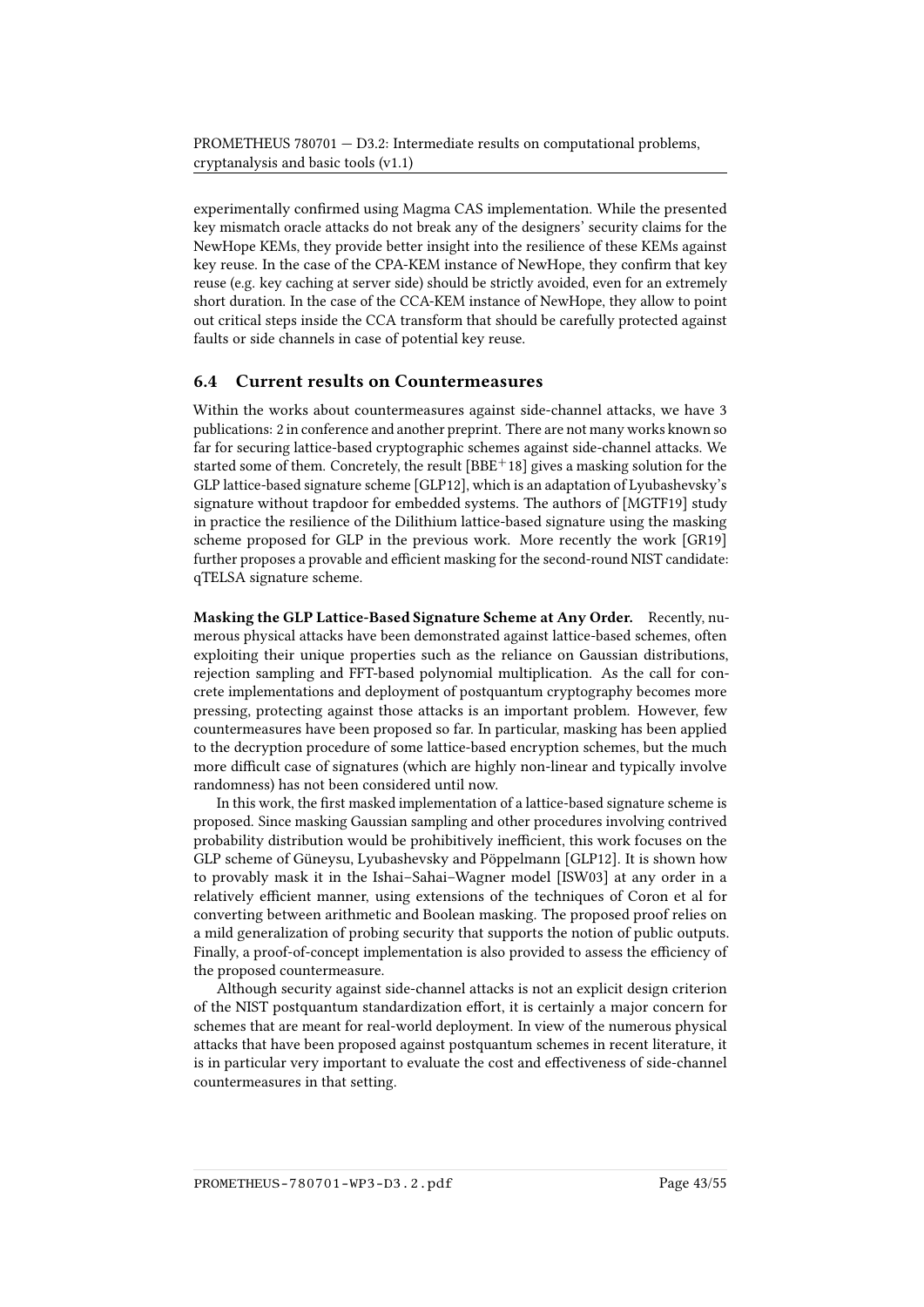Masking Dilithium: Ecient Implementation and Side-Channel Evaluation. For lattice-based signatures, this work was initiated by Barthe et al., who showed at EUROCRYPT 2018 how to apply arbitrary order masking to the GLP signature scheme presented at CHES 2012 by Güneysu, Lyubashevsky and Pöppelman. However, although Barthe et al.'s paper provides detailed proofs of security in the probing model of Ishai, Sahai and Wagner, it does not include practical side-channel evaluations, and its proof-of-concept implementation has limited efficiency. Moreover, the GLP scheme has historical significance but is not a NIST candidate, nor is it being considered for concrete deployment.

In this paper, we look instead at Dilithium, one of the most promising NIST candidates for postquantum signatures. This scheme, presented at CHES 2018 by Ducas et al. and based on module lattices, can be seen as an updated variant of both GLP and its more efficient sibling BLISS; it comes, in particular, with a careful implementation that is both efficient and constant-time.

Our analysis of Dilithium from a side-channel perspective is threefold. We first evaluate the side-channel resistance of an ARM Cortex M3 implementation of Dilithium without masking, and identify exploitable side-channel leakage. We then describe how to securely mask the scheme, and verify that the masked implementation no longer leaks. Finally, we show how a simple tweak to Dilithium (namely, replacing the prime modulus by a power of two) makes it possible to obtain a considerably more efficient masked scheme, by a factor of  $7.3$  to  $9$  for the most time-consuming masking operations, without affecting security.

An Efficient and Provable Masked Implementation of qTESLA. Now that the NIST's post-quantum cryptography standardization has entered in its second phase, the time has come to focus more closely on practical aspects of the candidates. While efficient implementations of the proposed schemes are somewhat included in the submission packages, certain issues like the threat of side-channel attacks are often lightly touched upon by the authors. Hence, the community is encouraged by the NIST to join the war effort to treat those peripheral, but nonetheless crucial, topics.

In this work, the lattice-based signature scheme qTESLA  $[ABB<sup>+</sup>19]$  $[ABB<sup>+</sup>19]$  is studied in the context of the masking countermeasure. Continuing a line of research opened by Barthe et al.  $[BBE^+18]$  $[BBE^+18]$  with the masking of the GLP signature scheme, this work extends and modifies their work to mask the qTESLA scheme. Based on the work of Migliore et al. [\[MGTF19\]](#page-58-11), this work slightly modifies the parameters to improve the masked performance while keeping the same security. The masking can be done at any order and specialized gadgets are used to get maximal efficiency at order 1. Eventually, an implementation of the proposed countermeasure is given in the original code of the submission and performed tests at different orders to assess the feasibility of the proposed technique.

#### <span id="page-49-0"></span>6.5 Conclusion

With respect to our concrete targets within TASK 3.4, we made substantial good progress and numerous publications. Concretely, we performed extensive side-channel cryptanalysis on existant lattice-based cryptographic schemes, especially on the NIST candidates. This effort should help to avoid problematic software/hardware implementations. Further, we also had a valuable try on possible countermeasure (e.g., masking) against side-channels attacks. This branch of work can be used to design a secure implementation of privacy-preserving scheme in work package 5. All the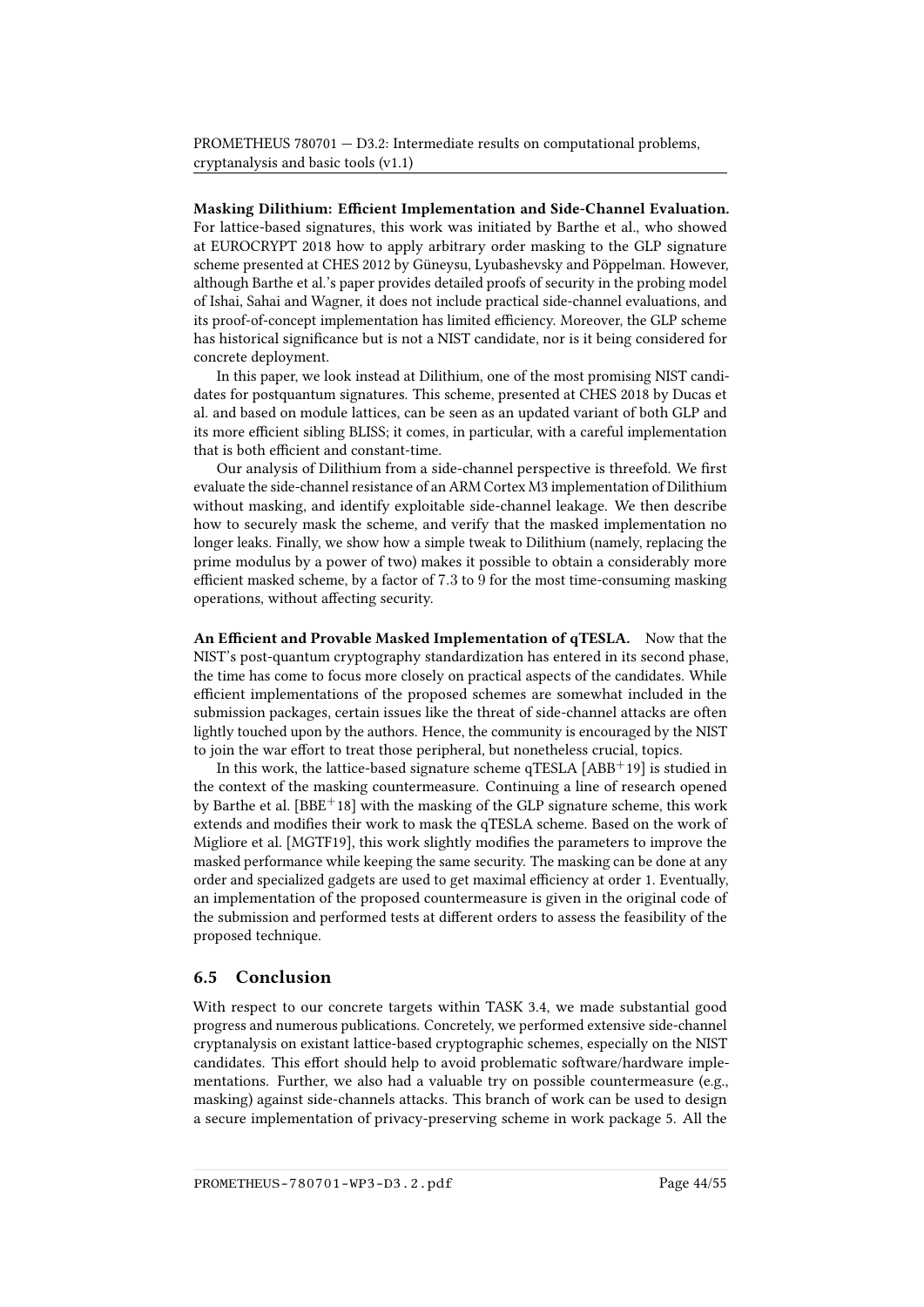environment-relevant attacks and countermeasure shown here can also guide for the design of use cases and demonstrators in work package 6.

## <span id="page-50-0"></span>7 Conclusion

We recall that the aims of WP3 in the PROMETHEUS project is to provide a firm support for subsequent work packages 4, 5 and 6. These mainly include providing: 1) reliable underlying algebraic structure, 2) reliable underlying hard problems, 3) appropriate parameters for implementation and 4) countermeasures for thwarting side-channel attacks. As presented in this report, we already made good contributions on most of the tasks contained in this work package. We note that there are also some works in progress on the rest of the tasks that we did not include in current report, which is to be completed in the next WP3 deliverable D3.3 (due in December 2021). Overall, works in this work package are progressing well so far and can assure its assumed firm support to other work packages.

## References

- <span id="page-50-6"></span>[ABB<sup>+</sup>19] Erdem Alkim, Paulo S. L. M. Barreto, Nina Bindel, Patrick Longa, and Jefferson E. Ricardini. The lattice-based digital signature scheme qtesla. IACR Cryptology ePrint Archive, 2019:85, 2019.
- <span id="page-50-4"></span>[ACD<sup>+</sup>18] Martin R. Albrecht, Benjamin R. Curtis, Amit Deo, Alex Davidson, Rachel Player, Eamonn W. Postlethwaite, Fernando Virdia, and Thomas Wunderer. Estimate all the {LWE, NTRU} schemes! In Security and Cryptography for Networks - 11th International Conference, SCN 2018, Amalfi, Italy, September 5-7, 2018, Proceedings, pages 351–367, 2018.
- <span id="page-50-3"></span>[ACW19] Martin R. Albrecht, Benjamin R. Curtis, and Thomas Wunderer. Exploring trade-offs in batch bounded distance decoding. Cryptology ePrint Archive, Report 2019/1122, 2019. [https://eprint.iacr.](https://eprint.iacr.org/2019/1122) [org/2019/1122](https://eprint.iacr.org/2019/1122).
- <span id="page-50-1"></span>[AD17] Martin R. Albrecht and Amit Deo. Large modulus ring-LWE ≥ module-LWE. In Advances in Cryptology - ASIACRYPT 2017 - 23rd International Conference on the Theory and Applications of Cryptology and Information Security, Hong Kong, China, December 3-7, 2017, Proceedings, Part I, pages 267–296, 2017.
- <span id="page-50-2"></span>[ADH<sup>+</sup>19] Martin R. Albrecht, Léo Ducas, Gottfried Herold, Elena Kirshanova, Eamonn W. Postlethwaite, and Marc Stevens. The general sieve kernel and new records in lattice reduction. In Advances in Cryptology - EUROCRYPT 2019 - 38th Annual International Conference on the Theory and Applications of Cryptographic Techniques, Darmstadt, Germany, May 19-23, 2019, Proceedings, Part II, pages 717–746, 2019.
- <span id="page-50-5"></span>[ADP18] Martin R. Albrecht, Amit Deo, and Kenneth G. Paterson. Cold boot attacks on ring and module LWE keys under the NTT. IACR Trans. Cryptogr. Hardw. Embed. Syst., 2018(3):173–213, 2018.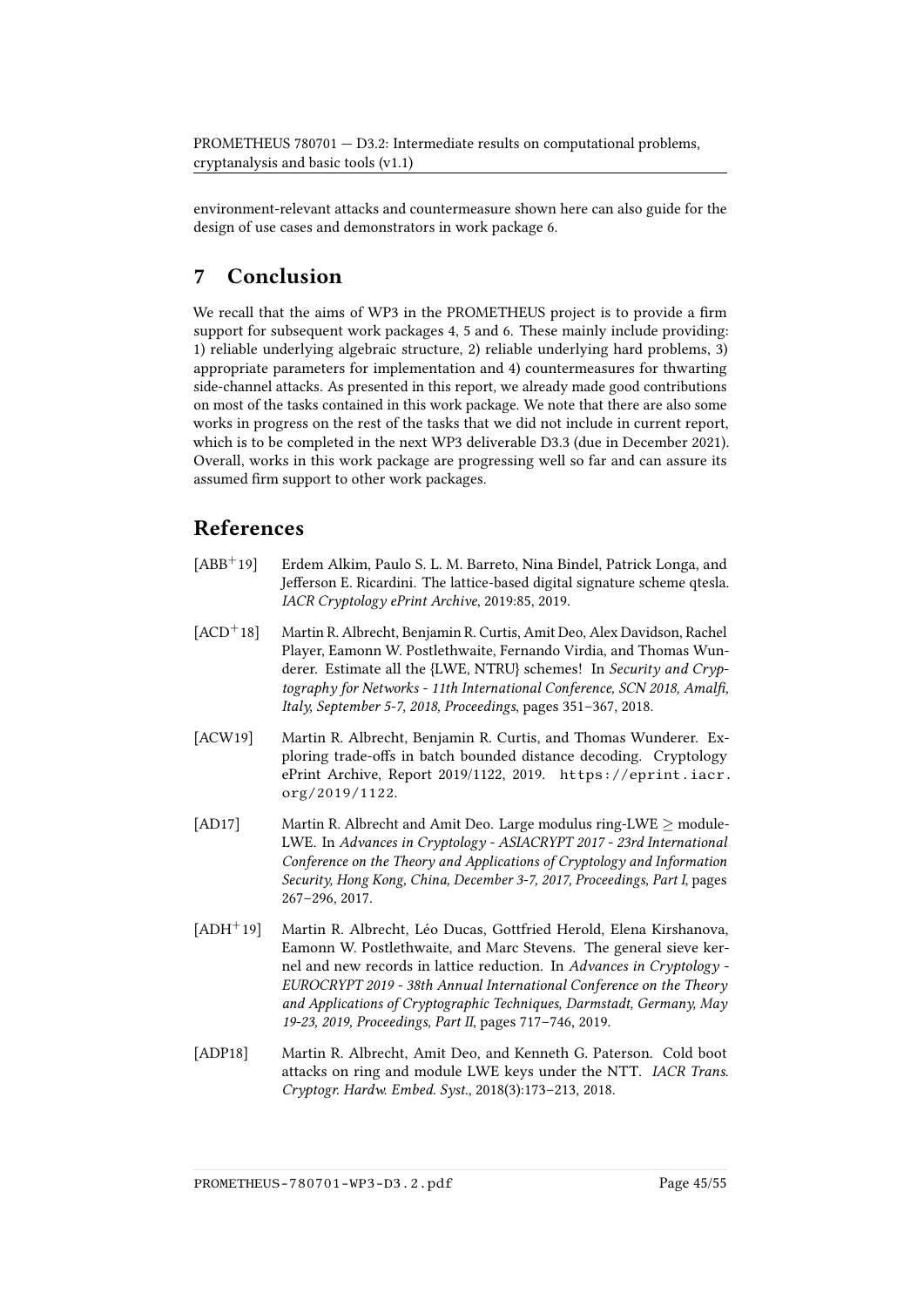- <span id="page-51-4"></span>[ADPS16] Erdem Alkim, Léo Ducas, Thomas Pöppelmann, and Peter Schwabe. Post-quantum key exchange - A new hope. In 25th USENIX Security Symposium, USENIX Security 16, Austin, TX, USA, August 10-12, 2016., pages 327–343, 2016.
- <span id="page-51-2"></span>[ADRS15] Divesh Aggarwal, Daniel Dadush, Oded Regev, and Noah Stephens-Davidowitz. Solving the shortest vector problem in  $2<sup>n</sup>$  time using discrete gaussian sampling: Extended abstract. In Proceedings of the Forty-Seventh Annual ACM on Symposium on Theory of Computing, STOC 2015, Portland, OR, USA, June 14-17, 2015, pages 733–742, 2015.
- <span id="page-51-6"></span>[AFLT12] Michel Abdalla, Pierre-Alain Fouque, Vadim Lyubashevsky, and Mehdi Tibouchi. Tightly-secure signatures from lossy identification schemes. In Advances in Cryptology - EUROCRYPT 2012 - 31st Annual International Conference on the Theory and Applications of Cryptographic Techniques, Cambridge, UK, April 15-19, 2012. Proceedings, pages 572–590, 2012.
- <span id="page-51-7"></span>[AGPS19] Martin R. Albrecht, Vlad Gheorghiu, Eamonn W. Postlethwaite, and John M. Schanck. Quantum speedups for lattice sieves are tenuous at best. Cryptology ePrint Archive, Report 2019/1161, 2019. [https:](https://eprint.iacr.org/2019/1161) [//eprint.iacr.org/2019/1161](https://eprint.iacr.org/2019/1161).
- <span id="page-51-8"></span>[AGVW17] Martin R. Albrecht, Florian Göpfert, Fernando Virdia, and Thomas Wunderer. Revisiting the expected cost of solving usvp and applications to LWE. In Advances in Cryptology - ASIACRYPT 2017 - 23rd International Conference on the Theory and Applications of Cryptology and Information Security, Hong Kong, China, December 3-7, 2017, Proceedings, Part I, pages 297–322, 2017.
- <span id="page-51-9"></span>[AJPS18] Divesh Aggarwal, Antoine Joux, Anupam Prakash, and Miklos Santha. A new public-key cryptosystem via mersenne numbers. In Advances in Cryptology - CRYPTO 2018 - 38th Annual International Cryptology Conference, Santa Barbara, CA, USA, August 19-23, 2018, Proceedings, Part III, pages 459–482, 2018.
- <span id="page-51-5"></span>[Ajt96] Miklós Ajtai. Generating hard instances of lattice problems (extended abstract). In Proceedings of the Twenty-Eighth Annual ACM Symposium on the Theory of Computing, Philadelphia, Pennsylvania, USA, May 22-24, 1996, pages 99–108, 1996.
- <span id="page-51-3"></span>[AKS01] Miklós Ajtai, Ravi Kumar, and D. Sivakumar. A sieve algorithm for the shortest lattice vector problem. In Proceedings on 33rd Annual ACM Symposium on Theory of Computing, July 6-8, 2001, Heraklion, Crete, Greece, pages 601–610, 2001.
- <span id="page-51-1"></span>[AP09] J. Alwen and C. Peikert. Generating shorter bases for hard random lattices. In STACS 2009, volume 3 of LIPIcs, pages 75–86. Schloss Dagstuhl - Leibniz-Zentrum fuer Informatik, Germany, 2009.
- <span id="page-51-0"></span>[Ban93] W. Banaszczyk. New bounds in some transference theorems in the geometry of numbers. Mathematische Annalen, 296(4):625–635, 1993.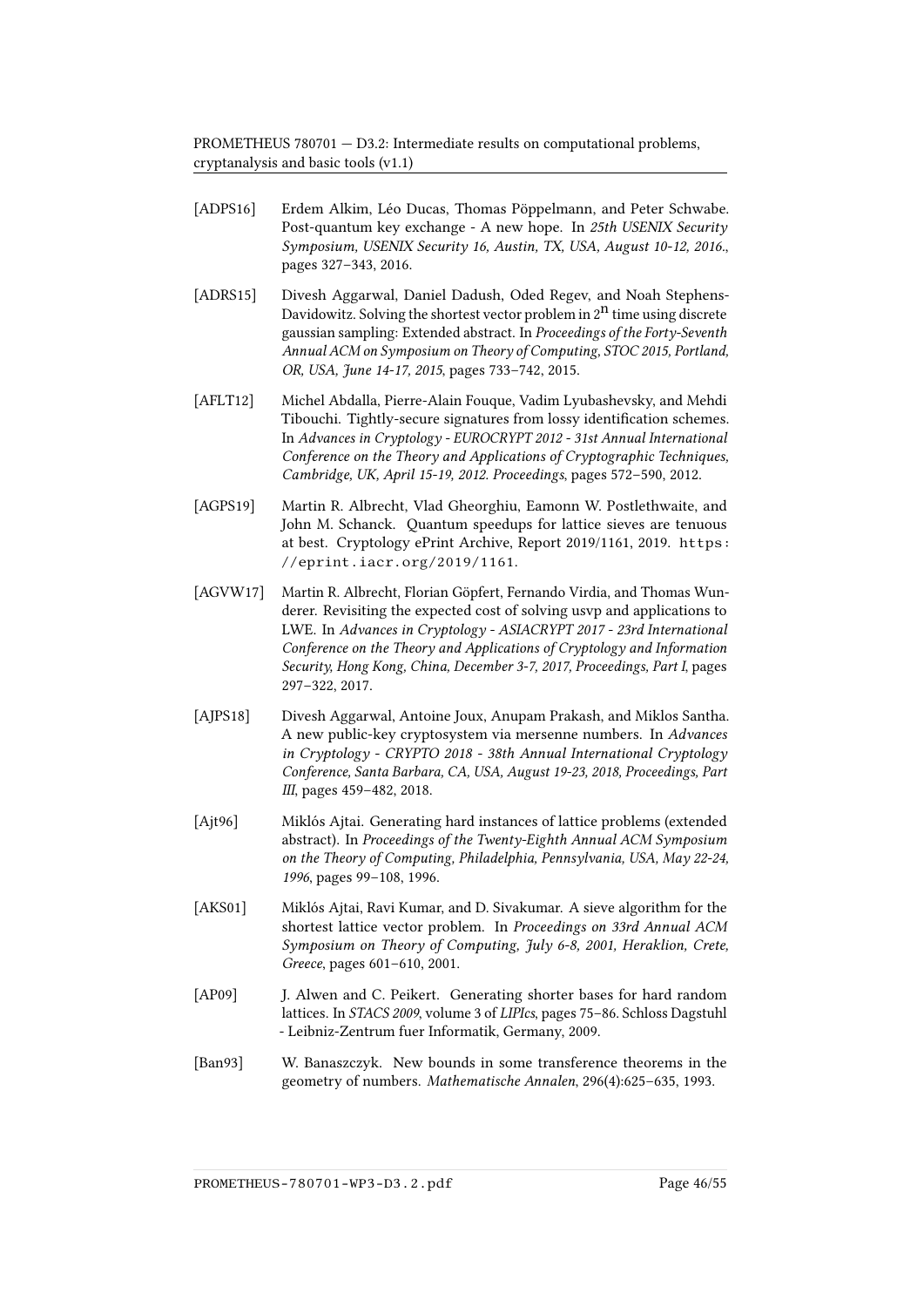- <span id="page-52-1"></span>[BB03] David Brumley and Dan Boneh. Remote timing attacks are practical. In Proceedings of the 12th USENIX Security Symposium, Washington, D.C., USA, August 4-8, 2003, 2003.
- <span id="page-52-3"></span>[BBD+19] Shi Bai, Katharina Boudgoust, Dipayan Das, Adeline Roux-Langlois, Weiqiang Wen, and Zhenfei Zhang. Middle-product learning with rounding problem and its applications, 2019. To appear in the proc. of Asiacrypt.
- <span id="page-52-9"></span>[BBE+18] Gilles Barthe, Sonia Belaïd, Thomas Espitau, Pierre-Alain Fouque, Benjamin Grégoire, Mélissa Rossi, and Mehdi Tibouchi. Masking the GLP lattice-based signature scheme at any order. In Advances in Cryptology - EUROCRYPT 2018 - 37th Annual International Conference on the Theory and Applications of Cryptographic Techniques, Tel Aviv, Israel, April 29 - May 3, 2018 Proceedings, Part II, pages 354–384, 2018.
- <span id="page-52-5"></span>[BBE+19] Gilles Barthe, Sonia Belaïd, Thomas Espitau, Pierre-Alain Fouque, Mélissa Rossi, and Mehdi Tibouchi. Galactics: Gaussian sampling for lattice-based constant- time implementation of cryptographic signatures, revisited. In Proceedings of the 2019 ACM SIGSAC Conference on Computer and Communications Security, CCS '19, pages 2147–2164, New York, NY, USA, 2019. ACM.
- <span id="page-52-6"></span>[BBG<sup>+</sup>13] Robert Beals, Stephen Brierley, Oliver Gray, Aram W Harrow, Samuel Kutin, Noah Linden, Dan Shepherd, , and Mark Stather. Efficient distributed quantum computing. In Proceedings of the Royal Society A: Mathematical, Physical and Engineering Sciences, 469(2153):20120686, 2013.
- <span id="page-52-7"></span>[BDE<sup>+</sup>18] Jonathan Bootle, Claire Delaplace, Thomas Espitau, Pierre-Alain Fouque, and Mehdi Tibouchi. LWE without modular reduction and improved sidechannel attacks against BLISS. In Advances in Cryptology - ASIACRYPT 2018 - 24th International Conference on the Theory and Application of Cryptology and Information Security, Brisbane, QLD, Australia, December 2-6, 2018, Proceedings, Part I, pages 494–524, 2018.
- <span id="page-52-0"></span>[Ben73] Charles H. Bennett. Logical reversibility of computation. IBM J. Res. Dev., 17(6):525–532, November 1973.
- <span id="page-52-2"></span>[Ber05] Daniel J. Bernstein. Cache-timing attacks on aes. 2005.
- <span id="page-52-4"></span>[BFRS18] Pauline Bert, Pierre-Alain Fouque, Adeline Roux-Langlois, and Mohamed Sabt. Practical implementation of ring-SIS/LWE based signature and IBE. In Post-Quantum Cryptography - 9th International Conference, PQCrypto 2018, Fort Lauderdale, FL, USA, April 9-11, 2018, Proceedings, pages 271– 291, 2018.
- <span id="page-52-8"></span>[BGRR19] Aurélie Bauer, Henri Gilbert, Guénaël Renault, and Mélissa Rossi. Assessment of the key-reuse resilience of newhope. In Topics in Cryptology - CT-RSA 2019 - The Cryptographers' Track at the RSA Conference 2019, San Francisco, CA, USA, March 4-8, 2019, Proceedings, pages 272–292, 2019.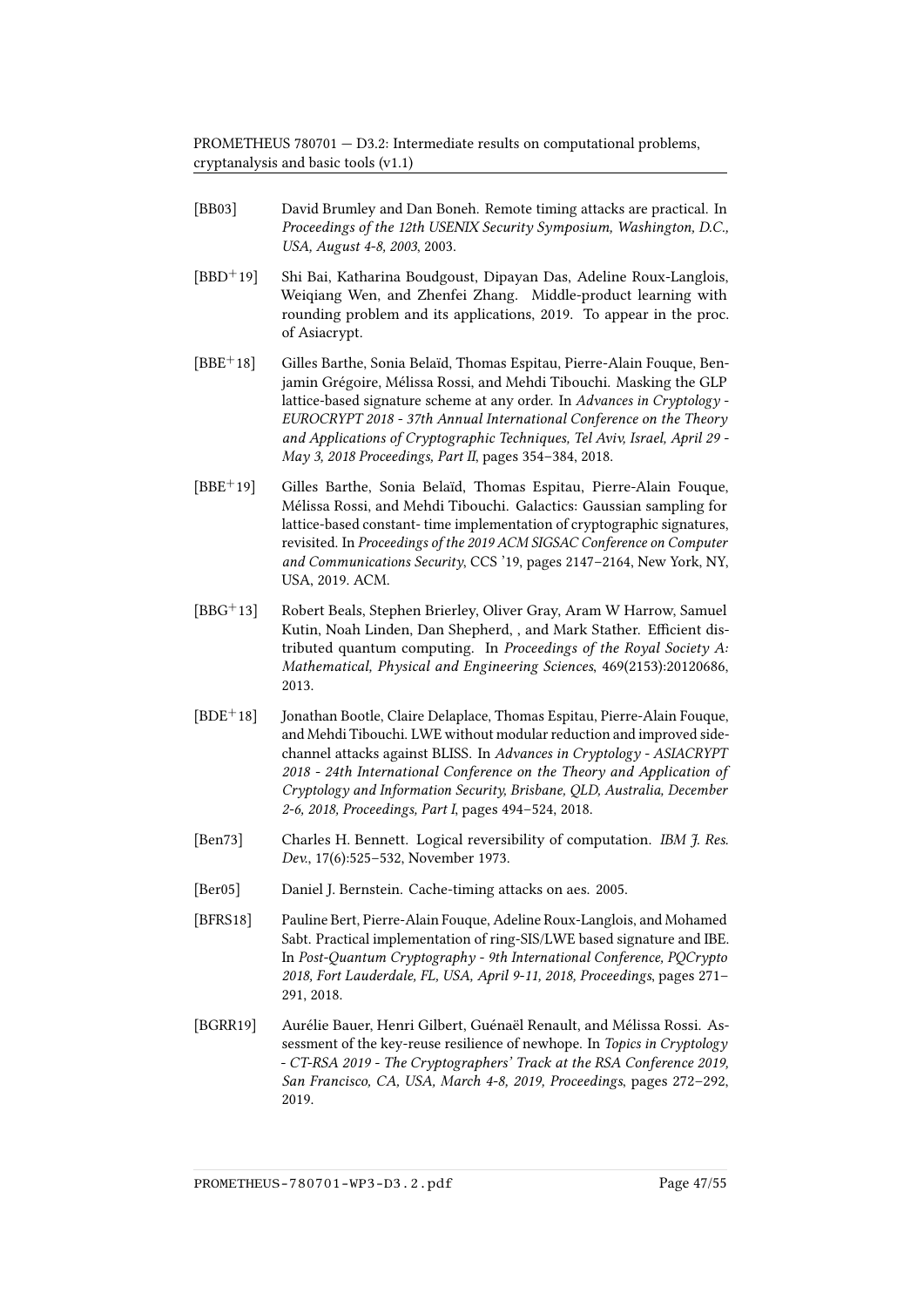- <span id="page-53-4"></span>[BLL+15] Shi Bai, Adeline Langlois, Tancrède Lepoint, Damien Stehlé, and Ron Steinfeld. Improved security proofs in lattice-based cryptography: Using the rényi divergence rather than the statistical distance. In Advances in Cryptology - ASIACRYPT 2015 - 21st International Conference on the Theory and Application of Cryptology and Information Security, Auckland, New Zealand, November 29 - December 3, 2015, Proceedings, Part I, pages 3–24, 2015.
- <span id="page-53-0"></span>[BLP+13] Z. Brakerski, A. Langlois, C. Peikert, O. Regev, and D. Stehlé. On the classical hardness of learning with errors. In STOC, 2013.
- <span id="page-53-1"></span>[BLS16] Shi Bai, Thijs Laarhoven, and Damien Stehlé. Tuple lattice sieving. LMS Journal of Computation and Mathematics, 19(A):146–162, 2016.
- <span id="page-53-3"></span>[BLVW19] Zvika Brakerski, Vadim Lyubashevsky, Vinod Vaikuntanathan, and Daniel Wichs. Worst-case hardness for lpn and cryptographic hashing via code smoothing. In Yuval Ishai and Vincent Rijmen, editors, Advances in Cryptology – EUROCRYPT 2019, pages 619–635, Cham, 2019. Springer International Publishing.
- <span id="page-53-6"></span>[BMW19] Shi Bai, Shaun Miller, and Weigiang Wen. A refined analysis of the cost for solving LWE via usvp. In Progress in Cryptology - AFRICACRYPT 2019 - 11th International Conference on Cryptology in Africa, Rabat, Morocco, July 9-11, 2019, Proceedings, pages 181–205, 2019.
- <span id="page-53-2"></span>[BP18] Zvika Brakerski and Renen Perlman. Order-LWE and the hardness of ring-LWE with entropic secrets. IACR Cryptology ePrint Archive, 2018:494, 2018.
- <span id="page-53-9"></span>[BS16] Jean-François Biasse and Fang Song. Efficient quantum algorithms for computing class groups and solving the principal ideal problem in arbitrary degree number fields. In Proceedings of the Twenty-Seventh Annual ACM-SIAM Symposium on Discrete Algorithms, SODA 2016, Arlington, VA, USA, January 10-12, 2016, pages 893–902, 2016.
- <span id="page-53-5"></span>[BSW18] Shi Bai, Damien Stehlé, and Weiqiang Wen. Measuring, simulating and exploiting the head concavity phenomenon in BKZ. In Advances in Cryptology - ASIACRYPT 2018 - 24th International Conference on the Theory and Application of Cryptology and Information Security, Brisbane, QLD, Australia, December 2-6, 2018, Proceedings, Part I, pages 369–404, 2018.
- <span id="page-53-7"></span>[CDPR16] Ronald Cramer, Léo Ducas, Chris Peikert, and Oded Regev. Recovering short generators of principal ideals in cyclotomic rings. In Advances in Cryptology - EUROCRYPT 2016 - 35th Annual International Conference on the Theory and Applications of Cryptographic Techniques, Vienna, Austria, May 8-12, 2016, Proceedings, Part II, pages 559–585, 2016.
- <span id="page-53-8"></span>[CDW17] Ronald Cramer, Léo Ducas, and Benjamin Wesolowski. Short stickelberger class relations and application to ideal-svp. In Advances in Cryptology - EUROCRYPT 2017 - 36th Annual International Conference on the Theory and Applications of Cryptographic Techniques, Paris, France, April 30 - May 4, 2017, Proceedings, Part I, pages 324–348, 2017.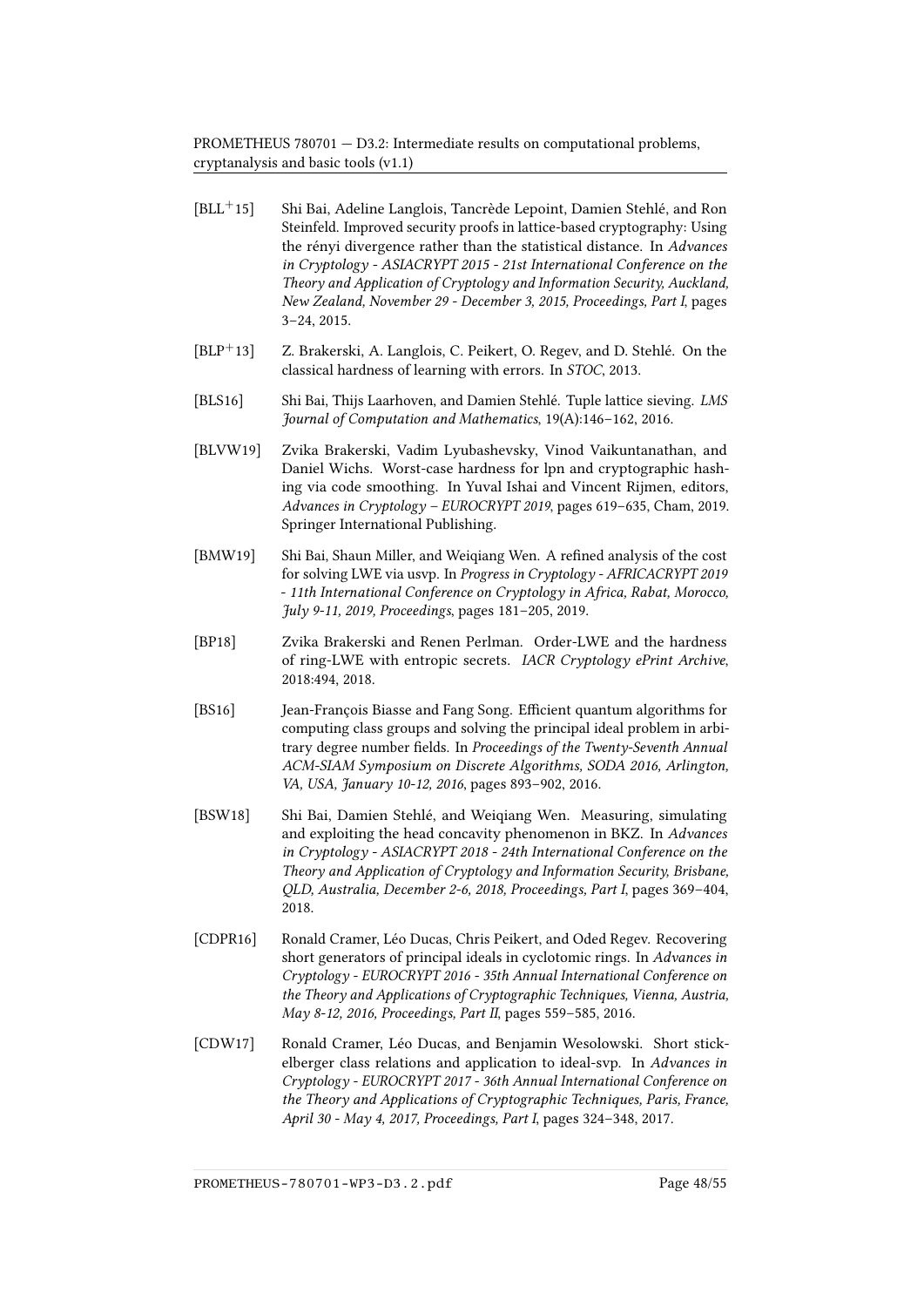- <span id="page-54-3"></span>[CGTV15] Jean-Sébastien Coron, Johann Großschädl, Mehdi Tibouchi, and Praveen Kumar Vadnala. Conversion from arithmetic to boolean masking with logarithmic complexity. In Fast Software Encryption - 22nd International Workshop, FSE 2015, Istanbul, Turkey, March 8-11, 2015, Revised Selected Papers, pages 130–149, 2015.
- <span id="page-54-9"></span>[CN11] Yuanmi Chen and Phong Q. Nguyen. BKZ 2.0: Better lattice security estimates. In Advances in Cryptology - ASIACRYPT 2011 - 17th International Conference on the Theory and Application of Cryptology and Information Security, Seoul, South Korea, December 4-8, 2011. Proceedings, pages 1–20, 2011.
- <span id="page-54-5"></span>[CZZ18] Long Chen, Zhenfeng Zhang, and Zhenfei Zhang. On the hardness of the computational ring-LWR problem and its applications. In Advances in Cryptology - ASIACRYPT 2018 - 24th International Conference on the Theory and Application of Cryptology and Information Security, Brisbane, QLD, Australia, December 2-6, 2018, Proceedings, Part I, pages 435–464, 2018.
- <span id="page-54-7"></span>[dBDF19] Koen de Boer, Léo Ducas, and Serge Fehr. On the quantum complexity of the continuous hidden subgroup problem. IACR Cryptology ePrint Archive, 2019:716, 2019.
- <span id="page-54-8"></span>[dBDJdW18] Koen de Boer, Léo Ducas, Stacey Jeffery, and Ronald de Wolf. Attacks on the AJPS mersenne-based cryptosystem. In Post-Quantum Cryptography - 9th International Conference, PQCrypto 2018, Fort Lauderdale, FL, USA, April 9-11, 2018, Proceedings, pages 101–120, 2018.
- <span id="page-54-1"></span>[DDLL13] Léo Ducas, Alain Durmus, Tancrède Lepoint, and Vadim Lyubashevsky. Lattice signatures and bimodal gaussians. In Advances in Cryptology - CRYPTO 2013 - 33rd Annual Cryptology Conference, Santa Barbara, CA, USA, August 18-22, 2013. Proceedings, Part I, pages 40–56, 2013.
- <span id="page-54-4"></span>[DFMS19] Jelle Don, Serge Fehr, Christian Majenz, and Christian Schaffner. Security of the fiat-shamir transformation in the quantum random-oracle model. In Advances in Cryptology - CRYPTO 2019 - 39th Annual International Cryptology Conference, Santa Barbara, CA, USA, August 18-22, 2019, Proceedings, Part II, pages 356–383, 2019.
- <span id="page-54-6"></span>[DGPY19] Léo Ducas, Steven Galbraith, Thomas Prest, and Yang Yu. Integral matrix gram root and lattice gaussian sampling without floats. IACR Cryptology ePrint Archive, 2019:320, 2019.
- <span id="page-54-2"></span>[DKL<sup>+</sup>18] Léo Ducas, Eike Kiltz, Tancrède Lepoint, Vadim Lyubashevsky, Peter Schwabe, Gregor Seiler, and Damien Stehlé. Crystals-dilithium: A latticebased digital signature scheme. IACR Trans. Cryptogr. Hardw. Embed. Syst., 2018(1):238–268, 2018.
- <span id="page-54-0"></span>[DLP14] Léo Ducas, Vadim Lyubashevsky, and Thomas Prest. Efficient identitybased encryption over NTRU lattices. In Advances in Cryptology - ASI-ACRYPT 2014 - 20th International Conference on the Theory and Application of Cryptology and Information Security, Kaoshiung, Taiwan, R.O.C., December 7-11, 2014, Proceedings, Part II, pages 22–41, 2014.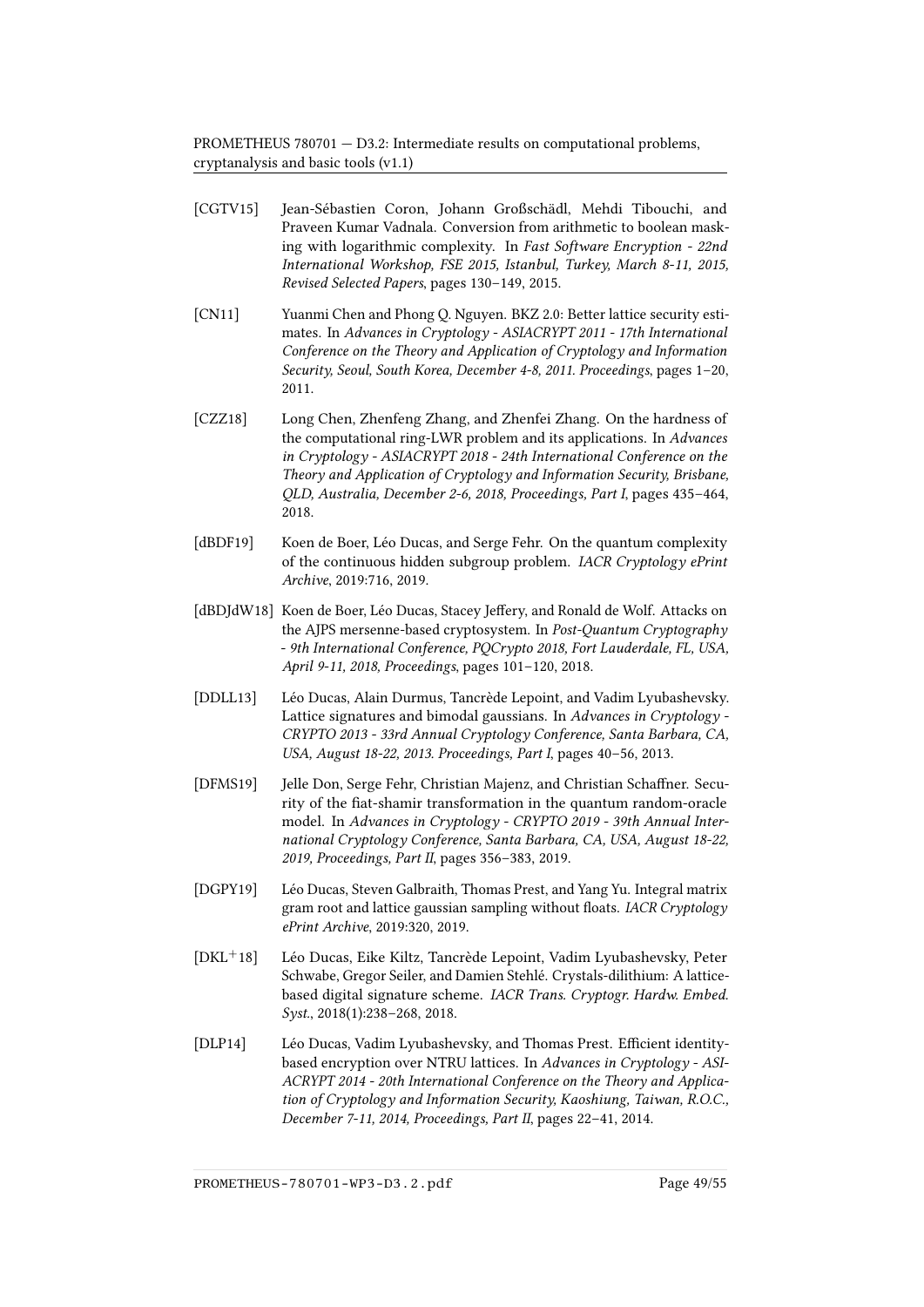- <span id="page-55-9"></span><span id="page-55-5"></span><span id="page-55-4"></span><span id="page-55-1"></span>[DPW19] Léo Ducas, Maxime Plançon, and Benjamin Wesolowski. On the shortness of vectors to be found by the ideal-svp quantum algorithm. In Advances in Cryptology - CRYPTO 2019 - 39th Annual International Cryptology Conference, Santa Barbara, CA, USA, August 18-22, 2019, Proceedings, Part I, pages 322–351, 2019. [dt16] The FPLLL development team. fplll, a lattice reduction library. [https:](https://github.com/fplll/fplll) [//github.com/fplll/fplll](https://github.com/fplll/fplll), 2016. [Duc18] Léo Ducas. Shortest vector from lattice sieving: A few dimensions for free. In Advances in Cryptology - EUROCRYPT 2018 - 37th Annual International Conference on the Theory and Applications of Cryptographic Techniques, Tel Aviv, Israel, April 29 - May 3, 2018 Proceedings, Part I, pages 125–145, 2018. [EFGT17] Thomas Espitau, Pierre-Alain Fouque, Benoît Gérard, and Mehdi Tibouchi. Side-channel attacks on BLISS lattice-based signatures: Exploiting branch tracing against strongswan and electromagnetic emanations in microcontrollers. In Proceedings of the 2017 ACM SIGSAC Conference on Computer and Communications Security, CCS 2017, Dallas, TX, USA, October 30 - November 03, 2017, pages 1857–1874, 2017. [EFGT18] Thomas Espitau, Pierre-Alain Fouque, Benoît Gérard, and Mehdi Tibouchi. Loop-abort faults on lattice-based signature schemes and key exchange protocols. IEEE Trans. Computers, 67(11):1535–1549, 2018. [EHKS14] Kirsten Eisenträger, Sean Hallgren, Alexei Y. Kitaev, and Fang Song. A quantum algorithm for computing the unit group of an arbitrary degree number field. In Symposium on Theory of Computing, STOC 2014, New York, NY, USA, May 31 - June 03, 2014, pages 293–302, 2014. [FKT<sup>+</sup>19] Pierre-Alain Fouque, Paul Kirchner, Mehdi Tibouchi, Alexandre Wallet, and Yang Yu. Uprooting the falcon tree? Cryptology ePrint Archive, Report 2019/1180, 2019. <https://eprint.iacr.org/2019/1180>.
- <span id="page-55-8"></span><span id="page-55-7"></span><span id="page-55-3"></span><span id="page-55-2"></span>[FO99] Eiichiro Fujisaki and Tatsuaki Okamoto. Secure integration of asymmetric and symmetric encryption schemes. In Advances in Cryptology - CRYPTO '99, 19th Annual International Cryptology Conference, Santa Barbara, California, USA, August 15-19, 1999, Proceedings, pages 537–554, 1999.
- <span id="page-55-0"></span>[FP83] U. Fincke and Michael Pohst. A procedure for determining algebraic integers of given norm. In Computer Algebra, EUROCAL '83, European Computer Algebra Conference, London, England, March 28-30, 1983, Proceedings, pages 194–202, 1983.
- <span id="page-55-6"></span>[GGH97] Oded Goldreich, Shafi Goldwasser, and Shai Halevi. Public-key cryptosystems from lattice reduction problems. In Advances in Cryptology - CRYPTO '97, 17th Annual International Cryptology Conference, Santa Barbara, California, USA, August 17-21, 1997, Proceedings, pages 112–131, 1997.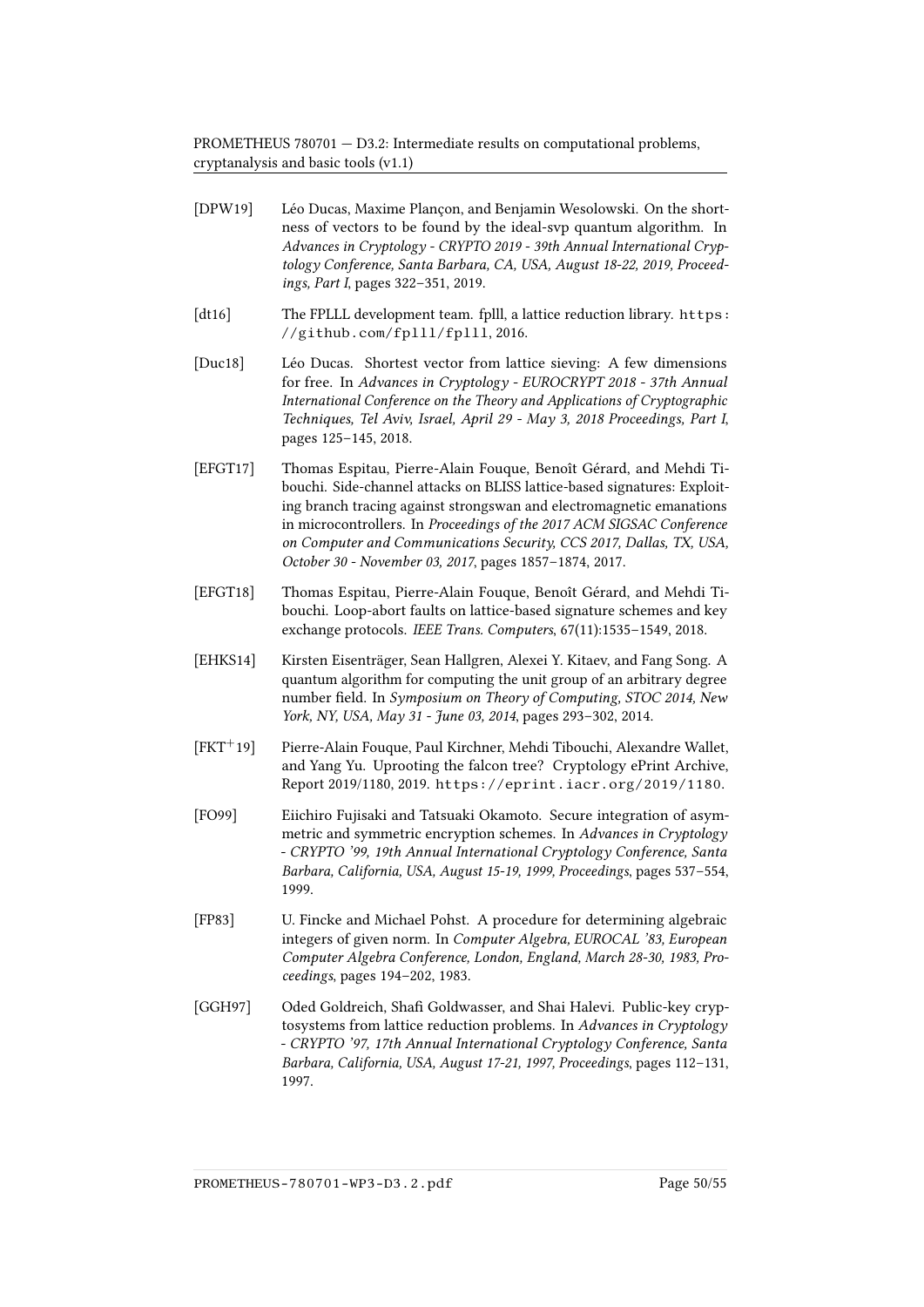<span id="page-56-4"></span>[GLP12] Tim Güneysu, Vadim Lyubashevsky, and Thomas Pöppelmann. Practical

<span id="page-56-10"></span><span id="page-56-8"></span><span id="page-56-3"></span><span id="page-56-2"></span><span id="page-56-0"></span>

|            | lattice-based cryptography: A signature scheme for embedded systems.<br>In Cryptographic Hardware and Embedded Systems - CHES 2012 - 14th In-<br>ternational Workshop, Leuven, Belgium, September 9-12, 2012. Proceedings,<br>pages 530-547, 2012.                                                                                                      |
|------------|---------------------------------------------------------------------------------------------------------------------------------------------------------------------------------------------------------------------------------------------------------------------------------------------------------------------------------------------------------|
| [GMSS99]   | Oded Goldreich, Daniele Micciancio, Shmuel Safra, and Jean-Pierre<br>Seifert. Approximating shortest lattice vectors is not harder than ap-<br>proximating closest lattice vectors. Inf. Process. Lett., 71(2):55-61, 1999.                                                                                                                             |
| [GN08]     | Nicolas Gama and Phong Q. Nguyen. Predicting lattice reduction. In<br>Advances in Cryptology - EUROCRYPT 2008, 27th Annual International<br>Conference on the Theory and Applications of Cryptographic Techniques,<br>Istanbul, Turkey, April 13-17, 2008. Proceedings, pages 31-51, 2008.                                                              |
| [GNR10]    | Nicolas Gama, Phong Q. Nguyen, and Oded Regev. Lattice enumeration<br>using extreme pruning. In Advances in Cryptology - EUROCRYPT 2010,<br>29th Annual International Conference on the Theory and Applications of<br>Cryptographic Techniques, Monaco / French Riviera, May 30 - June 3, 2010.<br>Proceedings, pages 257-278, 2010.                    |
| [GPV08]    | Craig Gentry, Chris Peikert, and Vinod Vaikuntanathan. Trapdoors for<br>hard lattices and new cryptographic constructions. In Proceedings of the<br>40th Annual ACM Symposium on Theory of Computing, Victoria, British<br>Columbia, Canada, May 17-20, 2008, pages 197-206, 2008.                                                                      |
| [GR19]     | François Gérard and Mélissa Rossi. An efficient and provable masked<br>implementation of qtesla. IACR Cryptology ePrint Archive, 2019:606,<br>2019.                                                                                                                                                                                                     |
| $[HHP+03]$ | Jeffrey Hoffstein, Nick Howgrave-Graham, Jill Pipher, Joseph H. Sil-<br>verman, and William Whyte. NTRUSIGN: digital signatures using the<br>NTRU lattice. In Topics in Cryptology - CT-RSA 2003, The Cryptographers'<br>Track at the RSA Conference 2003, San Francisco, CA, USA, April 13-17,<br>2003, Proceedings, pages 122-140, 2003.              |
| [HKL18]    | Gottfried Herold, Elena Kirshanova, and Thijs Laarhoven. Speed-ups<br>and time-memory trade-offs for tuple lattice sieving. In Public-Key<br>Cryptography - PKC 2018 - 21st IACR International Conference on Practice<br>and Theory of Public-Key Cryptography, Rio de Janeiro, Brazil, March<br>25-29, 2018, Proceedings, Part I, pages 407-436, 2018. |
| [HKSU18]   | Kathrin Hövelmanns, Eike Kiltz, Sven Schäge, and Dominique Unruh.<br>Generic authenticated key exchange in the quantum random oracle<br>model. IACR Cryptology ePrint Archive, 2018:928, 2018.                                                                                                                                                          |
| [HPS98]    | Jeffrey Hoffstein, Jill Pipher, and Joseph H. Silverman. NTRU: A ring-<br>based public key cryptosystem. In Algorithmic Number Theory, Third<br>International Symposium, ANTS-III, Portland, Oregon, USA, June 21-25,<br>1998, Proceedings, pages 267-288, 1998.                                                                                        |

<span id="page-56-9"></span><span id="page-56-7"></span><span id="page-56-6"></span><span id="page-56-5"></span><span id="page-56-1"></span>[HS07] Guillaume Hanrot and Damien Stehlé. Improved analysis of kannan's shortest lattice vector algorithm. In Advances in Cryptology - CRYPTO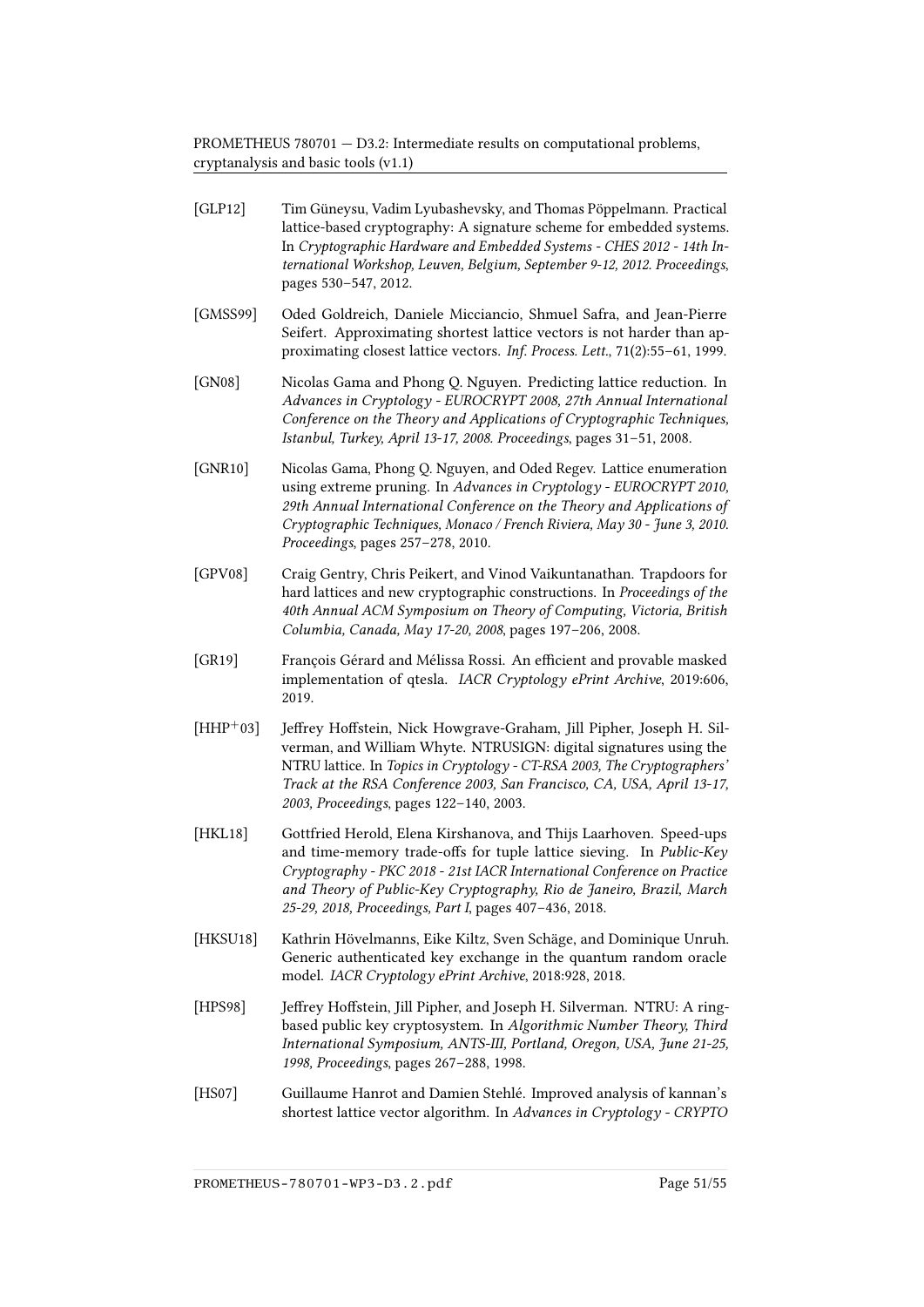> 2007, 27th Annual International Cryptology Conference, Santa Barbara, CA, USA, August 19-23, 2007, Proceedings, pages 170–186, 2007.

- <span id="page-57-9"></span>[ISW03] Yuval Ishai, Amit Sahai, and David A. Wagner. Private circuits: Securing hardware against probing attacks. In Advances in Cryptology - CRYPTO 2003, 23rd Annual International Cryptology Conference, Santa Barbara, California, USA, August 17-21, 2003, Proceedings, pages 463–481, 2003.
- <span id="page-57-6"></span>[JZC+18] Haodong Jiang, Zhenfeng Zhang, Long Chen, Hong Wang, and Zhi Ma. Ind-cca-secure key encapsulation mechanism in the quantum random oracle model, revisited. In Advances in Cryptology - CRYPTO 2018 - 38th Annual International Cryptology Conference, Santa Barbara, CA, USA, August 19-23, 2018, Proceedings, Part III, pages 96–125, 2018.
- <span id="page-57-0"></span>[Kan83] Ravi Kannan. Improved algorithms for integer programming and related lattice problems. In Proceedings of the 15th Annual ACM Symposium on Theory of Computing, 25-27 April, 1983, Boston, Massachusetts, USA, pages 193–206, 1983.
- <span id="page-57-5"></span>[KLS18] Eike Kiltz, Vadim Lyubashevsky, and Christian Schaffner. A concrete treatment of fiat-shamir signatures in the quantum random-oracle model. In Advances in Cryptology - EUROCRYPT 2018 - 37th Annual International Conference on the Theory and Applications of Cryptographic Techniques, Tel Aviv, Israel, April 29 - May 3, 2018 Proceedings, Part III, pages 552–586, 2018.
- <span id="page-57-1"></span>[KMPM19] Elena Kirshanova, Erik Mårtensson, Eamonn W. Postlethwaite, and Subhayan Roy Moulik. Quantum algorithms for the approximate k-list problem and their application to lattice sieving. IACR Cryptology ePrint Archive, 2019:1016, 2019.
- <span id="page-57-7"></span>[Laa15] Thijs Laarhoven. Search problems in cryptography. PhD thesis, Eindhoven University of Technology, 2015.
- <span id="page-57-3"></span>[LLL82] A. K. Lenstra, H. W. Lenstra, Jr., and L. Lovász. Factoring polynomials with rational coefficients. Math. Ann., 261(4):515-534, 1982.
- <span id="page-57-4"></span>[LLS90] J. C. Lagarias, W. H. Lenstra, and C. P. Schnorr. Korkine-Zolotarev bases and successive minimal of a lattice and its reciprocal lattice. Combinatorica, 10:333–348, 1990.
- <span id="page-57-2"></span>[LM09] Vadim Lyubashevsky and Daniele Micciancio. On bounded distance decoding, unique shortest vectors, and the minimum distance problem. In Advances in Cryptology - CRYPTO 2009, 29th Annual International Cryptology Conference, Santa Barbara, CA, USA, August 16-20, 2009. Proceedings, pages 577–594, 2009.
- <span id="page-57-8"></span>[LM18] Thijs Laarhoven and Artur Mariano. Progressive lattice sieving. In Post-Quantum Cryptography - 9th International Conference, PQCrypto 2018, Fort Lauderdale, FL, USA, April 9-11, 2018, Proceedings, pages 292–311, 2018.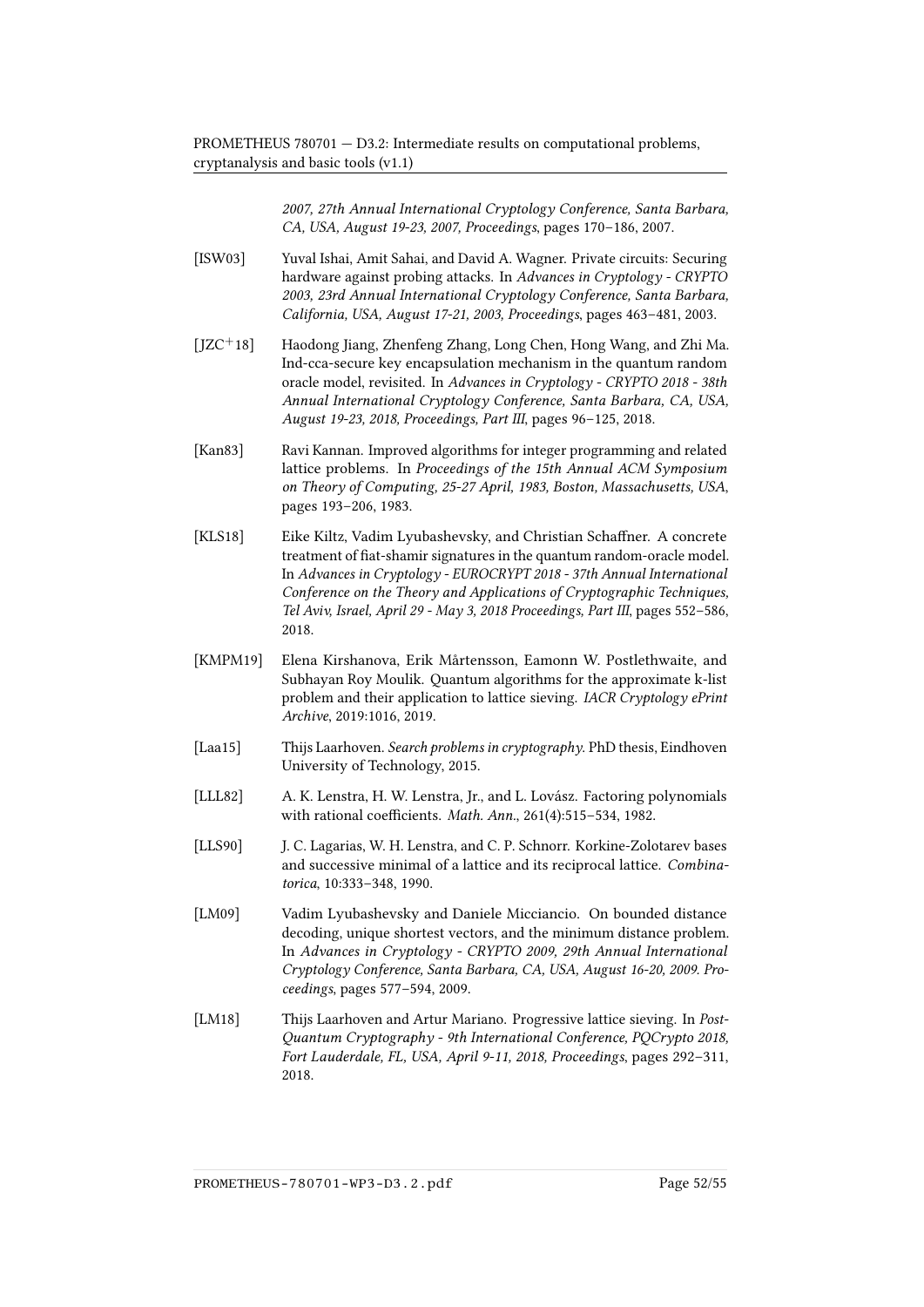<span id="page-58-11"></span><span id="page-58-10"></span><span id="page-58-9"></span><span id="page-58-8"></span><span id="page-58-7"></span><span id="page-58-6"></span><span id="page-58-5"></span><span id="page-58-4"></span><span id="page-58-3"></span><span id="page-58-2"></span><span id="page-58-1"></span><span id="page-58-0"></span>

| [LPR10]    | Vadim Lyubashevsky, Chris Peikert, and Oded Regev. On ideal lattices<br>and learning with errors over rings. In Advances in Cryptology - EU-<br>ROCRYPT 2010, 29th Annual International Conference on the Theory and<br>Applications of Cryptographic Techniques, Monaco / French Riviera, May<br>30 - June 3, 2010. Proceedings, pages 1-23, 2010. |
|------------|-----------------------------------------------------------------------------------------------------------------------------------------------------------------------------------------------------------------------------------------------------------------------------------------------------------------------------------------------------|
| [LPSW19]   | Changmin Lee, Alice Pellet-Mary, Damien Stehlé, and Alexandre Wallet.<br>An LLL algorithm for module lattices. IACR Cryptology ePrint Archive,<br>2019:1035, 2019.                                                                                                                                                                                  |
| [LS15]     | A. Langlois and D. Stehlé. Worst-case to average-case reductions for<br>module lattices. Designs, Codes and Cryptography, 75(3), 2015.                                                                                                                                                                                                              |
| [Lyu12]    | V. Lyubashevsky. Lattice signatures without trapdoors. In Eurocrypt<br>2012, volume 7237 of LNCS. Springer, 2012.                                                                                                                                                                                                                                   |
| [MGTF19]   | Vincent Migliore, Benoît Gérard, Mehdi Tibouchi, and Pierre-Alain<br>Fouque. Masking dilithium - efficient implementation and side-channel<br>evaluation. In Applied Cryptography and Network Security - 17th In-<br>ternational Conference, ACNS 2019, Bogota, Colombia, June 5-7, 2019,<br>Proceedings, pages 344-362, 2019.                      |
| [Mic00]    | Daniele Micciancio. The shortest vector in a lattice is hard to approximate<br>to within some constant. SIAM J. Comput., 30(6):2008-2035, 2000.                                                                                                                                                                                                     |
| [ $MP12$ ] | Daniele Micciancio and Chris Peikert. Trapdoors for lattices: Simpler,<br>tighter, faster, smaller. In Advances in Cryptology - EUROCRYPT 2012 -<br>31st Annual International Conference on the Theory and Applications of<br>Cryptographic Techniques, Cambridge, UK, April 15-19, 2012. Proceedings,<br>pages 700-718, 2012.                      |
| [MR18]     | Carlos Aguilar Melchor and Thomas Ricosset. Cdt-based gaussian<br>sampling: From multi to double precision. IEEE Trans. Computers,<br>67(11):1610-1621, 2018.                                                                                                                                                                                       |
| [MV10a]    | D. Micciancio and P. Voulgaris. Faster exponential time algorithms for<br>the shortest vector problem. In Proc. of SODA. ACM, 2010.                                                                                                                                                                                                                 |
| [MV10b]    | Daniele Micciancio and Panagiotis Voulgaris. A deterministic single<br>exponential time algorithm for most lattice problems based on voronoi<br>cell computations. In Proceedings of the 42nd ACM Symposium on Theory<br>of Computing, STOC 2010, Cambridge, Massachusetts, USA, 5-8 June 2010,<br>pages 351-358, 2010.                             |
| [NR06]     | Phong Q. Nguyen and Oded Regev. Learning a parallelepiped: Crypt-<br>analysis of GGH and NTRU signatures. In Advances in Cryptology -<br>EUROCRYPT 2006, 25th Annual International Conference on the Theory<br>and Applications of Cryptographic Techniques, St. Petersburg, Russia, May<br>28 - June 1, 2006, Proceedings, pages 271-288, 2006.    |
| [Pei16]    | Chris Peikert. How (not) to instantiate ring-LWE. In Security and<br>Cryptography for Networks - 10th International Conference, SCN 2016,<br>Amalfi, Italy, August 31 - September 2, 2016, Proceedings, pages 411-430,<br>2016.                                                                                                                     |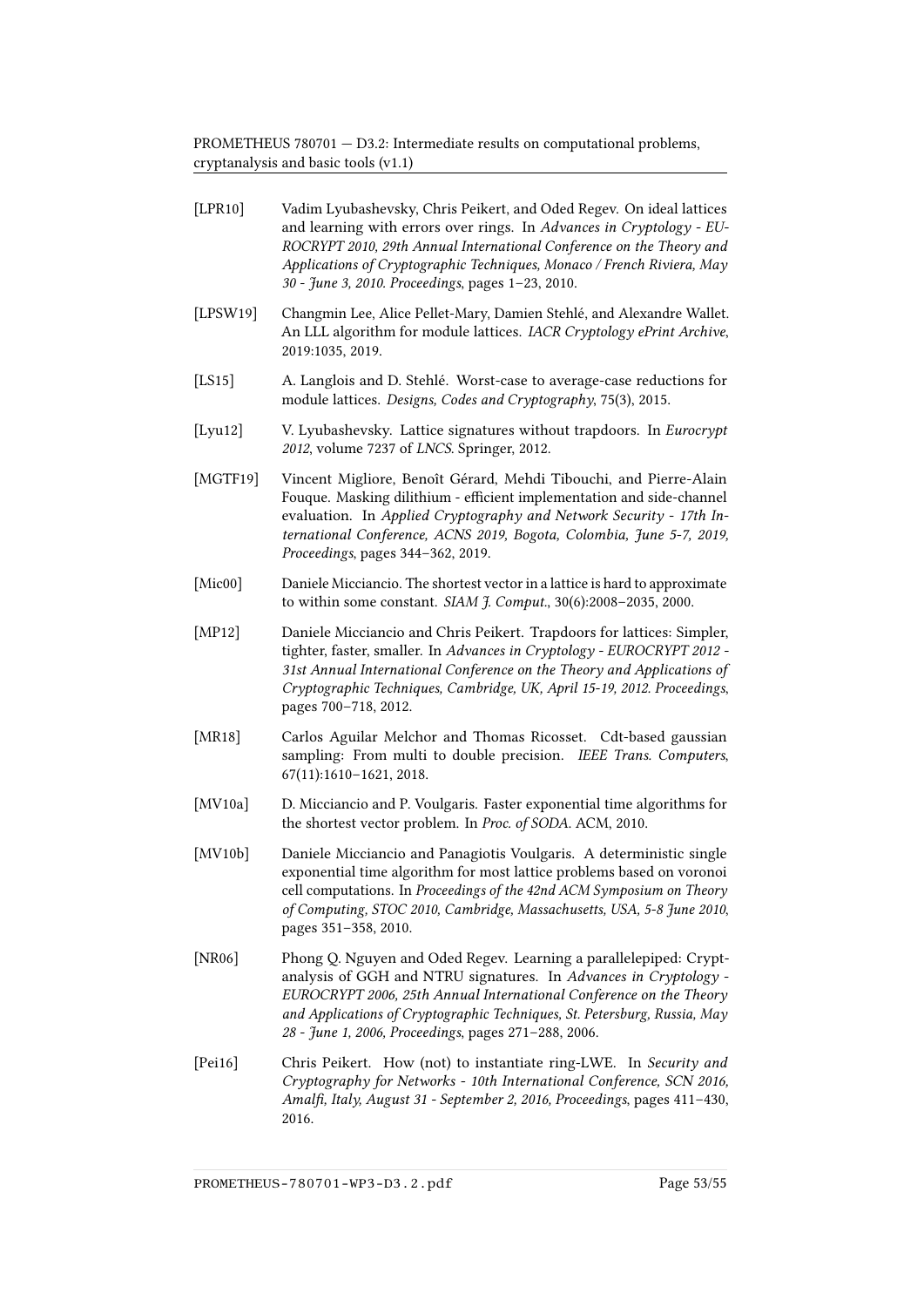- <span id="page-59-2"></span>[PFH<sup>+</sup>19] Thomas Prest., Pierre-Alain Fouque, Jeffrey Hoffstein, Paul Kirchner, Vadim Lyubashevsky, Thomas Pornin, Thomas Ricosset, Gregor Seiler, William Whyte, and Zhenfei Zhang. Falcon. tech. rep., national institute of standards and technology. available at https://csrc.nist.gov/projects/post-quantum-cryptography/round-2 submissions, 2019.
- <span id="page-59-6"></span>[PHS19] Alice Pellet-Mary, Guillaume Hanrot, and Damien Stehlé. Approx-svp in ideal lattices with pre-processing. In Advances in Cryptology - EU-ROCRYPT 2019 - 38th Annual International Conference on the Theory and Applications of Cryptographic Techniques, Darmstadt, Germany, May 19-23, 2019, Proceedings, Part II, pages 685–716, 2019.
- <span id="page-59-5"></span>[PP19] Thomas Pornin and Thomas Prest. More efficient algorithms for the NTRU key generation using the field norm. In *Public-Key Cryptography* - PKC 2019 - 22nd IACR International Conference on Practice and Theory of Public-Key Cryptography, Beijing, China, April 14-17, 2019, Proceedings, Part II, pages 504-533, 2019.
- <span id="page-59-3"></span>[PRS17a] Chris Peikert, Oded Regev, and Noah Stephens-Davidowitz. Pseudorandomness of ring-LWE for any ring and modulus. In Proceedings of the 49th Annual ACM SIGACT Symposium on Theory of Computing, STOC 2017, Montreal, QC, Canada, June 19-23, 2017, pages 461–473, 2017.
- <span id="page-59-4"></span>[PRS17b] Chris Peikert, Oded Regev, and Noah Stephens-Davidowitz. Pseudorandomness of ring-lwe for any ring and modulus. In Hamed Hatami, Pierre McKenzie, and Valerie King, editors, Proceedings of the 49th Annual ACM SIGACT Symposium on Theory of Computing, STOC 2017, Montreal, QC, Canada, June 19-23, 2017, pages 461–473. ACM, 2017.
- <span id="page-59-1"></span>[PSDS] Thomas Plantard, Arnaud Sipasseuth, Cedric Dumondelle, and Willy Susilo. Drs : Diagonal dominant reduction for lattice-based signature. submitted to the NIST. Post-Quantum Cryptography Project https://csrc.nist.gov/projects/post-quantum-cryptography/round-1 submissions.
- <span id="page-59-9"></span>[PSW08] Thomas Plantard, Willy Susilo, and Khin Than Win. A digital signature scheme based on cvp<sub>infinity</sub>. In Public Key Cryptography - PKC 2008, 11th International Workshop on Practice and Theory in Public-Key Cryptography, Barcelona, Spain, March 9-12, 2008. Proceedings, pages 288–307, 2008.
- <span id="page-59-8"></span>[Reg05] Oded Regev. On lattices, learning with errors, random linear codes, and cryptography. In Proceedings of the 37th Annual ACM Symposium on Theory of Computing, Baltimore, MD, USA, May 22-24, 2005, pages 84–93, 2005.
- <span id="page-59-0"></span>[Reg09] Oded Regev. On lattices, learning with errors, random linear codes, and cryptography. J. ACM, 56(6):34:1–34:40, 2009.
- <span id="page-59-7"></span>[Rog88] C. A. Rogers. A subexponential algorithm for the determination of class groups and regulators of algebraic number fields. Séminaire de théorie des nombres, 1989(1990):27–41, 1988.